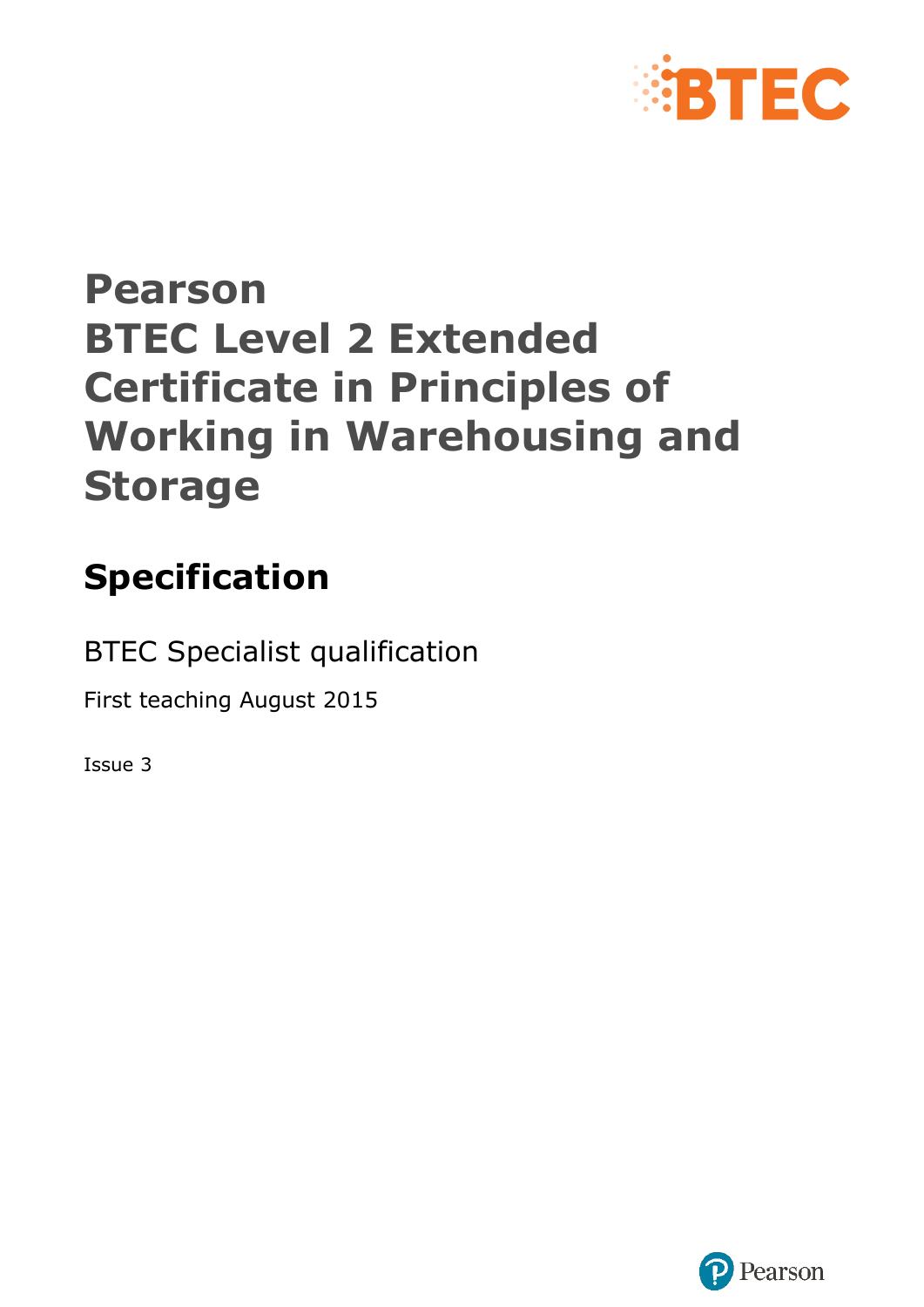#### **Edexcel, BTEC and LCCI qualifications**

Edexcel, BTEC and LCCI qualifications are awarded by Pearson, the UK's largest awarding body offering academic and vocational qualifications that are globally recognised and benchmarked. For further information, please visit our qualifications website at qualifications.pearson.com. Alternatively, you can get in touch with us using the details on our contact us page at qualifications.pearson.com/contactus

#### **About Pearson**

Pearson is the world's leading learning company, with 35,000 employees in more than 70 countries working to help people of all ages to make measurable progress in their lives through learning. We put the learner at the centre of everything we do, because wherever learning flourishes, so do people. Find out more about how we can help you and your learners at qualifications.pearson.com

This specification is Issue 3. Key changes are listed in the summary table on the next page. We will inform centres of any changes to this issue. The latest issue can be found on the Pearson website: qualifications.pearson.com

This qualification was previously known as:

Pearson BTEC Level 2 Extended Certificate in Principles of Working in Warehousing and Storage (QCF)

The QN remains the same.

*References to third party material made in this specification are made in good faith. Pearson does not endorse, approve or accept responsibility for the content of materials, which may be subject to change, or any opinions expressed therein. (Material may include textbooks, journals, magazines and other publications and websites.)*

*All information in this specification is correct at time of publication.*

#### ISBN 9781446952573

All the material in this publication is copyright © Pearson Education Limited 2017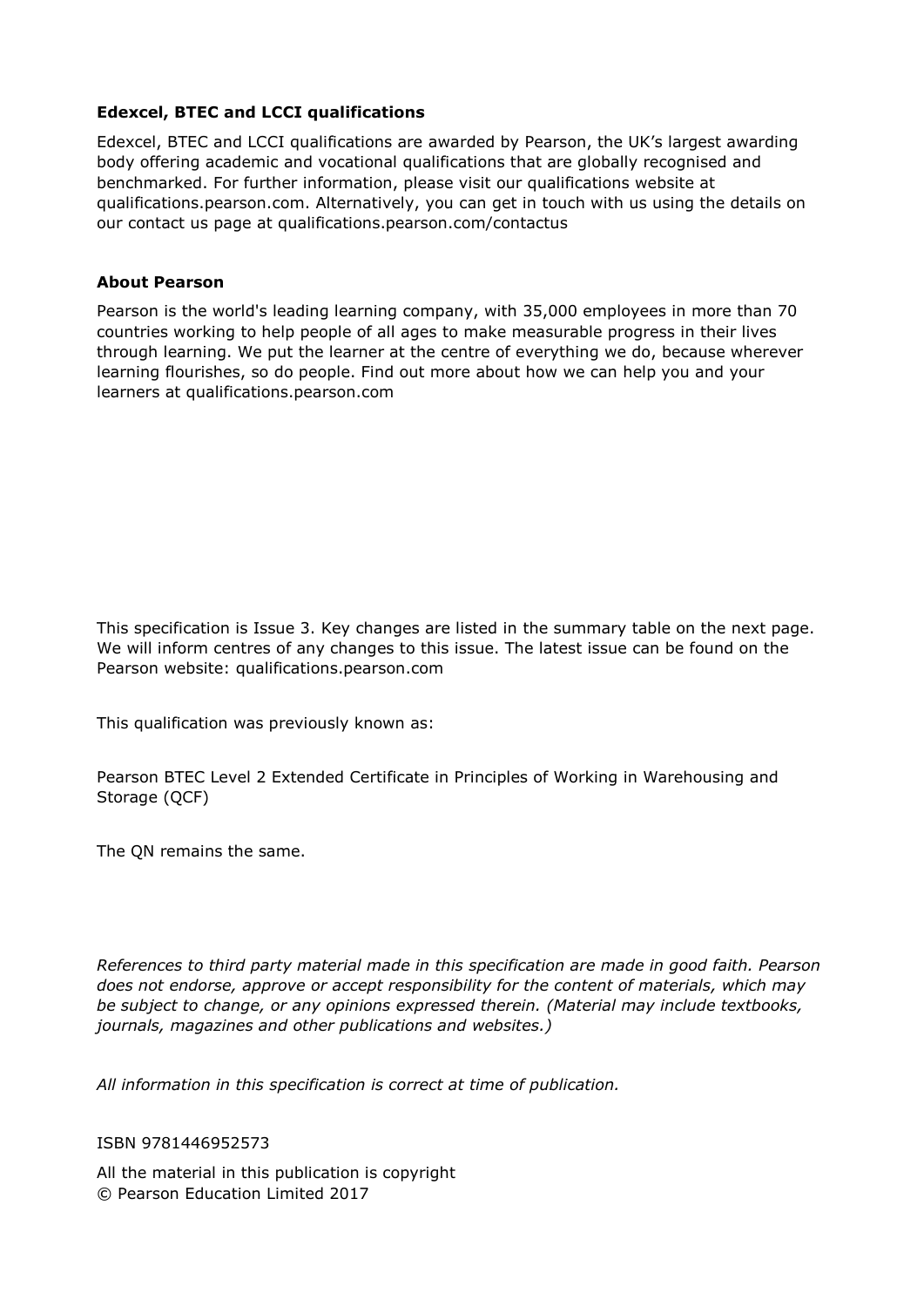## **Summary of Pearson BTEC Level 2 Extended Certificate in Principles of Working in Warehousing and Storage specification Issue 3 changes**

| Summary of changes made between previous Issue 2 and this<br>current Issue 3 | Page/section<br>number |
|------------------------------------------------------------------------------|------------------------|
| All references to QCF have been removed throughout the specification         | Throughout             |
| Definition of TQT added                                                      | Section 1              |
| Definition of sizes of qualifications aligned to TQT                         | Section 1              |
| TQT value added                                                              | Section 2              |
| Reference to credit transfer within the QCF removed                          | Section 5              |
| QCF references removed from unit titles and unit levels in all units         | Section 12             |
| Guided learning definition updated                                           | Section 12             |

Earlier issue(s) show(s) previous changes.

If you need further information on these changes or what they mean, contact us via our website at: qualifications.pearson.com/en/support/contact-us.html.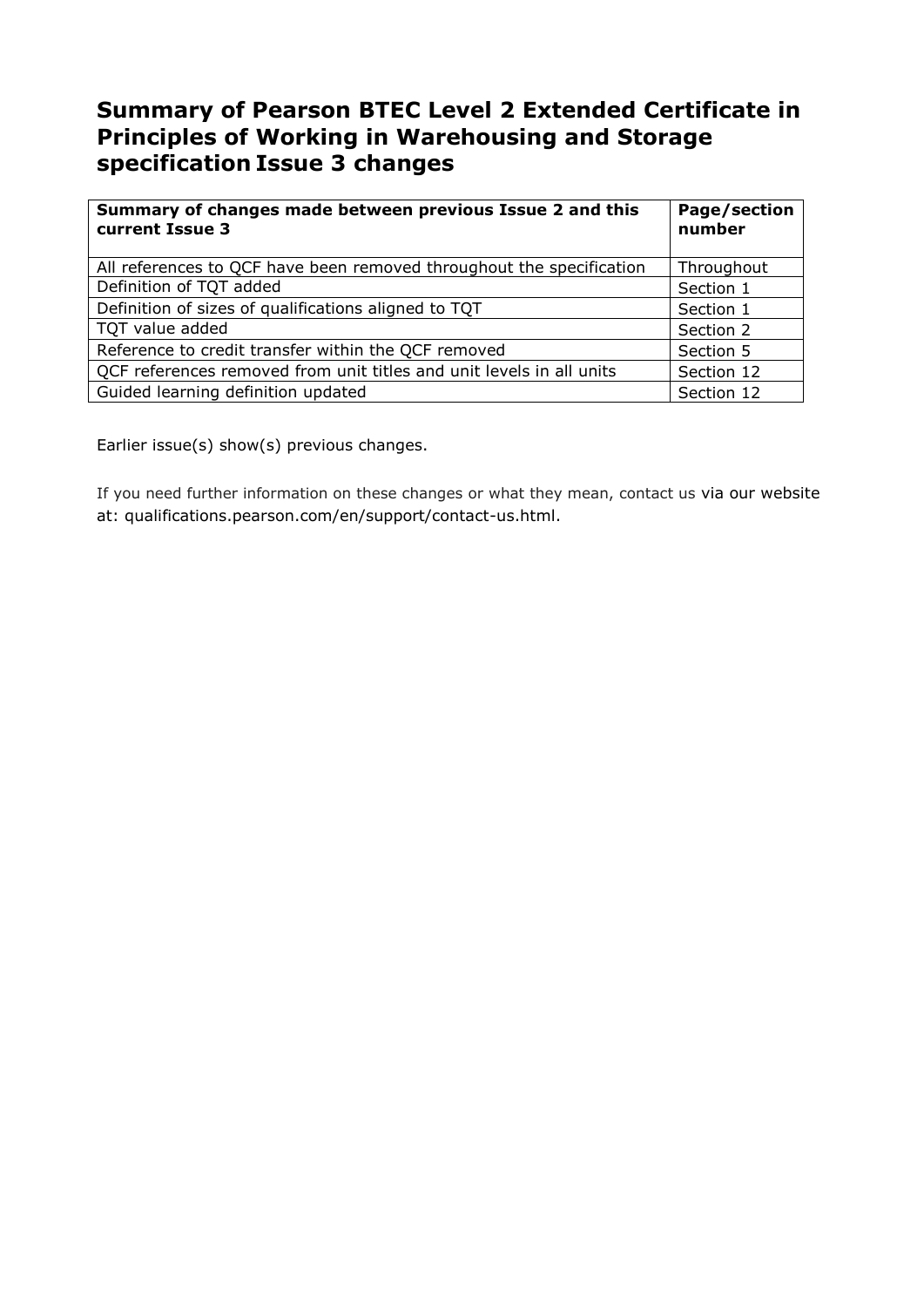## **Contents**

|                         | <b>Purpose of this specification</b>                                                             | 1              |
|-------------------------|--------------------------------------------------------------------------------------------------|----------------|
| 1                       | <b>Introducing BTEC Specialist qualifications</b>                                                | 3              |
|                         | Sizes of Specialist qualifications                                                               | 3              |
| $\overline{\mathbf{2}}$ | <b>Qualification summary and key information</b>                                                 | 4              |
|                         | Qualification Number and qualification title                                                     | 5              |
|                         | Qualification objective                                                                          | 5              |
|                         | Relationship with previous qualifications                                                        | 5              |
|                         | Progression opportunities through Pearson qualifications                                         | 5              |
|                         | Industry support and recognition                                                                 | 5              |
|                         | Relationship with National Occupational Standards                                                | 6              |
| 3                       | <b>Qualification structure</b>                                                                   | $\overline{ }$ |
|                         | Pearson BTEC Level 2 Extended Certificate in Principles of Working in<br>Warehousing and Storage | $\overline{7}$ |
| 4                       | <b>Assessment</b>                                                                                | 8              |
|                         | Appeals                                                                                          | 9              |
|                         | Dealing with malpractice in assessment                                                           | 9              |
|                         | Reasonable adjustments to assessments                                                            | 11             |
|                         | Special consideration                                                                            | 12             |
| 5                       | <b>Recognising prior learning and achievement</b><br>Recognition of Prior Learning               | 13<br>13       |
| 6                       | <b>Centre resource requirements</b>                                                              | 14             |
| 7                       | <b>Centre recognition and approval</b>                                                           | 15             |
|                         | Approvals agreement                                                                              | 15             |
| 8                       | <b>Quality assurance of centres</b>                                                              | 16             |
| 9                       | <b>Programme delivery</b>                                                                        | 17             |
| 10                      | <b>Access and recruitment</b>                                                                    | 18             |
| 11                      | Access to qualifications for learners with disabilities<br>or specific needs                     | 19             |
| 12 <sub>1</sub>         | <b>Units</b>                                                                                     | 20             |
|                         | Unit title                                                                                       | 20             |
|                         | Unit reference number                                                                            | 20             |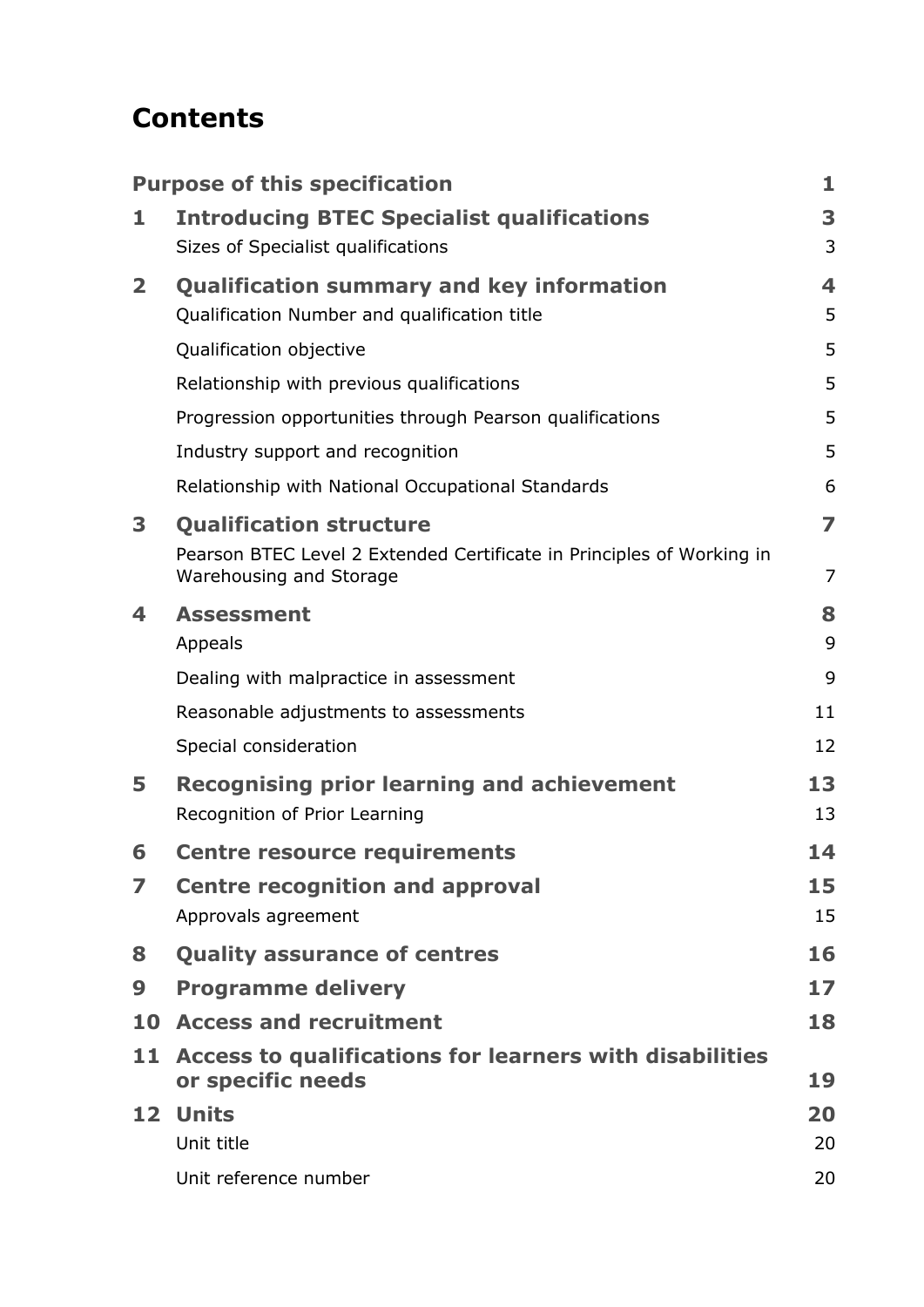| Level                                                |                                               | 20 |  |  |  |  |  |
|------------------------------------------------------|-----------------------------------------------|----|--|--|--|--|--|
| Credit value                                         | 20                                            |    |  |  |  |  |  |
|                                                      | Guided learning hours                         | 20 |  |  |  |  |  |
| Unit aim                                             |                                               | 20 |  |  |  |  |  |
|                                                      | <b>Essential resources</b>                    | 20 |  |  |  |  |  |
|                                                      | Learning outcomes                             | 20 |  |  |  |  |  |
| Assessment criteria                                  |                                               |    |  |  |  |  |  |
| Unit amplification                                   |                                               |    |  |  |  |  |  |
| Information for tutors                               |                                               |    |  |  |  |  |  |
| Unit $1:$                                            | Warehousing and Storage Principles            | 22 |  |  |  |  |  |
| Unit $2:$                                            | Planning and Participating in Work Experience | 31 |  |  |  |  |  |
| 13 Further information and useful publications<br>41 |                                               |    |  |  |  |  |  |
| 14 Professional development and training<br>42       |                                               |    |  |  |  |  |  |
| <b>Annexe A</b>                                      |                                               | 43 |  |  |  |  |  |
| 43<br>Mapping with National Occupational Standards   |                                               |    |  |  |  |  |  |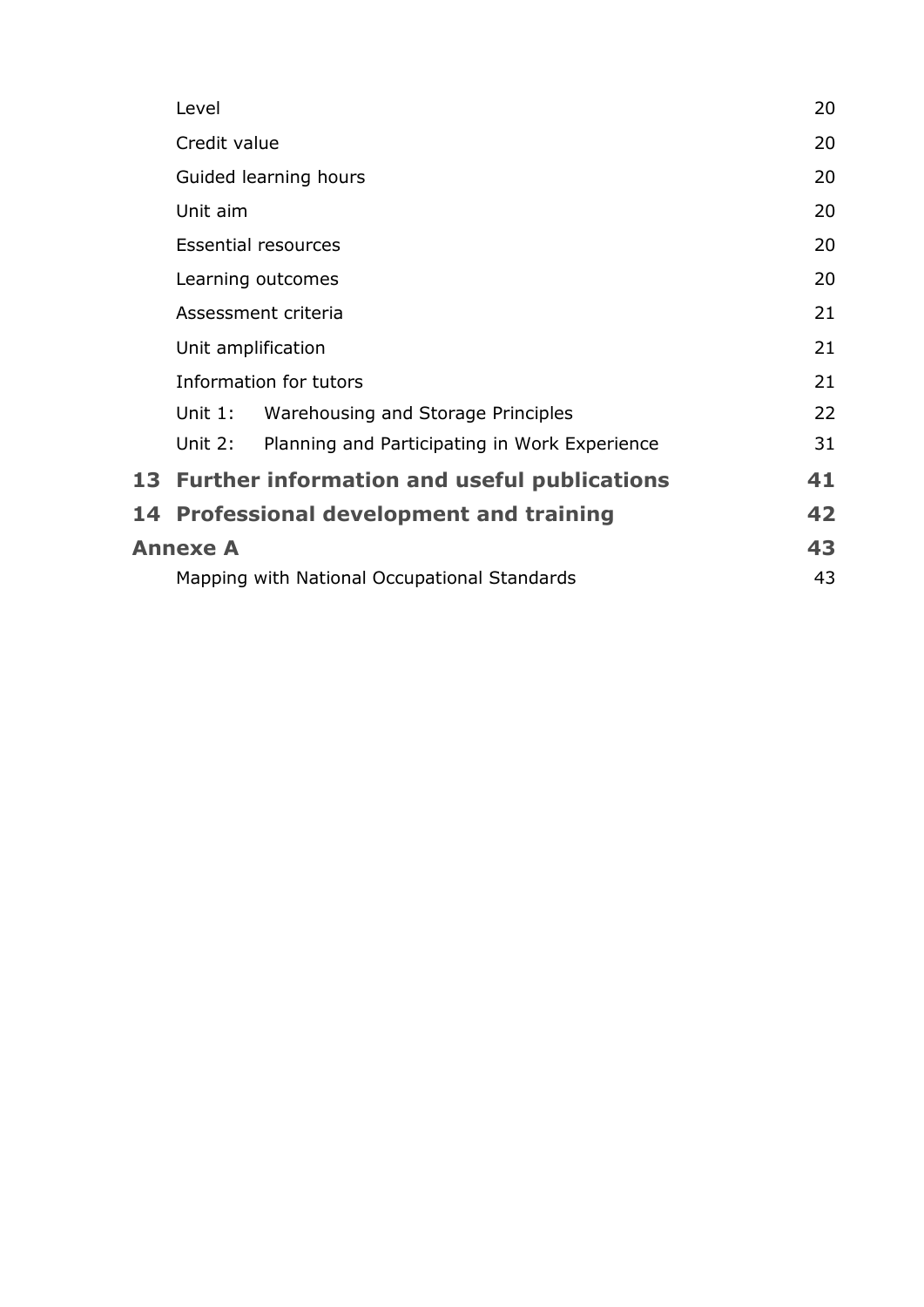## <span id="page-5-0"></span>**Purpose of this specification**

The purpose of a specification as defined by Ofqual is to set out:

- the qualification's objective
- any other qualification that a learner must have completed before taking the qualification
- any prior knowledge, skills or understanding that the learner is required to have before taking the qualification
- units that a learner must have completed before the qualification will be awarded and any optional routes
- any other requirements that a learner must have satisfied before they will be assessed or before the qualification will be awarded
- the knowledge, skills and understanding that will be assessed as part of the qualification (giving a clear indication of their coverage and depth)
- the method of any assessment and any associated requirements relating to it
- the criteria against which the learner's level of attainment will be measured (such as assessment criteria)
- any specimen materials
- any specified levels of attainment.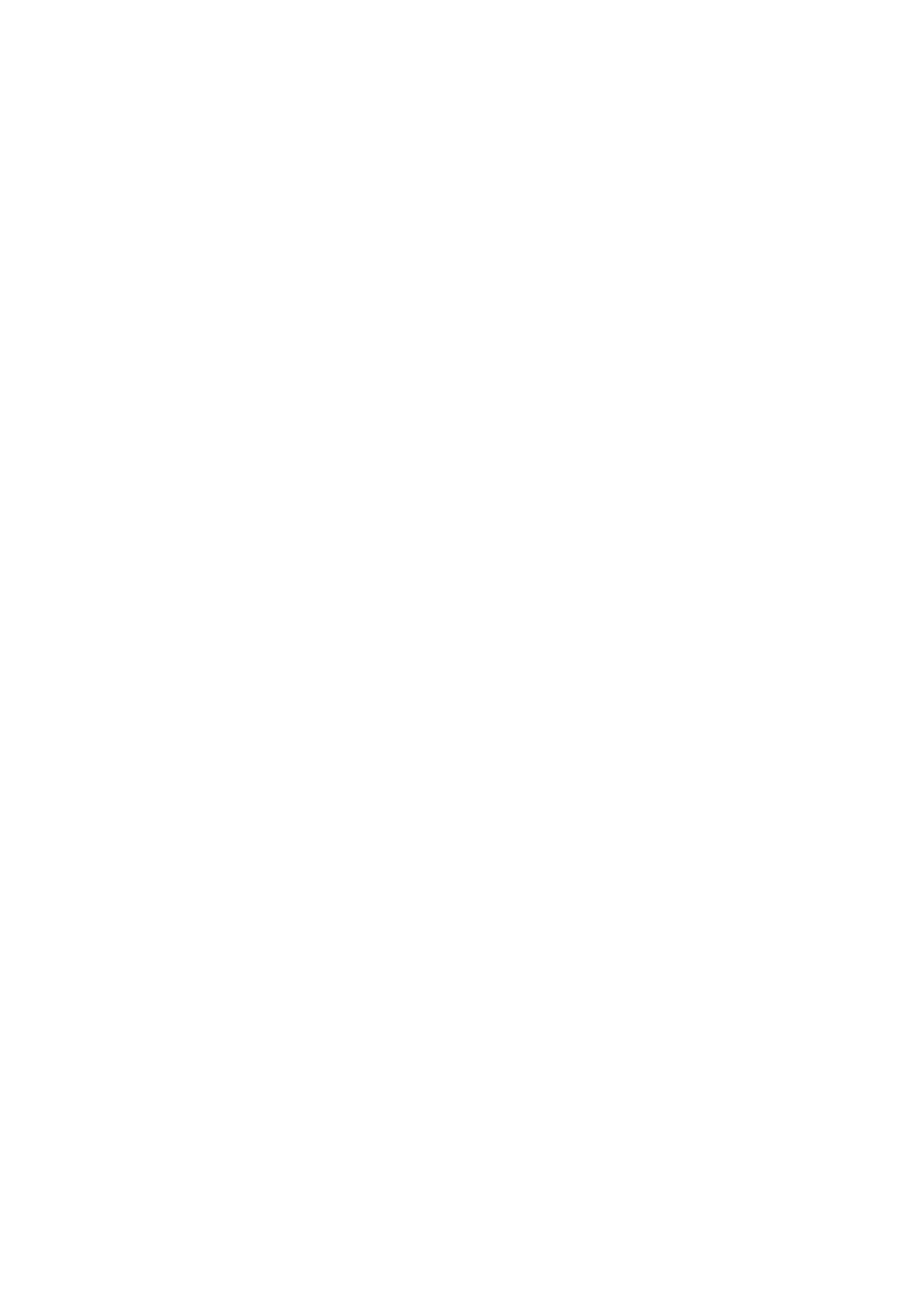## <span id="page-7-0"></span>**1 Introducing BTEC Specialist qualifications**

BTEC Specialist qualifications are work-related qualifications available from Entry to Level 3 in a range of sectors. They give learners the knowledge, understanding and skills they need to prepare for employment in a specific occupational area. The qualifications also provide career development opportunities for those already in work. The qualifications may be offered as full-time or part-time courses in schools or colleges. Training centres and employers may also offer these qualifications.

### <span id="page-7-1"></span>**Sizes of Specialist qualifications**

For all regulated qualifications, Pearson specify a total number of hours that it is estimated learners will require to complete and show achievement for the qualification – this is the Total Qualification Time (TQT). The TQT value indicates the size of a qualification.

Within the TQT, Pearson identifies the number of Guided Learning Hours (GLH) that we estimate a centre delivering the qualification might provide. Guided learning means activities, such as lessons, tutorials, online instruction, supervised study and giving feedback on performance, that directly involve tutors and assessors in teaching, supervising and invigilating learners. Guided learning includes the time required for learners to complete external assessment under examination or supervised conditions.

In addition to guided learning, other required learning directed by tutors or assessors will include private study, preparation for assessment and undertaking assessment when not under supervision, such as preparatory reading, revision and independent research.

As well as TQT and GLH, qualifications can also have a credit value – equal to one tenth of TQT, rounded to the nearest whole number.

TQT and credit values are assigned after consultation with users of the qualifications.

BTEC Specialist qualifications are generally available in the following sizes:

- Award a qualification with a TQT value of 120 or less (equivalent to a range of 1–12 credits)
- Certificate a qualification with a TQT value in the range of  $121-369$ (equivalent to a range of 13–36 credits)
- Diploma a qualification with a TQT value of 370 or more (equivalent to 37 credits and above).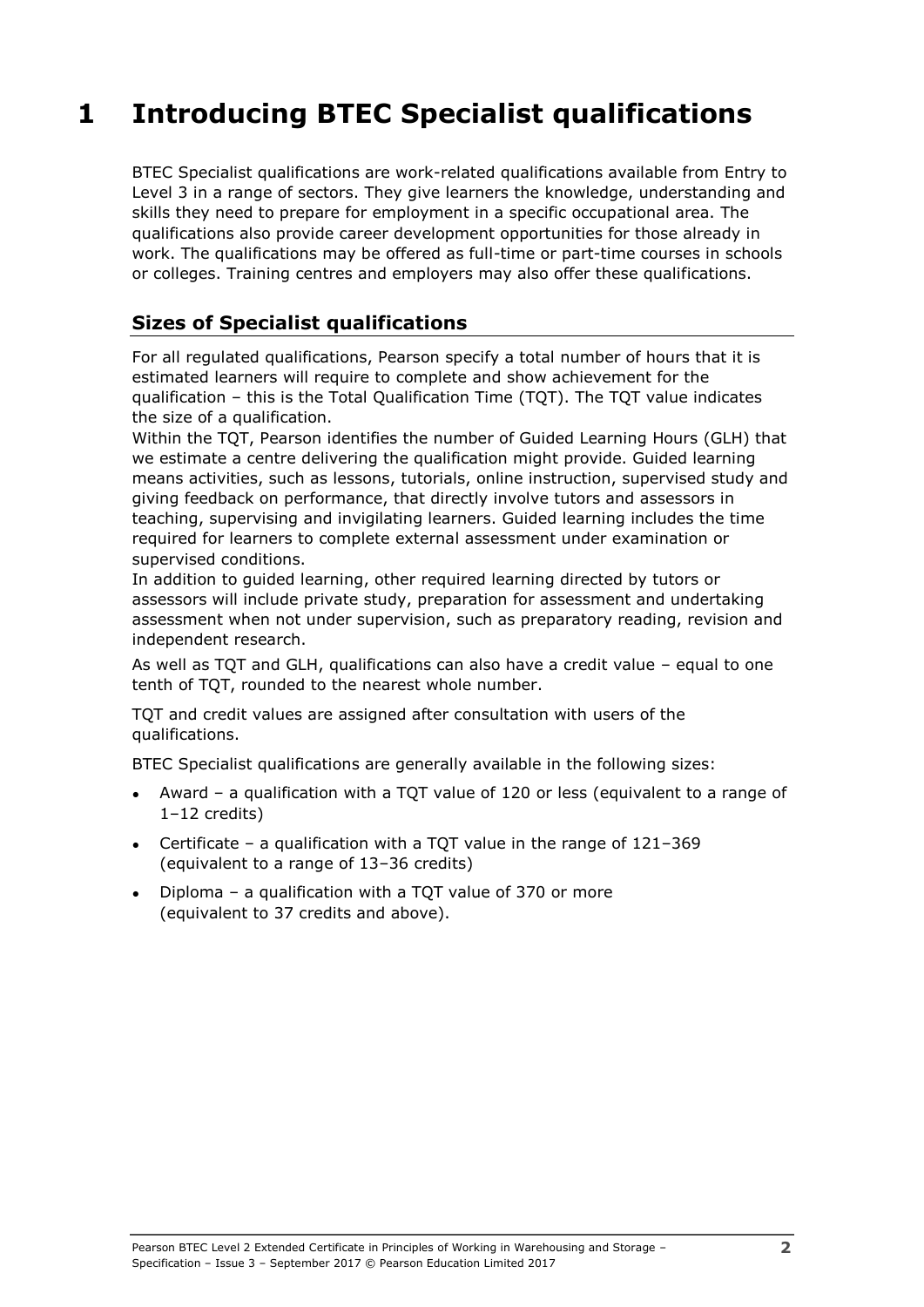## <span id="page-8-0"></span>**2 Qualification summary and key information**

| <b>Qualification title</b>     | <b>Pearson BTEC Level 2 Extended Certificate in</b><br><b>Principles of Working in Warehousing and</b><br><b>Storage</b>                                                                                                                      |
|--------------------------------|-----------------------------------------------------------------------------------------------------------------------------------------------------------------------------------------------------------------------------------------------|
| Qualification Number (QN)      | 601/6918/7                                                                                                                                                                                                                                    |
| Accreditation start date       | 01/08/2015                                                                                                                                                                                                                                    |
| Approved age ranges            | $16 - 18$                                                                                                                                                                                                                                     |
|                                | $19+$                                                                                                                                                                                                                                         |
| Credit value                   | 20                                                                                                                                                                                                                                            |
| Assessment                     | Centre-devised assessment (internal assessment).                                                                                                                                                                                              |
| Total Qualification Time (TQT) | 200                                                                                                                                                                                                                                           |
| Guided learning hours          | 165                                                                                                                                                                                                                                           |
| Grading information            | The qualification and units are at pass grade.                                                                                                                                                                                                |
| Entry requirements             | No prior knowledge, understanding, skills or<br>qualifications are required before learners register<br>for this qualification. However, centres must follow<br>our access and recruitment policy (see Section 10<br>Access and recruitment). |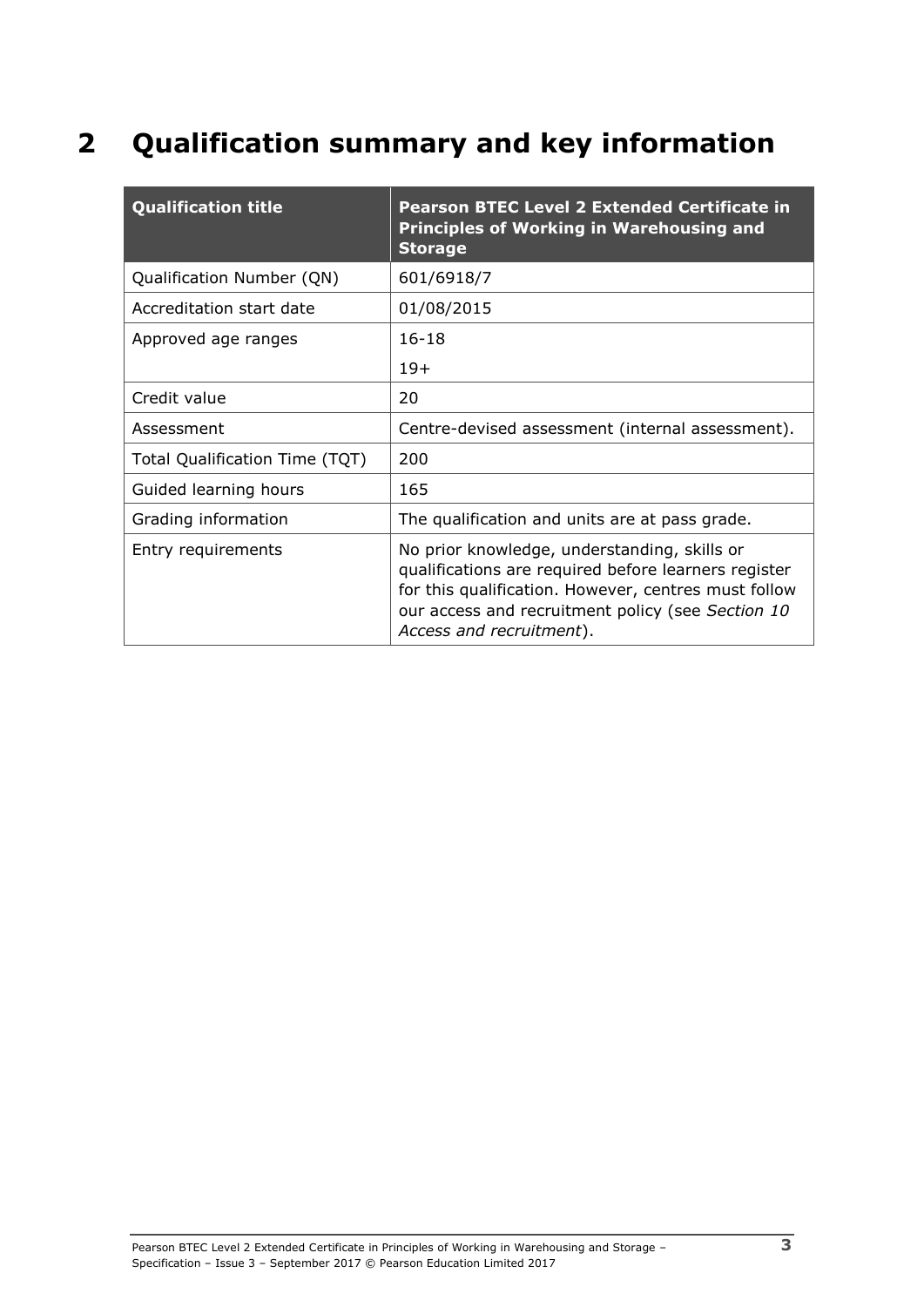## <span id="page-9-0"></span>**Qualification Number and qualification title**

Centres will need to use the Qualification Number (QN) when they seek public funding for their learners. The qualification title, unit titles and QN are given on each learner's final certificate. You should tell your learners this when your centre recruits them and registers them with us. There is more information about certification in our *UK Information Manual,* available on our website, qualifications.pearson.com

## <span id="page-9-1"></span>**Qualification objective**

The Pearson BTEC Level 2 Extended Certificate in Principles of Working in Warehousing and Storage provides the foundations for an entry role in the warehousing and storage sector. The qualification gives learners the opportunity to:

- develop the knowledge, skills and attitudes that provide the foundation for an entry level role in Warehousing and Storage. This includes areas such as receiving, storing, processing and despatching goods, working safely and with regulations and working effectively with customers and colleagues
- learn in a real warehousing and storage work environment and validate the theory and knowledge which has been delivered in the training environment
- develop transferable soft skills which will support access to further study and or employment. This includes skills such as reflective learning, personal development planning and team working.
- <span id="page-9-2"></span>achieve a nationally-recognised Level 2 qualification.

#### **Relationship with previous qualifications**

<span id="page-9-3"></span>This is a new qualification and does not replace any previous qualification.

#### **Progression opportunities through Pearson qualifications**

Learners who have achieved the Pearson BTEC Level 2 Extended Certificate in Principles of Working in Warehousing and Storage can progress to employment in a role such as Warehouse Operative, Picker/Packer or Stock Controller.

Learners could also progress to other logistics industry qualifications at level 2, such as the Pearson Edexcel Level 2 Certificate in Warehousing and Storage or the Pearson Edexcel Level 2 Certificate in Logistics Operations. Both of these qualifications can be taken as part of the Intermediate Apprenticeship in Warehousing and Storage, and both are hybrid qualifications which focus on both knowledge and competence in the workplace.

#### <span id="page-9-4"></span>**Industry support and recognition**

This qualification is supported by a variety of employers in the warehousing and storage sector.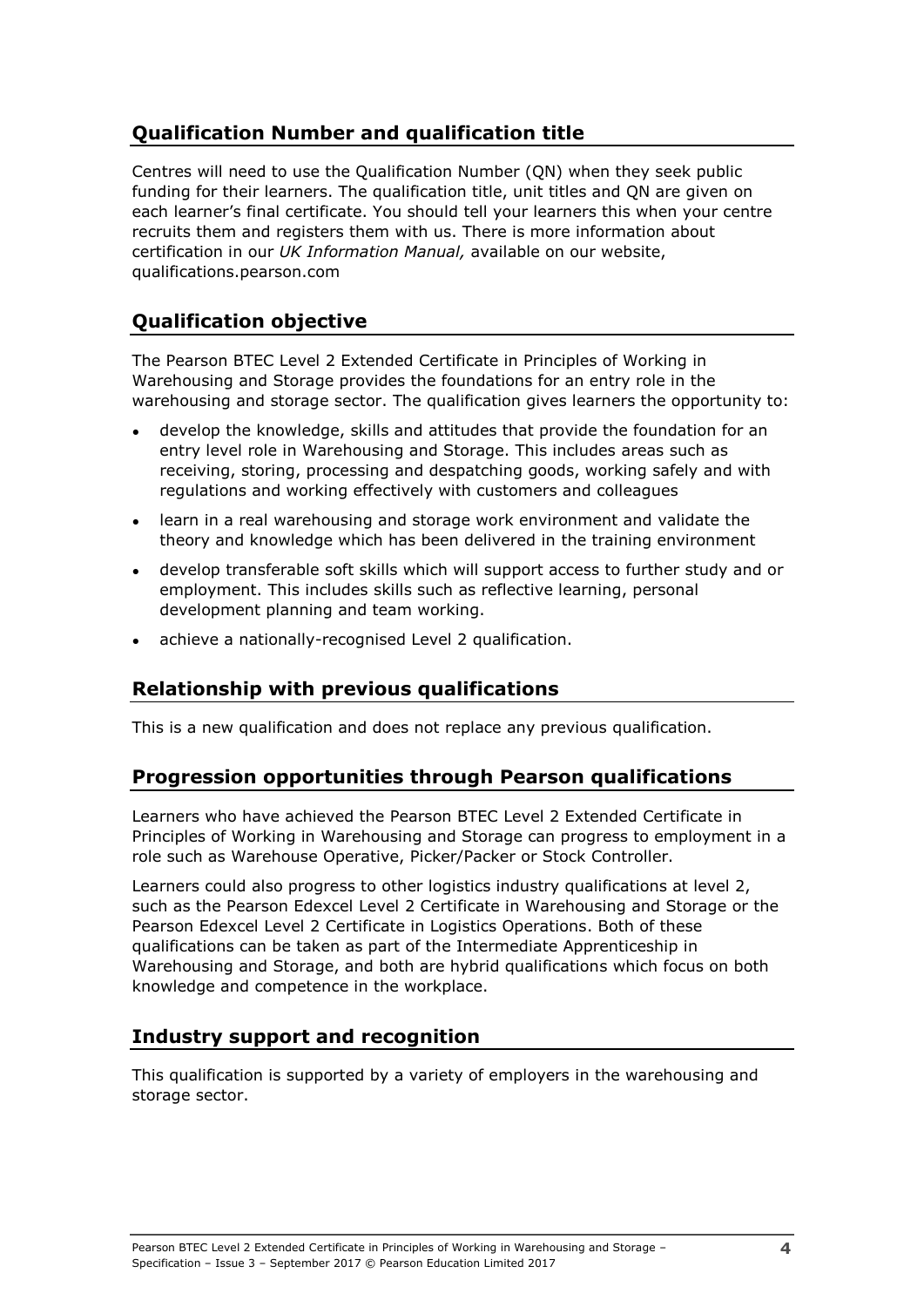### <span id="page-10-0"></span>**Relationship with National Occupational Standards**

This qualification relates to the National Occupational Standards in Warehousing and Storage. The mapping document in Annexe A shows the links between the units within this qualification and the National Occupational Standards.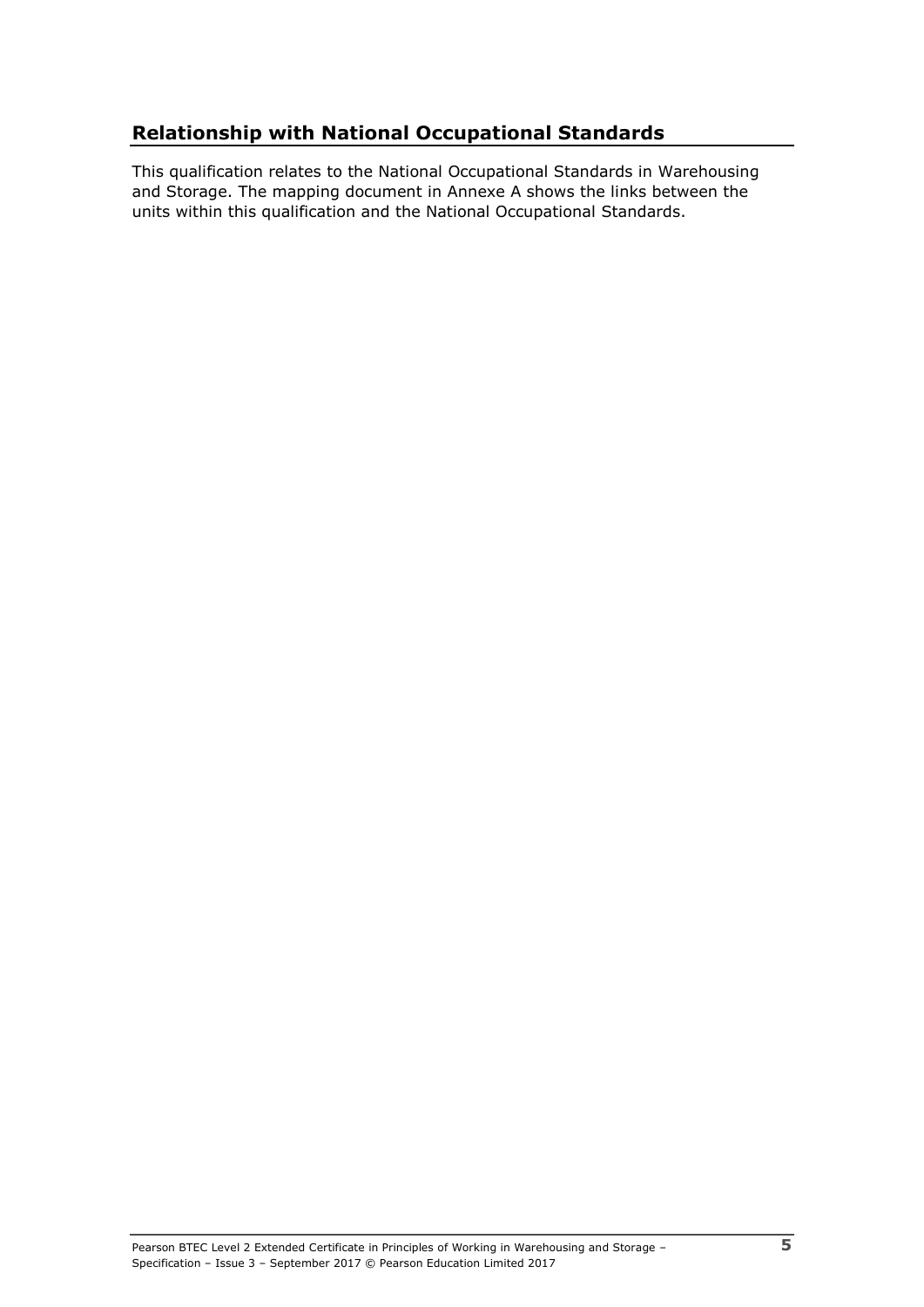## <span id="page-11-0"></span>**3 Qualification structure**

### <span id="page-11-1"></span>**Pearson BTEC Level 2 Extended Certificate in Principles of Working in Warehousing and Storage**

The learner will need to meet the requirements outlined in the table below before Pearson can award the qualification.

| Minimum number of credits that must be achieved |  |
|-------------------------------------------------|--|
|                                                 |  |

| <b>Unit</b> | <b>Unit</b><br>reference<br>number | Mandatory units                                  | Level | <b>Credit</b> | <b>Guided</b><br>learning<br>hours |
|-------------|------------------------------------|--------------------------------------------------|-------|---------------|------------------------------------|
|             | L/502/2764                         | Warehousing and Storage Principles               | 2     | 14            | 110                                |
|             | J/505/4015                         | Planning and Participating in Work<br>Experience | 2     | 6             | 55                                 |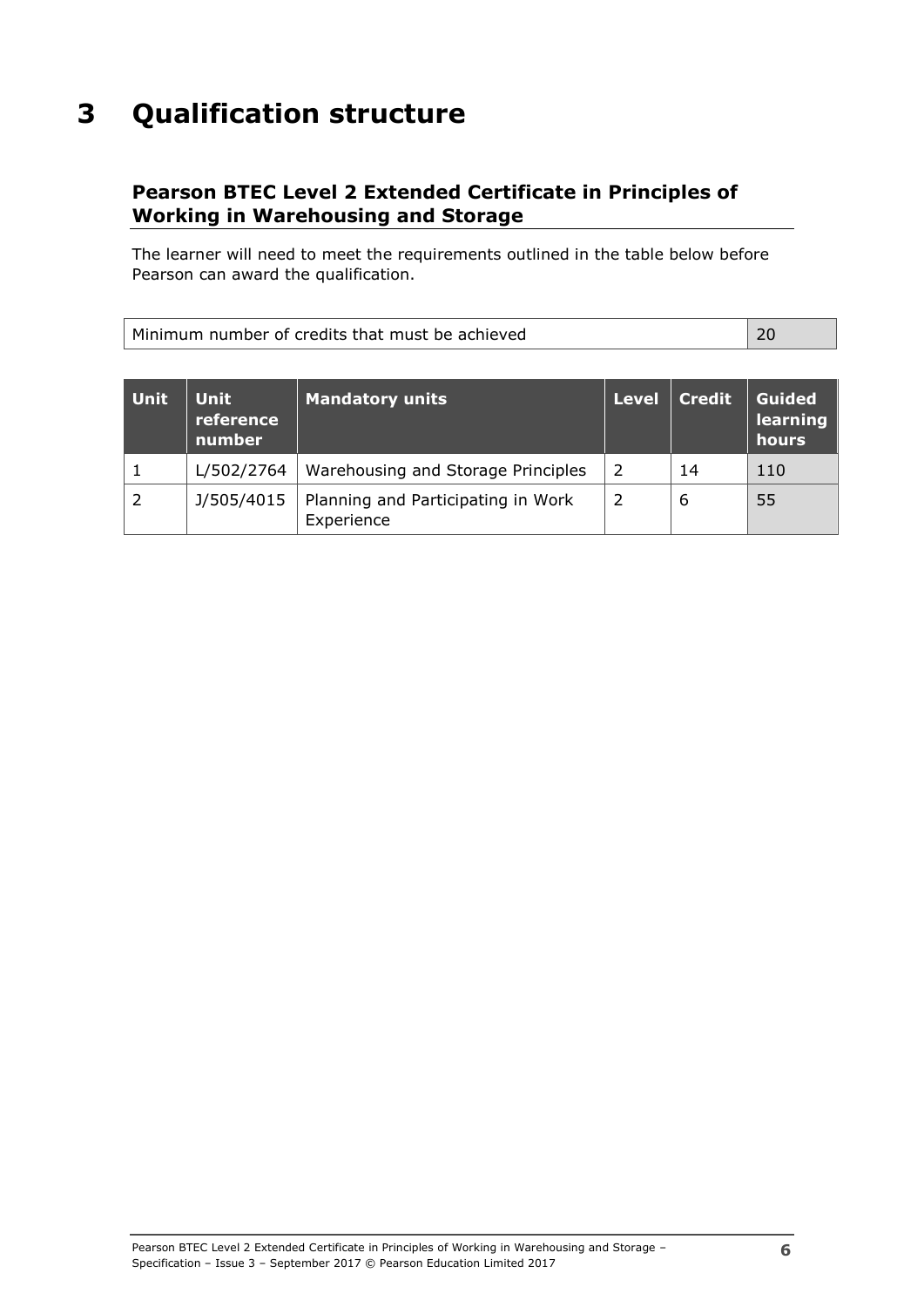## <span id="page-12-0"></span>**4 Assessment**

The table below gives a summary of the assessment methods used in the qualification.

| Units     | <b>Assessment method</b>  |  |
|-----------|---------------------------|--|
| All units | Centre-devised assessment |  |

#### **Centre-devised assessment (internal assessment)**

Each unit has specified learning outcomes and assessment criteria. To pass an internally-assessed unit, learners must:

- achieve all the specified learning outcomes
- meet the standard determined by the assessment criteria by providing sufficient and valid evidence
- prove that the evidence is their own.

Centres need to produce assignment briefs for learners to show what evidence is required. Assignment briefs should indicate clearly which assessment criteria are being targeted. All assignment briefs created by centres should be fit for purpose and should be based on the unit assessment criteria.

Assignment briefs and evidence produced by learners must meet any additional requirements given in the *Information for tutors* section of each unit.

Assessment tasks and activities must enable learners to produce valid, sufficient, authentic and appropriate evidence that relates directly to the learning outcomes and assessment criteria within the context of the *Unit amplification*. When devising the assessments, centres need to look closely at the verb used for each assessment criterion to ensure that learners can provide evidence with sufficient breadth and depth to meet the requirements.

Unless otherwise indicated in *Information for tutors*, the centre can decide the form of assessment evidence (for example performance observation, presentations, projects, tests, written tasks or reports, reflective journals) as long as the methods chosen allow learners to produce valid, sufficient and reliable evidence to satisfy the assessment criteria.

Centres are encouraged to give learners realistic scenarios and to maximise the use of practical activities in delivery and assessment. Centres may find it helpful if learners index and reference their evidence to the relevant learning outcomes and assessment criteria.

To avoid over-assessment, centres are encouraged to link delivery and assessment across units.

There is more guidance about internal assessment on our website. For details please see *Section 13 Further information and useful publications*.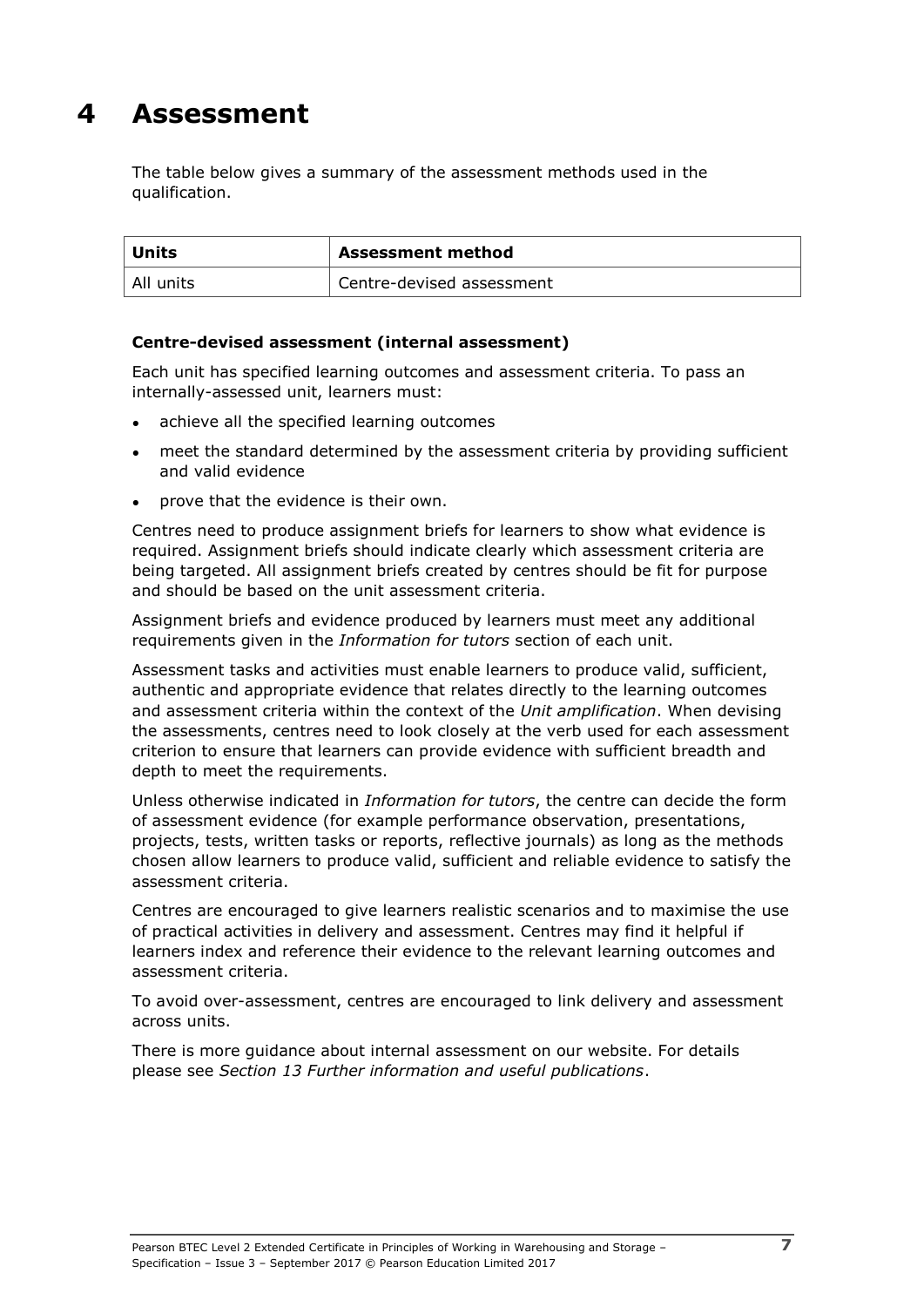### <span id="page-13-0"></span>**Appeals**

Centres must have a policy for dealing with appeals from learners. Appeals may relate to incorrect assessment decisions or unfairly conducted assessment. The first step in such a policy is a consideration of the evidence by a Lead Internal Verifier or other member of the programme team. The assessment plan should allow time for potential appeals after learners have been given assessment decisions.

Centres must document all learners' appeals and their resolutions. Further information on the appeals process can be found in the document *Enquiries and appeals about Pearson vocational qualifications policy,* which is available on our website, qualifications.pearson.com

#### <span id="page-13-1"></span>**Dealing with malpractice in assessment**

Malpractice means acts that undermine the integrity and validity of assessment, the certification of qualifications and/or may damage the authority of those responsible for delivering the assessment and certification.

Pearson does not tolerate actions (or attempted actions) of malpractice by learners, centre staff or centres in connection with Pearson qualifications. Pearson may impose penalties and/or sanctions on learners, centre staff or centres where incidents (or attempted incidents) of malpractice have been proven.

Malpractice may arise or be suspected in relation to any unit or type of assessment within the qualification. For further details on malpractice and advice on preventing malpractice by learners please see *Pearson's Centre Guidance: Dealing with Malpractice*, available on our website.

The procedures we ask you to adopt vary between units that are internally assessed and those that are externally assessed.

#### **Internal assessment**

Centres are required to take steps to prevent malpractice and to investigate instances of suspected malpractice. Learners must be given information that explains what malpractice is for internal assessment and how suspected incidents will be dealt with by the centre. The *Centre Guidance: Dealing with Mal*practice document gives full information on the actions we expect you to take.

Pearson may conduct investigations if we believe that a centre is failing to conduct internal assessment according to our policies. The above document gives further information and examples, and details the penalties and sanctions that may be imposed.

In the interests of learners and centre staff, centres need to respond effectively and openly to all requests relating to an investigation into an incident of suspected malpractice.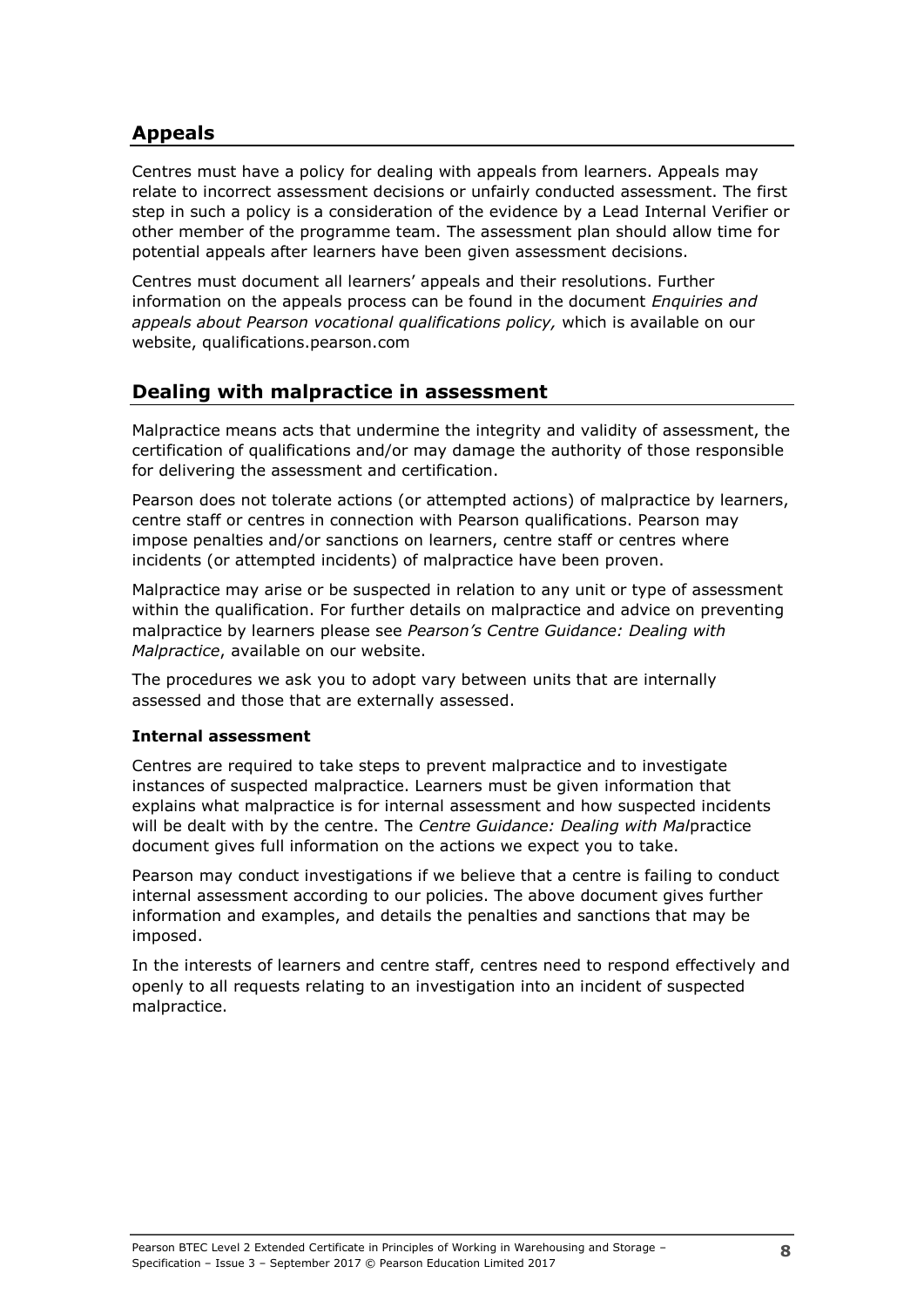#### **External assessment**

External assessment means all aspects of units that are designated as external in this specification, including preparation for tasks and performance. For these assessments, centres must follow the JCQ procedures set out in the latest version of the document *JCQ Suspected Malpractice in Examinations and Assessments Policies and Procedures* (available on the JCQ website, www.jcq.org.uk).

In the interests of learners and centre staff, centres need to respond effectively and openly to all requests relating to an investigation into an incident of suspected malpractice.

#### **Learner malpractice**

The head of centre is required to report incidents of suspected learner malpractice that occur during Pearson examinations. We ask centres to complete JCQ Form M1 (www.jcq.org.uk/malpractice) and email it with any accompanying documents (signed statements from the learner, invigilator, copies of evidence, etc) to the Investigations Team at pqsmalpractice@pearson.com. The responsibility for determining appropriate sanctions or penalties to be imposed on learners lies with Pearson.

Learners must be informed at the earliest opportunity of the specific allegation and the centre's malpractice policy, including the right of appeal. Learners found guilty of malpractice may be disqualified from the qualification for which they have been entered with Pearson.

#### **Teacher/centre malpractice**

The head of centre is required to inform Pearson's Investigations Team of any incident of suspected malpractice by centre staff, before any investigation is undertaken. The head of centre is requested to inform the Investigations Team by submitting a JCQ M2(a) form (downloadable from www.jcq.org.uk/malpractice) with supporting documentation to pqsmalpractice@pearson.com. Where Pearson receives allegations of malpractice from other sources (for example Pearson staff, anonymous informants), the Investigations Team will conduct the investigation directly or may ask the head of centre to assist.

Incidents of maladministration (accidental errors in the delivery of Pearson qualifications that may affect the assessment of learners) should also be reported to the Investigations Team using the same method.

Heads of Centres/Principals/Chief Executive Officers or their nominees are required to inform learners and centre staff suspected of malpractice of their responsibilities and rights, please see *6.15 of JCQ Suspected Malpractice in Examinations and Assessments Policies and Procedures*.

Pearson reserves the right in cases of suspected malpractice to withhold the issuing of results/certificates while an investigation is in progress. Depending on the outcome of the investigation, results and/or certificates may not be released or they may be withheld.

We reserve the right to withhold certification when undertaking investigations, audits and quality assurances processes. You will be notified within a reasonable period of time if this occurs.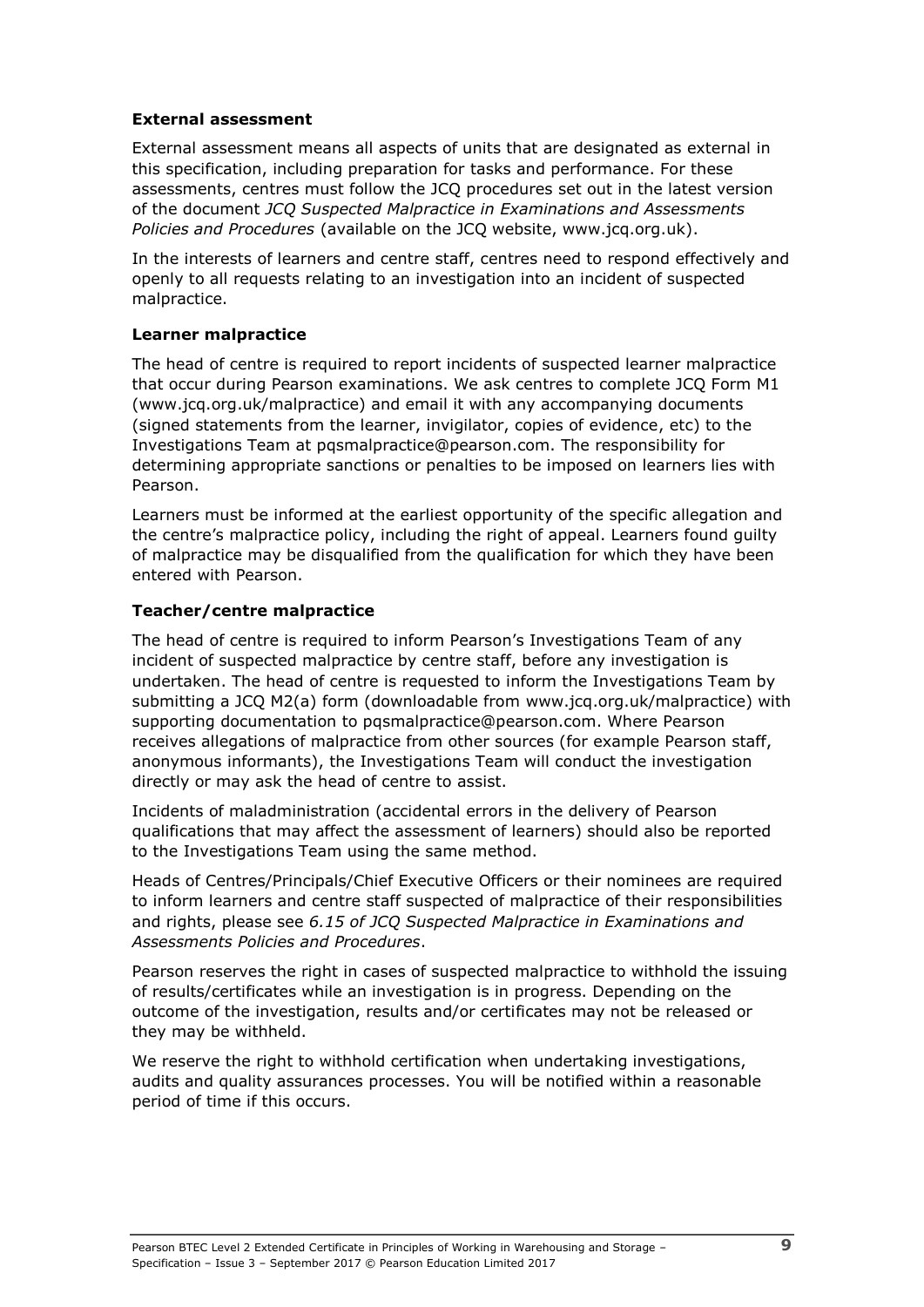#### **Sanctions and appeals**

Where malpractice is proven, we may impose sanctions or penalties.

Where learner malpractice is evidenced, penalties may be imposed such as:

- mark reduction for affected external assessments
- disqualification from the qualification
- debarment from registration for Pearson qualifications for a period of time.

If we are concerned about your centre's quality procedures we may impose sanctions such as:

- working with you to create an improvement action plan
- requiring staff members to receive further training
- placing temporary blocks on your certificates
- placing temporary blocks on registration of learners
- debarring staff members or the centre from delivering Pearson qualifications
- suspending or withdrawing centre approval status.

The centre will be notified if any of these apply.

Pearson has established procedures for centres that are considering appeals against penalties and sanctions arising from malpractice. Appeals against a decision made by Pearson will normally be accepted only from the head of centres (on behalf of learners and/or members or staff) and from individual members (in respect of a decision taken against them personally). Further information on appeals can be found in our Enquiries and Appeals policy, on our website. In the initial stage of any aspect of malpractice, please notify the Investigations Team (via pqsmalpractice@pearson.com) who will inform you of the next steps.

#### <span id="page-15-0"></span>**Reasonable adjustments to assessments**

Centres are able to make adjustments to assessments to take account of the needs of individual learners, in line with the guidance given in the Pearson document *Supplementary guidance for reasonable adjustment and special consideration in vocational internally assessed units*. In most instances, adjustments can be achieved by following the guidance, for example allowing the use of assistive technology or adjusting the format of the evidence. We can advise you if you are uncertain as to whether an adjustment is fair and reasonable. Any reasonable adjustment must reflect the normal learning or working practice of a learner in a centre or working within the occupational area.

Further information on access arrangements can be found in the Joint Council for Qualifications (JCQ) document *Adjustments for candidates with disabilities and learning difficulties, Access Arrangements, Reasonable Adjustments and Special Consideration for General and Vocational qualifications.*

Both documents are on our website, qualifications.pearson.com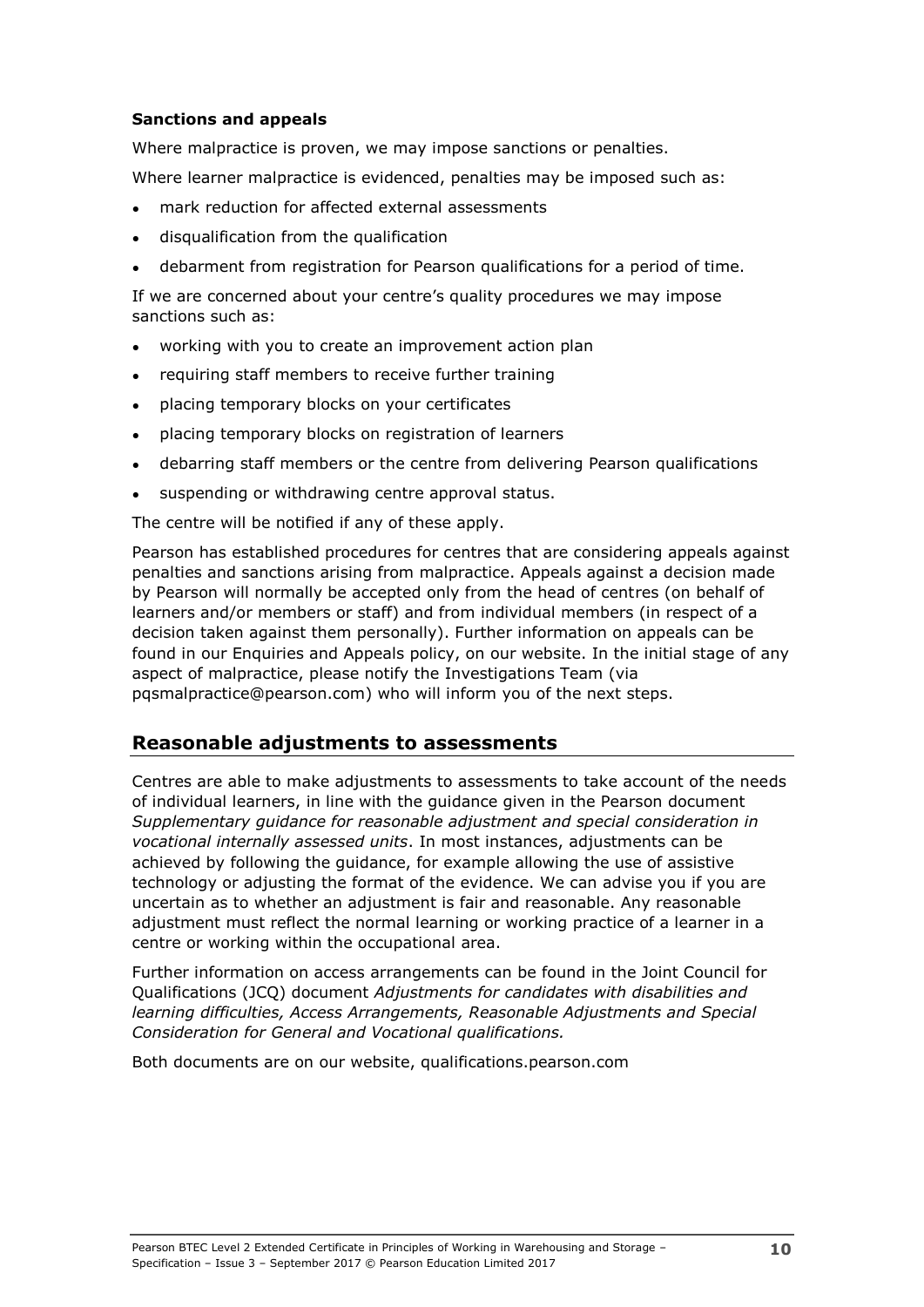### <span id="page-16-0"></span>**Special consideration**

Centres must operate special consideration in line with the guidance given in the Pearson document *Supplementary guidance for reasonable adjustment and special consideration in vocational internally assessed units*. Special consideration may not be applicable in instances where:

- assessment requires the demonstration of practical competence
- criteria have to be met fully
- units/qualifications confer licence to practice.

Centres cannot apply their own special consideration; applications for special consideration must be made to Pearson and can be made on a case-by-case basis only. A separate application must be made for each learner. Certification claims must not be made until the outcome of the application has been received.

Further information on special consideration can be found in the Joint Council for Qualifications (JCQ) document *Adjustments for candidates with disabilities and learning difficulties, Access Arrangements, Reasonable Adjustments and Special Consideration for General and Vocational qualifications*.

Both of the documents mentioned above are on our website, qualifications.pearson.com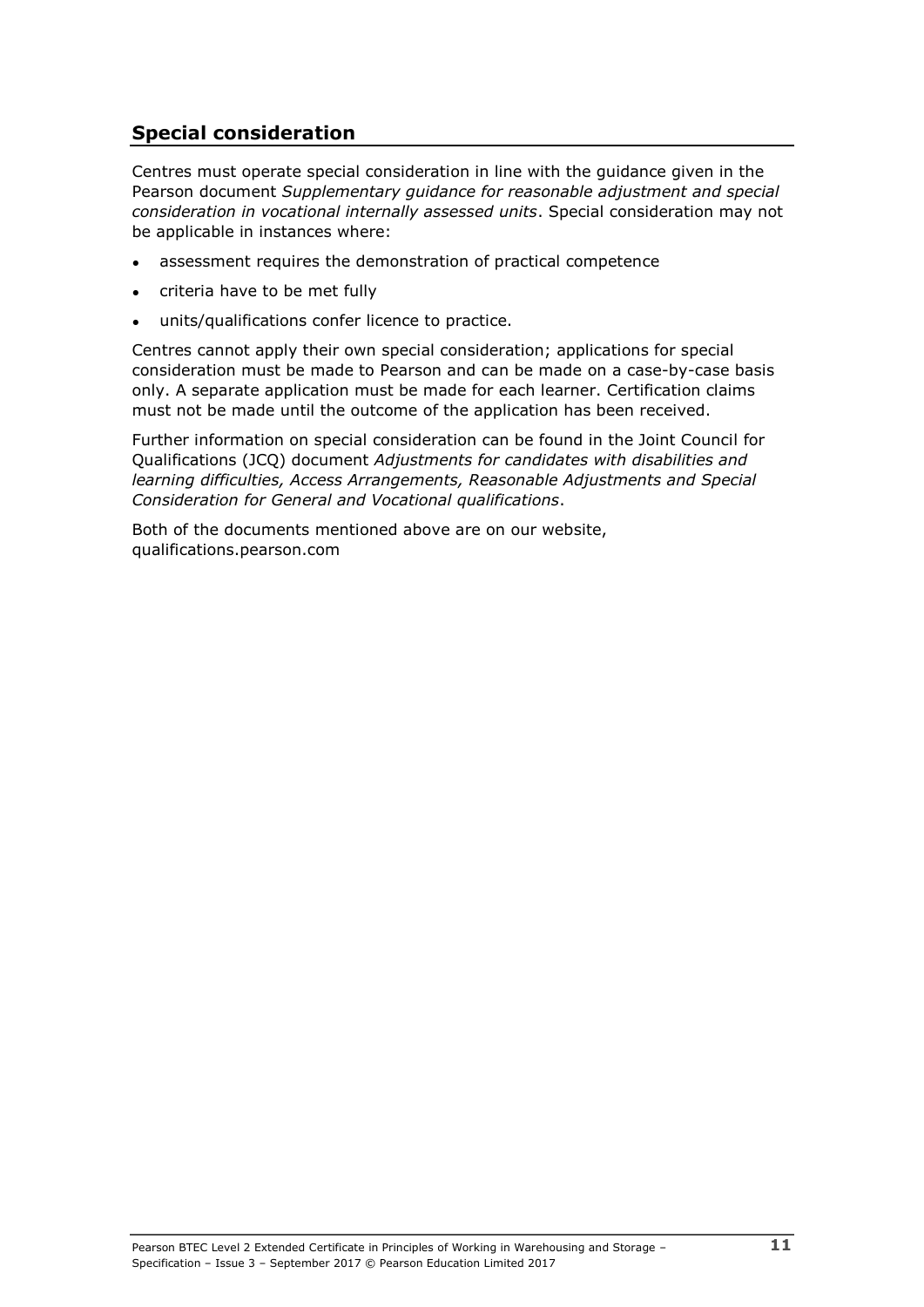## <span id="page-17-0"></span>**5 Recognising prior learning and achievement**

### <span id="page-17-1"></span>**Recognition of Prior Learning**

Recognition of Prior Learning (RPL) is a method of assessment (leading to the award of credit) that considers whether a learner can demonstrate that they can meet the assessment requirements for a unit through knowledge, understanding or skills they already possess and so do not need to develop through a course of learning.

Pearson encourages centres to recognise learners' previous achievements and experiences in and outside the workplace, as well as in the classroom. RPL provides a route for the recognition of the achievements resulting from continuous learning.

RPL enables recognition of achievement from a range of activities using any valid assessment methodology. If the assessment requirements of a given unit or qualification have been met, the use of RPL is acceptable for accrediting a unit, units or a whole qualification. Evidence of learning must be sufficient, reliable and valid.

Further guidance is available in our policy document *Recognition of Prior Learning Policy and Process*, available on our website, qualifications.pearson.com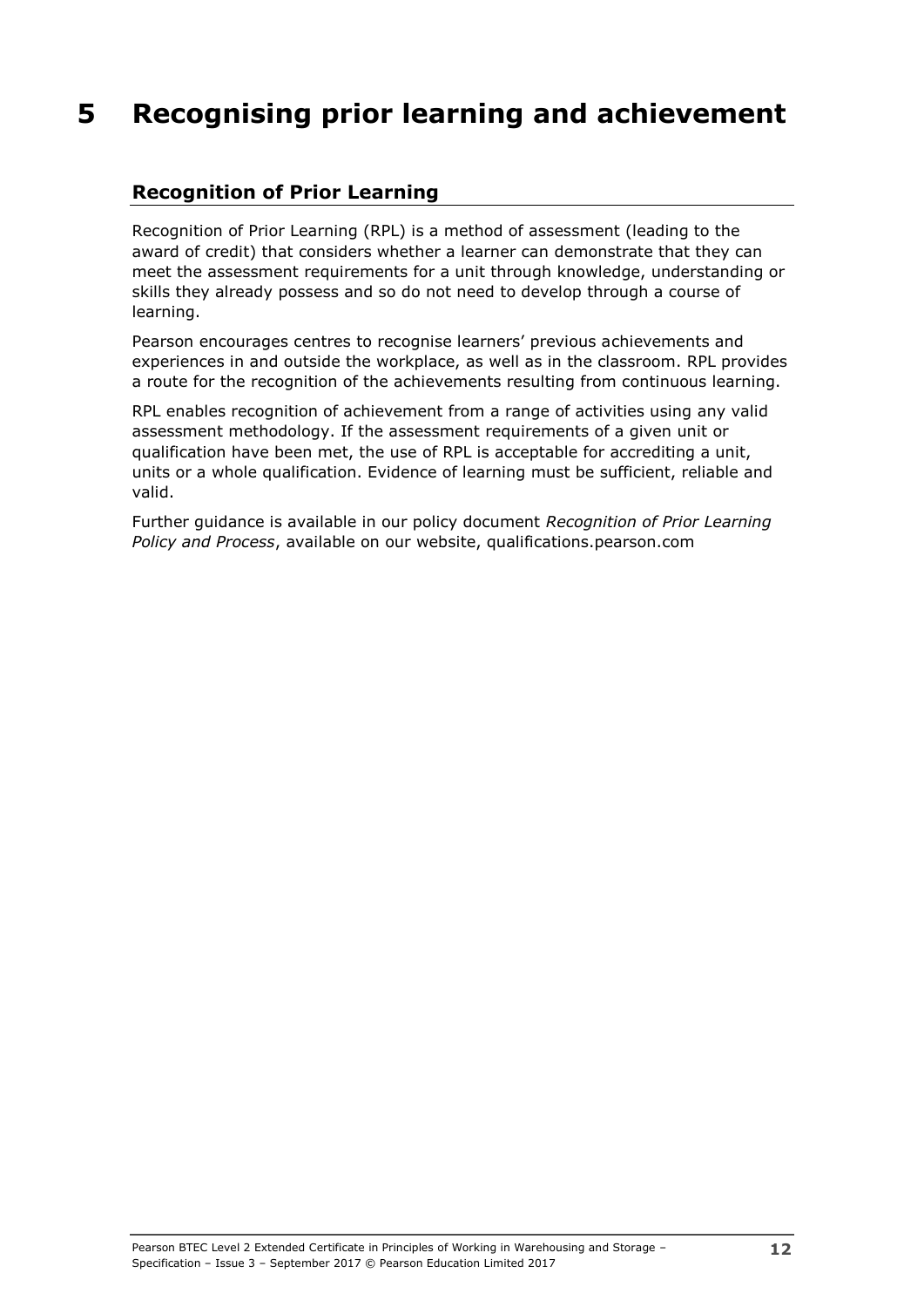## <span id="page-18-0"></span>**6 Centre resource requirements**

As part of the approval process, centres must make sure that the resource requirements below are in place before offering the qualification.

- Centres must have appropriate physical resources (for example IT, learning materials, teaching rooms) to support delivery and assessment.
- Staff involved in the assessment process must have relevant expertise and occupational experience.
- There must be systems in place that ensure continuing professional development (CPD) for staff delivering the qualification.
- Centres must have in place appropriate health and safety policies relating to the use of equipment by learners.
- Centres must deliver the qualifications in accordance with current equality legislation. For further details on Pearson's commitment to the Equality Act 2010, please see *Section 10 Access and recruitment* and *Section 11 Access to qualifications for learners with disabilities or specific needs*. For full details of the Equality Act 2010, please go to www.legislation.gov.uk

### **Specific resource requirements**

As well as the general resource requirements given above, centres need to ensure that learners have access to a work placement in a warehousing and storage work environment to enable them to achieve Unit 2 Planning and Participating in Work Experience.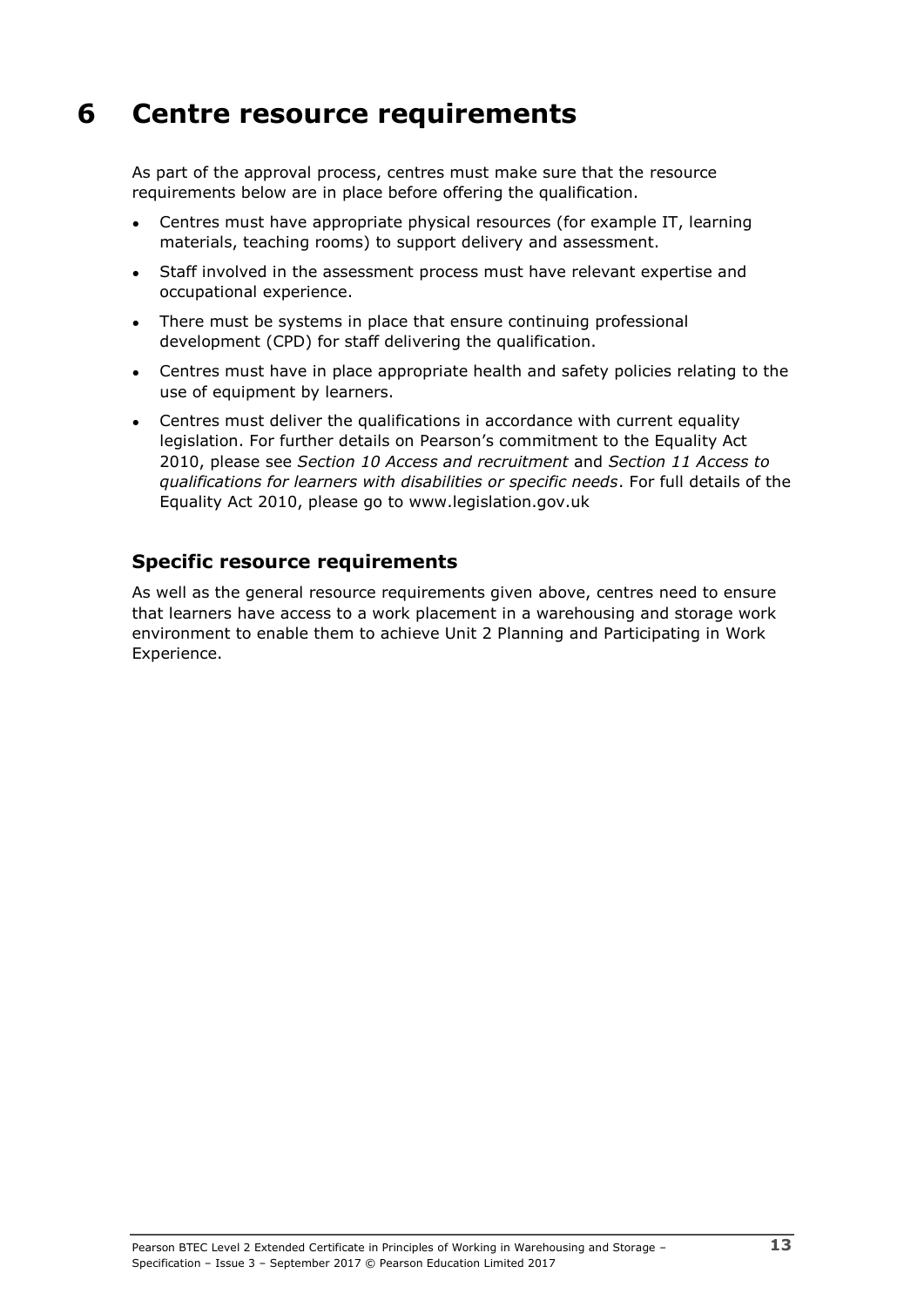## <span id="page-19-0"></span>**7 Centre recognition and approval**

Centres that have not previously offered Pearson qualifications need to apply for, and be granted, centre recognition as part of the process for approval to offer individual qualifications.

Existing centres will be given 'automatic approval' for a new qualification if they are already approved for a qualification that is being replaced by a new qualification and the conditions for automatic approval are met.

Guidance on seeking approval to deliver BTEC qualifications is given on our website, qualifications.pearson.com

### <span id="page-19-1"></span>**Approvals agreement**

All centres are required to enter into an approval agreement that is a formal commitment by the head or principal of a centre to meet all the requirements of the specification and any associated codes, conditions or regulations.

Pearson will act to protect the integrity of the awarding of qualifications. If centres do not comply with the agreement, this could result in the suspension of certification or withdrawal of approval.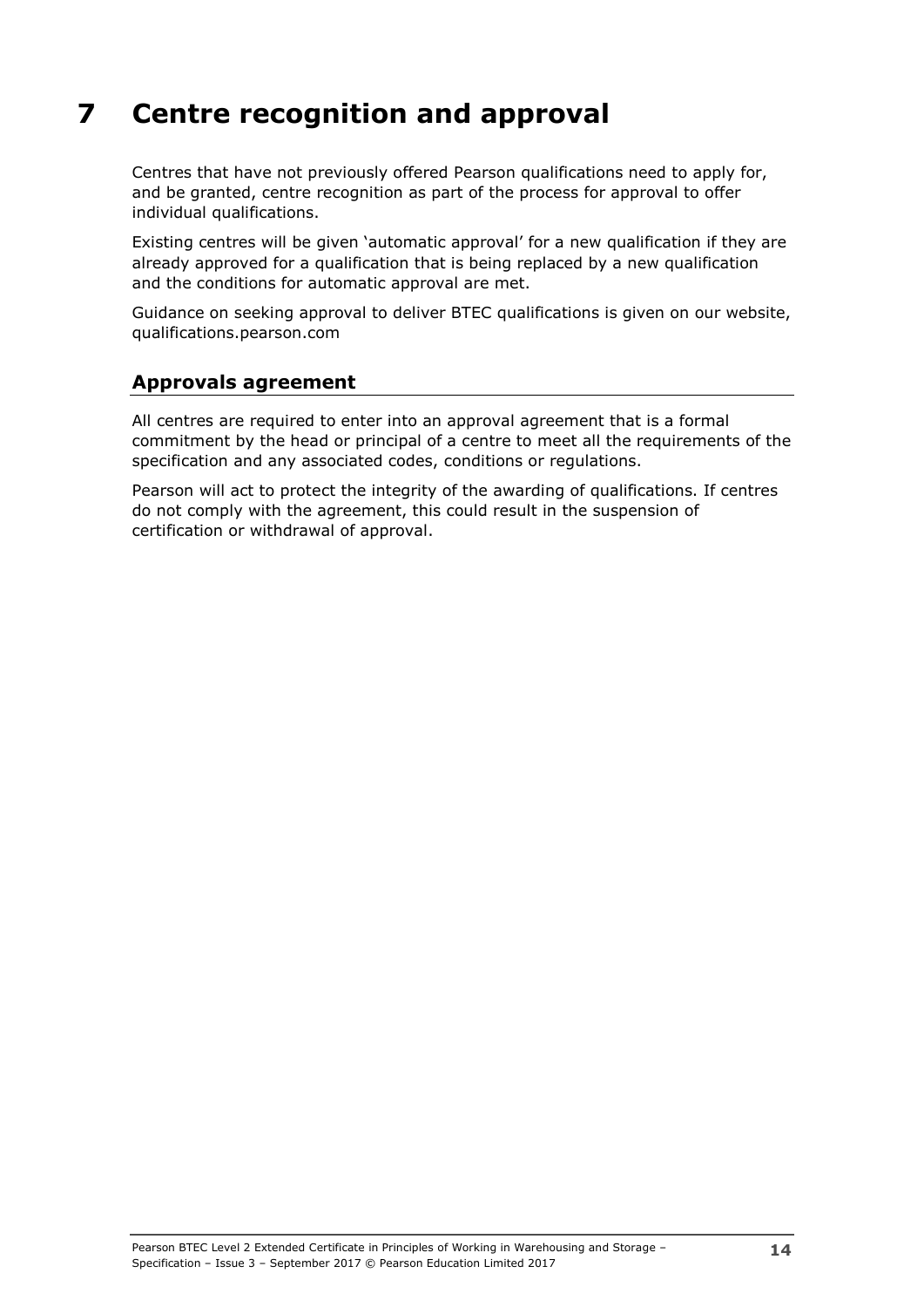## <span id="page-20-0"></span>**8 Quality assurance of centres**

Quality assurance is at the heart of vocational qualifications. The centre assesses BTEC qualifications. The centre will use quality assurance to make sure that their managers, internal verifiers and assessors are standardised and supported. Pearson use quality assurance to check that all centres are working to national standards. It gives us the opportunity to identify and provide support, if needed, to safeguard certification. It also allows us to recognise and support good practice.

For the qualifications in this specification, the Pearson quality assurance model will follow one of the processes listed below.

- 1 Delivery of the qualification as part of a BTEC Apprenticeship ('single click' registration):
	- an annual visit by a Standards Verifier to review centre-wide quality assurance systems and sampling of internal verification and assessor decisions.
- 2 Delivery of the qualification outside the Apprenticeship:
	- an annual visit to the centre by a Centre Quality Reviewer to review centre-wide quality assurance systems
	- Lead Internal Verifier accreditation this involves online training and standardisation of Lead Internal Verifiers using our OSCA platform, accessed via Edexcel Online. Please note that not all qualifications will include Lead Internal Verifier accreditation. Where this is the case, each year we will allocate a Standards Verifier to conduct postal sampling of internal verification and assessor decisions for the Principal Subject Area.

For further details please see the *UK Vocational Quality Assurance Handbook* [on](http://www.edexcel.com/quals/BTEC/quality/Pages/documents.aspx) our website, qualifications.pearson.com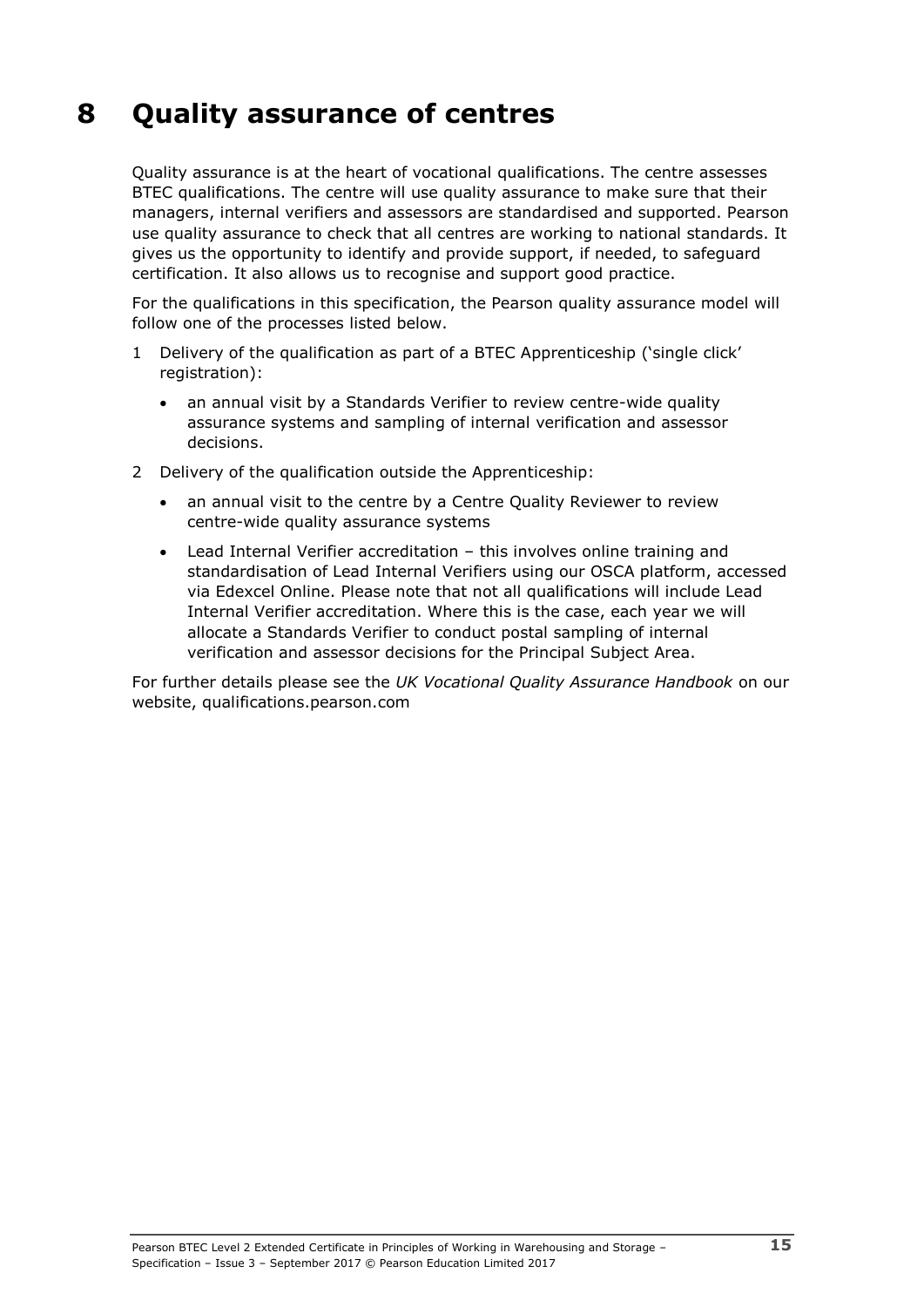## <span id="page-21-0"></span>**9 Programme delivery**

Centres are free to offer this qualification using any mode of delivery (for example full-time, part-time, evening only, distance learning) that meets their learners' needs. Whichever mode of delivery is used, centres must make sure that learners have access to the resources identified in the specification and to the subject specialists delivering the units.

Those planning the programme should aim to enhance the vocational nature of the qualification by:

- liaising with employers to make sure that a course is relevant to learners' specific needs
- accessing and using non-confidential data and documents from learners' workplaces
- developing up-to-date and relevant teaching materials that make use of scenarios that are relevant to the sector
- giving learners the opportunity to apply their learning in practical activities
- including sponsoring employers in the delivery of the programme and, where appropriate, in assessment
- making full use of the variety of experience of work and life that learners bring to the programme.

Where legislation is taught, centres must ensure that it is current and up to date.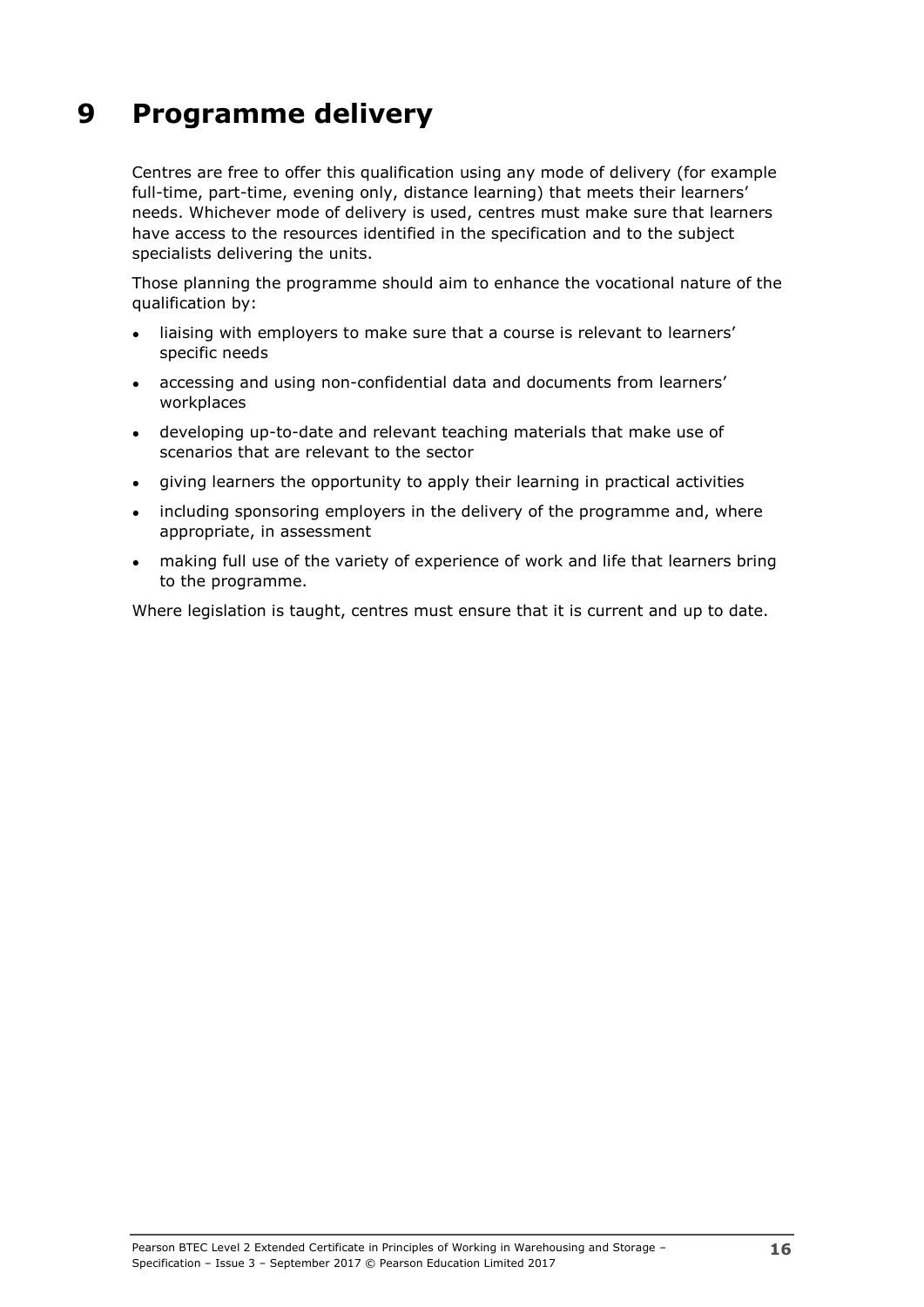## <span id="page-22-0"></span>**10 Access and recruitment**

Pearson's policy regarding access to our qualifications is that:

- they should be available to everyone who is capable of reaching the required standards
- they should be free from any barriers that restrict access and progression
- there should be equal opportunities for all those wishing to access the qualifications.

Centres are required to recruit learners to BTEC Specialist qualifications with integrity.

Applicants will need relevant information and advice about the qualification to make sure it meets their needs.

Centres should review the applicant's prior qualifications and/or experience, considering whether this profile shows that they have the potential to achieve the qualification.

For learners with disabilities and specific needs, this review will need to take account of the support available to the learner during teaching and assessment of the qualification. The review must take account of the information and guidance in *Section 11 Access to qualifications for learners with disabilities or specific needs*.

Learners may be aged between 14 and 16 and therefore potentially vulnerable. Where learners are required to spend time and be assessed in work settings, it is the centre's responsibility to ensure that the work environment they go into is safe.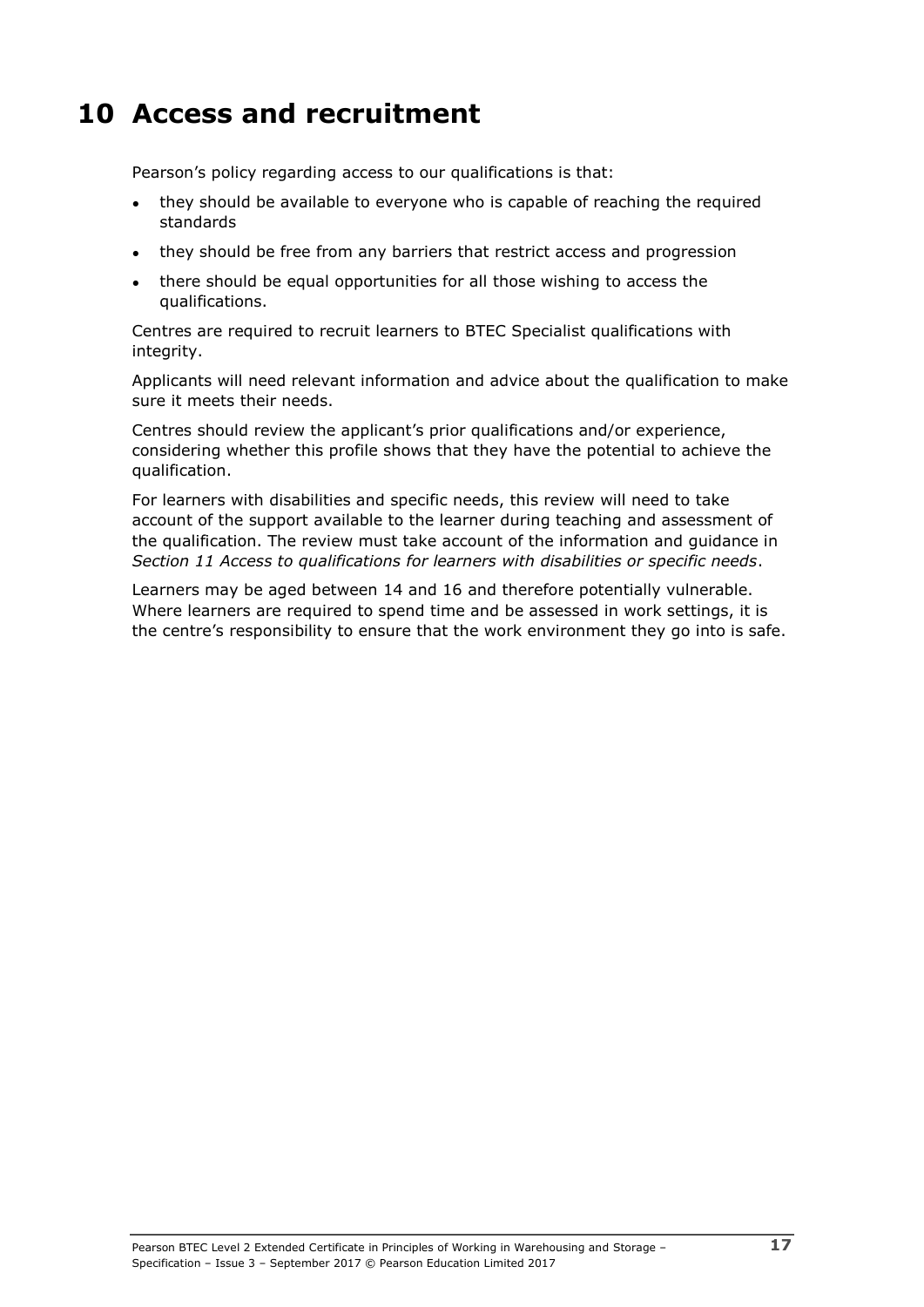## <span id="page-23-0"></span>**11 Access to qualifications for learners with disabilities or specific needs**

Equality and fairness are central to our work. Pearson's Equality Policy requires all learners to have equal opportunity to access our qualifications and assessments and that our qualifications are awarded in a way that is fair to every learner.

We are committed to making sure that:

- learners with a protected characteristic (as defined by the Equality Act 2010) are not, when they are undertaking one of our qualifications, disadvantaged in comparison to learners who do not share that characteristic
- all learners achieve the recognition they deserve from undertaking a qualification and that this achievement can be compared fairly to the achievement of their peers.

For learners with disabilities and specific needs, the assessment of their potential to achieve the qualification must identify, where appropriate, the support that will be made available to them during delivery and assessment of the qualification. Please see the information on reasonable adjustments and special consideration in *Section 4, Assessment.*

Learners taking a qualification may be assessed in British sign language or Irish sign language where it is permitted for the purpose of reasonable adjustments.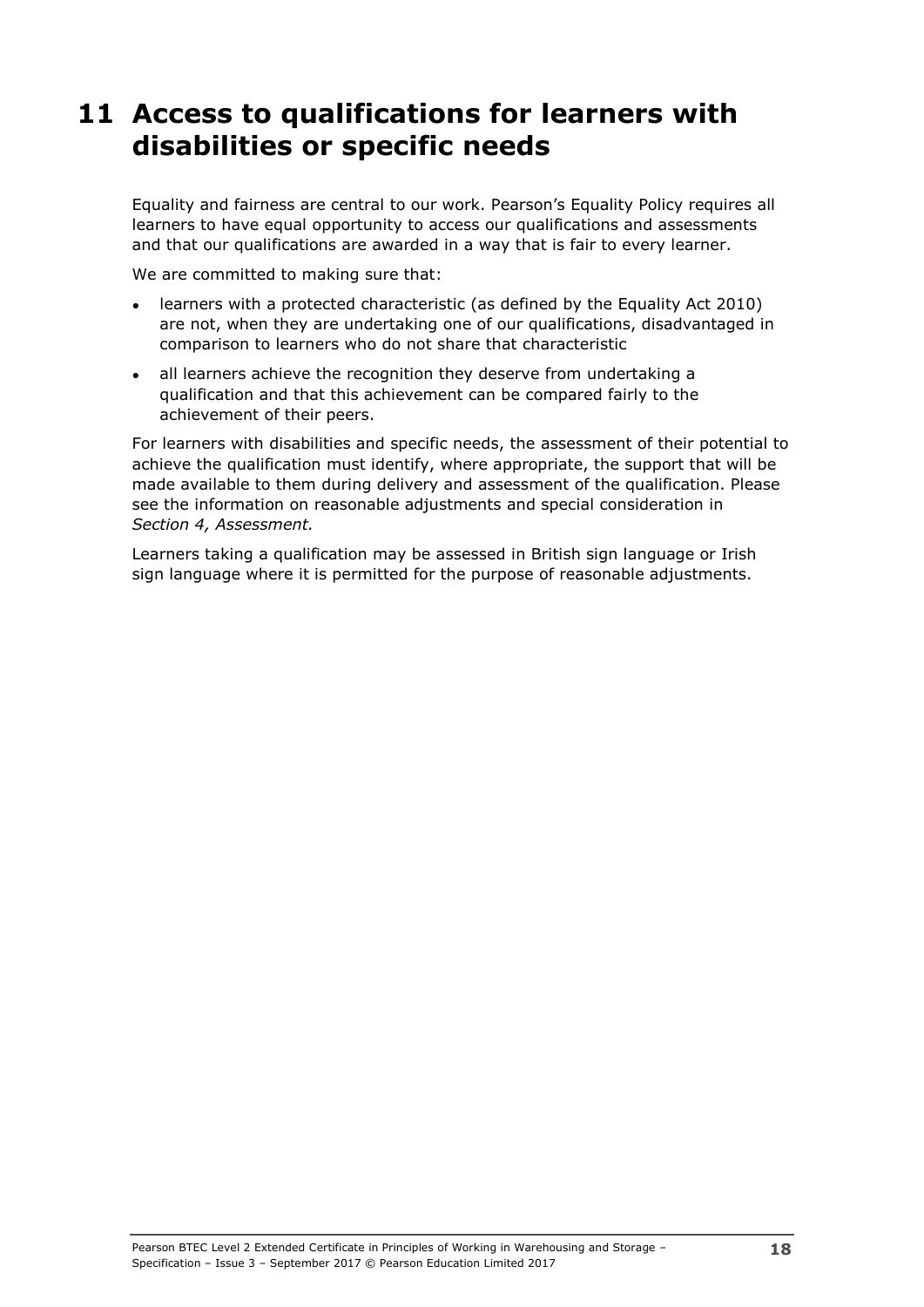## <span id="page-24-0"></span>**12 Units**

Units have the following sections.

## <span id="page-24-1"></span>**Unit title**

<span id="page-24-2"></span>This is the formal title of the unit that will appear on the learner's certificate.

#### **Unit reference number**

Each unit is assigned a unit reference number that appears with the unit title on the Register of Regulated Qualifications.

#### <span id="page-24-3"></span>**Level**

All units and qualifications have a level assigned to them. The level assigned is informed by the level descriptors defined by Ofqual, the qualifications regulator.

### <span id="page-24-4"></span>**Credit value**

<span id="page-24-5"></span>When a learner achieves a unit, they gain the specified number of credits.

### **Guided learning hours**

Guided Learning Hours (GLH) is the number of hours that a centre delivering the qualification needs to provide. Guided learning means activities that directly or immediately involve tutors and assessors in teaching, supervising, and invigilating learners, for example lectures, tutorials, online instruction and supervised study.

#### <span id="page-24-6"></span>**Unit aim**

<span id="page-24-7"></span>This gives a summary of what the unit aims to do.

#### **Essential resources**

This section lists any specialist resources needed to deliver the unit. The centre will be asked to make sure that these resources are in place when it seeks approval from Pearson to offer the qualification.

#### <span id="page-24-8"></span>**Learning outcomes**

The learning outcomes of a unit set out what a learner knows, understands or is able to do as the result of a process of learning.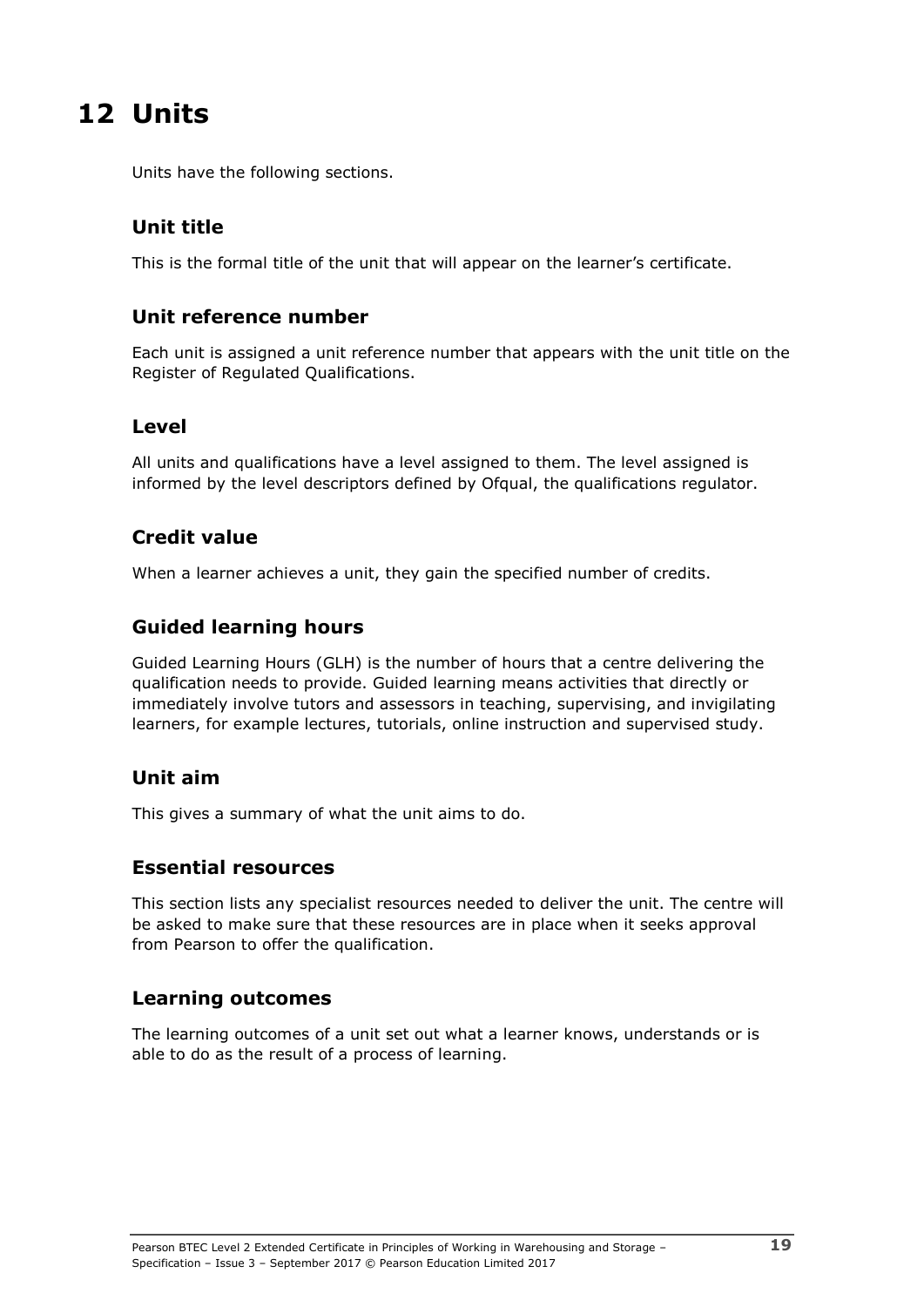### <span id="page-25-0"></span>**Assessment criteria**

Assessment criteria specify the standard required by the learner to achieve each learning outcome.

#### <span id="page-25-1"></span>**Unit amplification**

Unit amplification sets out the range of subject material required for the programme of learning and specifies the knowledge and understanding required for achievement of the unit. It enables centres to design and deliver a programme of learning that will enable learners to achieve each learning outcome and to meet the standard determined by the assessment criteria.

Where relevant and/or appropriate, unit amplification is informed by the underpinning knowledge and understanding requirements of related National Occupational Standards (NOS).

#### **Relationship between amplification and assessment criteria**

Although it is not a requirement that all of the amplification is assessed, learners should be given the opportunity to cover it all. However, the indicative amplification (see below) will need to be covered in a programme of learning to enable learners to meet the standard required in the assessment criteria.

#### **Legislation**

Legislation cited in the units is current at time of publication. The most recent legislation should be taught and assessed internally.

### <span id="page-25-2"></span>**Information for tutors**

This section gives tutors information on delivery and assessment. It contains the following subsections.

- *Delivery* explains the content's relationship to the learning outcomes and offers guidance on possible approaches to delivery.
- Assessment gives information about the evidence that learners must produce, together with any additional guidance if appropriate. This section should be read in conjunction with the assessment criteria.
- *Suggested resources* lists resource materials that can be used to support the teaching of the unit, for example books, journals, websites.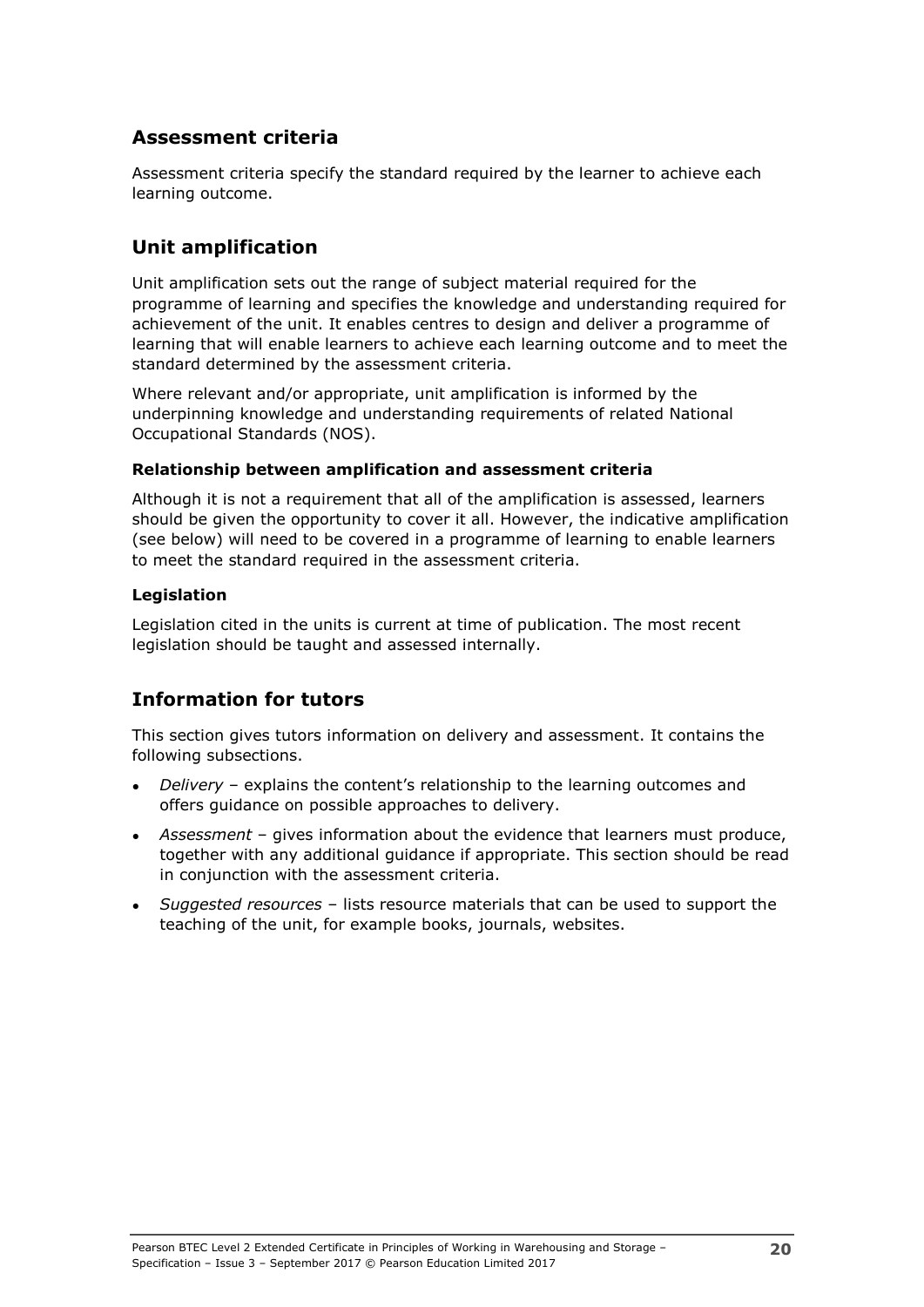# <span id="page-26-0"></span>**Unit 1: Warehousing and Storage Principles**

| Unit reference number: L/502/2764 |                  |
|-----------------------------------|------------------|
| Level:                            | $\boldsymbol{z}$ |
| <b>Credit value:</b>              | 14               |
| <b>Guided learning hours: 110</b> |                  |

### **Unit aim**

The unit covers the theory required to undertake job roles within the warehousing or storage sector. There are five learning outcomes that cover the following areas: the receipt and storage of goods and materials; processing orders and dispatching goods; delivering customer service; health, safety, security and legislation and effective team working.

The purpose of this unit is to provide and underpin the knowledge and understanding of those people whose job role is within logistics operations. Job roles could be in warehousing and storage, transport or freight forwarding.

### **Essential resources**

There are no special resources needed for this unit.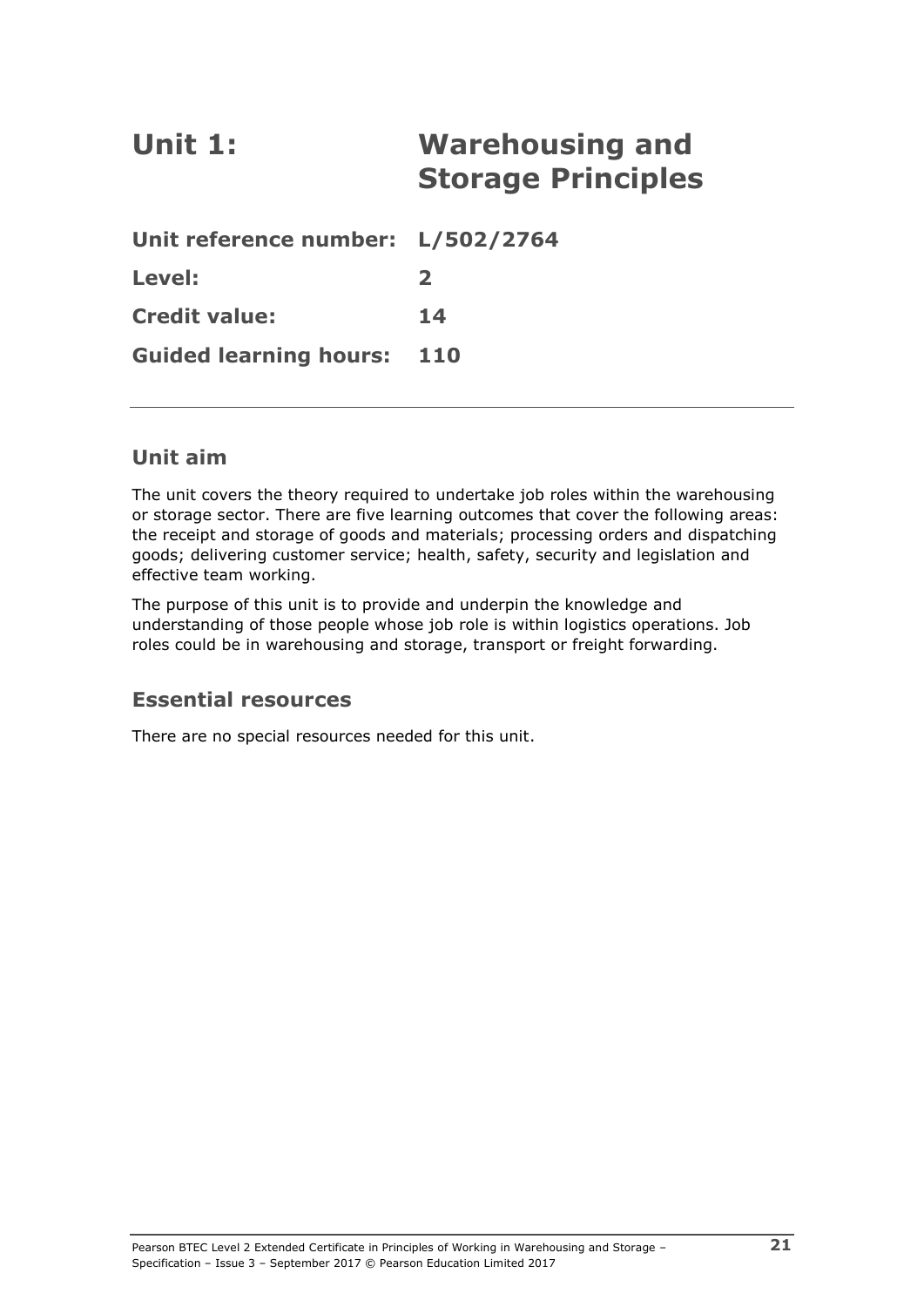## **Learning outcomes, assessment criteria and unit amplification**

To pass this unit, the learner needs to demonstrate that they can meet all the learning outcomes for the unit. The assessment criteria determine the standard required to achieve the unit.

| <b>Learning outcomes</b> |                                                                  | <b>Assessment criteria</b> |                                                                                                                                                         |                  | <b>Unit amplification</b>                                                                                                                                                                         |  |  |
|--------------------------|------------------------------------------------------------------|----------------------------|---------------------------------------------------------------------------------------------------------------------------------------------------------|------------------|---------------------------------------------------------------------------------------------------------------------------------------------------------------------------------------------------|--|--|
| $\mathbf{1}$             | Understand how to<br>receive and store<br>goods and<br>materials | 1.1                        | Explain the importance of<br>knowing what goods are due<br>and when they are due                                                                        | $\Box$           | Importance of knowing what goods are due and when: planning,<br>customer relationships, customer satisfaction, security, financial losses<br>eg reporting goods damaged or broken during delivery |  |  |
|                          |                                                                  | 1.2                        | Explain the importance of<br>correctly preparing the<br>receiving area for the goods                                                                    | $\Box$           | Preparing for goods: capacity, equipment, types of goods, safety,<br>hygiene                                                                                                                      |  |  |
|                          |                                                                  | 1.3                        | State the importance of<br>checking the quality and<br>quantity of the goods<br>received                                                                | $\Box$           | Quality and quantity: correct types of goods, conditions, amount                                                                                                                                  |  |  |
|                          |                                                                  | 1.4                        | Explain the purpose of an<br>effective stock control<br>system                                                                                          | $\Box$           | Effective stock control system: correct stock levels, perishable stock,<br>security, safety, hygiene, rotation, value                                                                             |  |  |
|                          |                                                                  | 1.5                        | Explain the methods and<br>conditions for storing goods                                                                                                 | $\Box$<br>$\Box$ | Methods of storage of goods: fixed, random, zoned positions<br>Conditions for storing goods: bonded, valuable, perishable, fragile,<br>hazardous                                                  |  |  |
|                          |                                                                  | 1.6                        | Explain the importance of<br>reporting and recording<br>variations in deliveries or<br>damage, breakages, quality<br>or out of date items in<br>storage | $\Box$           | Reporting and recording: delivery notes, IT systems, communication<br>methods, how, why and who to report to                                                                                      |  |  |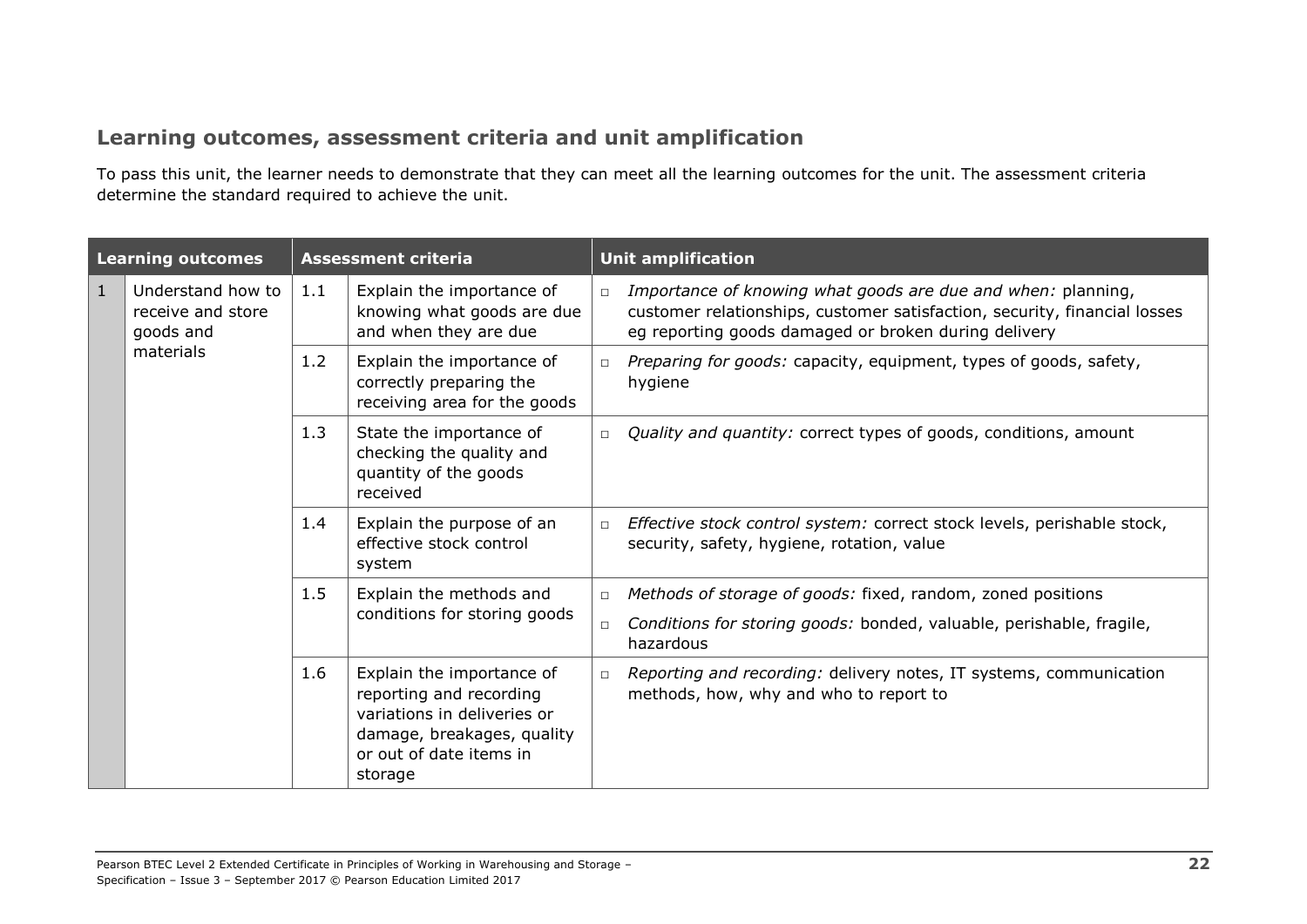| <b>Learning outcomes</b> |                                                           | <b>Assessment criteria</b> |                                                                                                |                  | <b>Unit amplification</b>                                                                                                                                                            |
|--------------------------|-----------------------------------------------------------|----------------------------|------------------------------------------------------------------------------------------------|------------------|--------------------------------------------------------------------------------------------------------------------------------------------------------------------------------------|
|                          |                                                           | 1.7                        | State the Personal Protective<br>Equipment used in a<br>Warehouse and Storage<br>environment   | $\Box$           | Personal Protective Equipment (PPE): safety footwear and headwear, Hi<br>Vis clothing, gloves, ear defenders                                                                         |
| $\overline{2}$           | Understand how to<br>process orders and<br>dispatch goods | 2.1                        | Explain how customer<br>requirements translate into<br>orders                                  | $\Box$           | Customer requirements: how is information obtained, what information<br>is required for pickers, delivery times and dates, invoicing details,<br>alternative offers                  |
|                          |                                                           | 2.2                        | Identify the documents and<br>systems that are used for<br>checking availability of stock      | $\Box$           | Documents and systems: electronic or manual systems, recording<br>mechanisms                                                                                                         |
|                          |                                                           | 2.3                        | Explain the importance of<br>completing the order<br>process accurately and in<br>optimum time | $\Box$           | Importance of completing the order process: customer satisfaction,<br>update stock records, changes to delivery dates, safety, appearance of<br>the packaged item, costs, protection |
|                          |                                                           | 2.4                        | Outline the procedures for<br>packing items safely,<br>securely and labelling<br>correctly     | $\Box$<br>$\Box$ | Packaging: types, dispatch methods, security<br>Labelling: computer or manual, fragile, hazardous, weight, orientation,<br>confidentiality                                           |
|                          |                                                           | 2.5                        | Explain the importance of<br>using the correct form of<br>packaging and wrapping               |                  |                                                                                                                                                                                      |
|                          |                                                           | 2.6                        | Identify the types of<br>equipment and handling<br>methods used to assemble<br>orders          | $\Box$           | Types of equipment and handling methods: mechanical, manual                                                                                                                          |
|                          |                                                           | 2.7                        | Explain the characteristics<br>and special requirements of<br>goods being dispatched           | $\Box$           | Characteristics and special requirements: size, weight, fragility, value,<br>perishability, hazardous, wrapping                                                                      |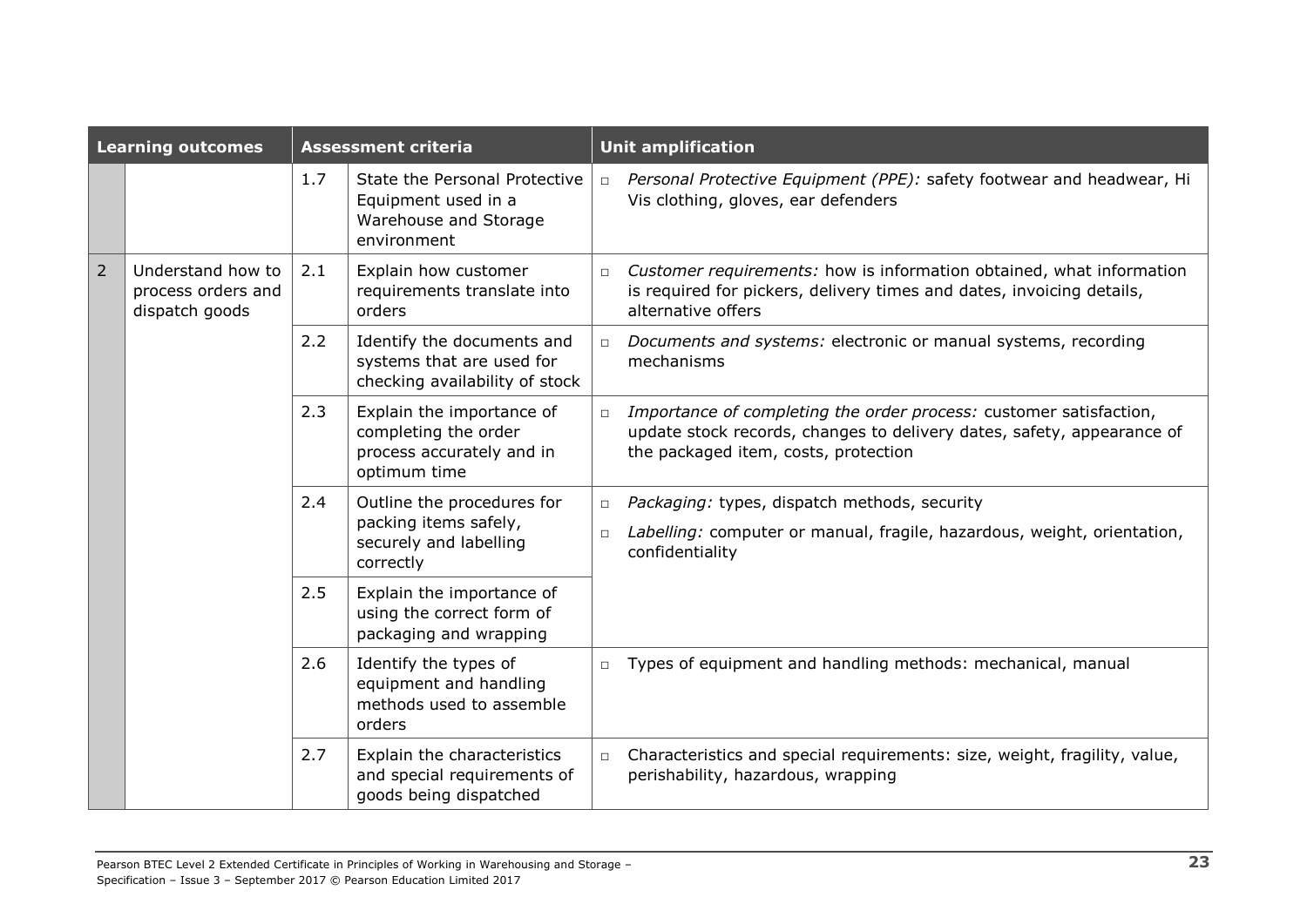| <b>Learning outcomes</b> |                                                            | <b>Assessment criteria</b> |                                                                                                            |        | <b>Unit amplification</b>                                                                                                                                                                                                                                                      |  |  |
|--------------------------|------------------------------------------------------------|----------------------------|------------------------------------------------------------------------------------------------------------|--------|--------------------------------------------------------------------------------------------------------------------------------------------------------------------------------------------------------------------------------------------------------------------------------|--|--|
|                          |                                                            | 2.8                        | Explain health, safety and<br>security considerations when<br>dispatching goods                            | $\Box$ | Health, safety and security: hygiene and harmful substances, personal<br>and colleagues' safety, security of goods, theft and stock loss                                                                                                                                       |  |  |
|                          |                                                            | 2.9                        | State the importance of<br>correctly preparing the<br>dispatch area                                        | $\Box$ | Correctly preparing dispatch area: available space, security,<br>obstructions, clean and tidy area, safety                                                                                                                                                                     |  |  |
|                          |                                                            | 2.10                       | Explain when to use<br>different loading methods                                                           | $\Box$ | Loading methods: mechanical or manual, side or rear                                                                                                                                                                                                                            |  |  |
|                          |                                                            | 2.11                       | Outline the requirements of<br>the Lifting Operations and<br>Lifting Equipment<br>Regulations 1988 (LOLER) | $\Box$ | LOLER: all equipment must have the correct certificate confirming its<br>lifting capacity, reduce the need and risk from lifting equipment, must<br>be sufficiently strong, suitable and stable, need competent trained<br>people, planned, expect inspections or examinations |  |  |
| $\overline{3}$           | Understand how to<br>deliver effective<br>customer service | 3.1                        | Describe key roles within the<br>supply chain                                                              | $\Box$ | Roles: pickers, packers, dispatchers, loader stock controllers                                                                                                                                                                                                                 |  |  |
|                          |                                                            | 3.2                        | State the qualities a<br>customer expects from an<br>individual                                            | $\Box$ | Customer expectations: polite, willing, knowledgeable about products,<br>clean and presentable appearance, honest                                                                                                                                                              |  |  |
|                          |                                                            | 3.2                        | State the qualities an<br>employer expects from an<br>employee                                             | $\Box$ | Employer expectations: polite, willing, knowledgeable about products,<br>clean and presentable appearance, honest, team worker, knowledgeable<br>about systems used                                                                                                            |  |  |
|                          |                                                            | 3.4                        | Explain the listening skills<br>required for dealing with<br>different types of customers                  | $\Box$ | Listening skills: identify requirements, needs and expectations of the<br>customer, identify customer complaints, queries and questions, identify<br>different types of customers (internal/external)                                                                          |  |  |
|                          |                                                            | 3.5                        | Describe the benefits to a<br>business of having satisfied<br>customers                                    | $\Box$ | Benefits of good customer service: good customer relationships,<br>reputation, repeat business                                                                                                                                                                                 |  |  |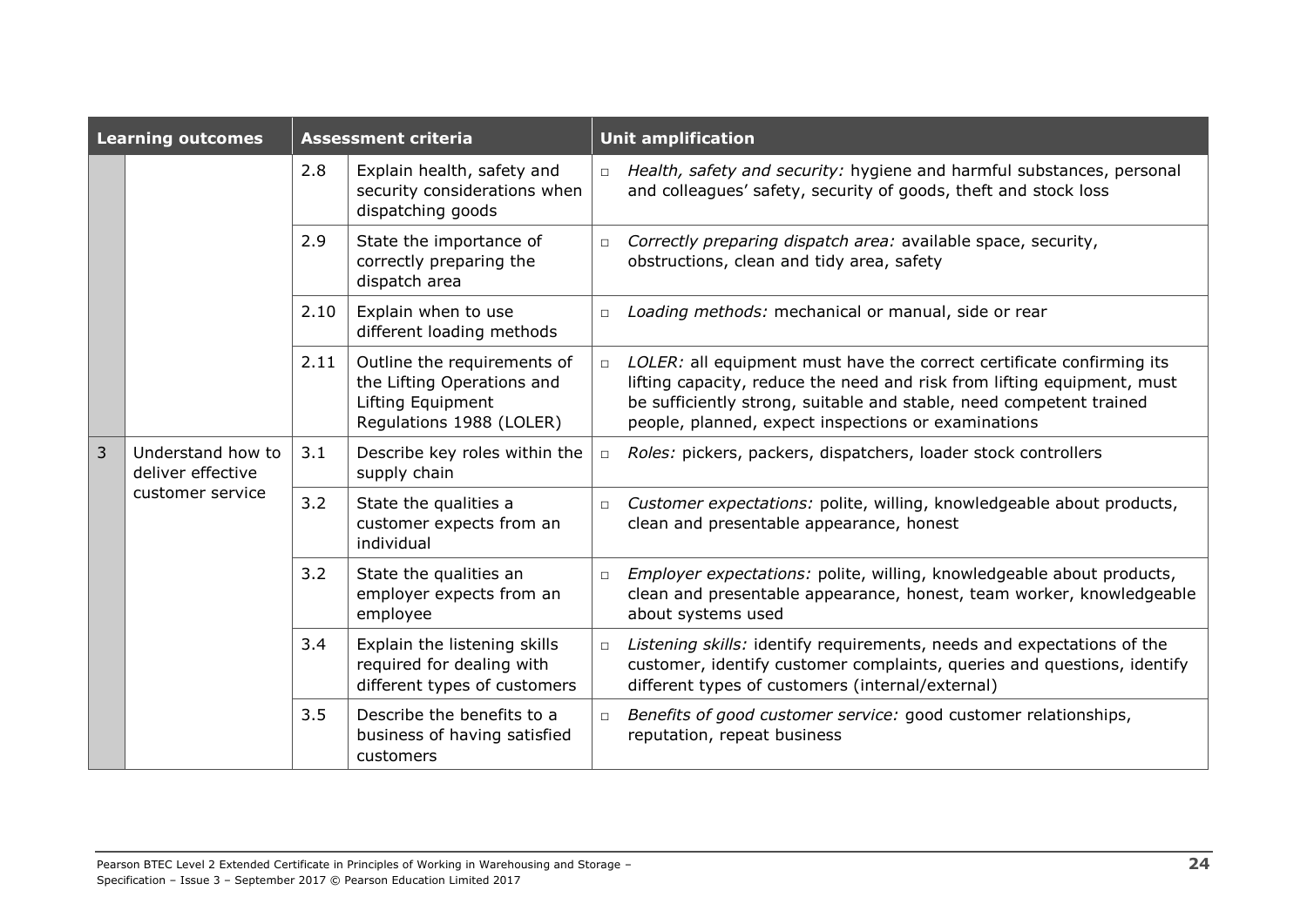| <b>Learning outcomes</b> |                                                           | <b>Assessment criteria</b> |                                                                                                     | <b>Unit amplification</b> |                                                                                                                                                                                                                                                                                 |  |
|--------------------------|-----------------------------------------------------------|----------------------------|-----------------------------------------------------------------------------------------------------|---------------------------|---------------------------------------------------------------------------------------------------------------------------------------------------------------------------------------------------------------------------------------------------------------------------------|--|
|                          |                                                           | 3.6                        | List common causes for<br>customer complaints                                                       | $\Box$                    | Complaints: damaged or faulty goods, goods missing, poor attitude,<br>poor communication with customer                                                                                                                                                                          |  |
|                          |                                                           | 3.7                        | Explain the importance of<br>communicating in an<br>efficient and courteous<br>manner               | $\Box$                    | Communication and courteous manner: good first impressions, effective<br>customer relationships over the telephone, face to face, electronic                                                                                                                                    |  |
|                          |                                                           | 3.8                        | Explain the benefits of<br>understanding the stock<br>range                                         | $\Box$                    | Stock information: leaflets, computer systems, manufacturer,<br>packaging, catalogues, size, weight, value, hazardous, fragile                                                                                                                                                  |  |
|                          |                                                           | 3.9                        | Explain where to find<br>information about the stock<br>range                                       |                           |                                                                                                                                                                                                                                                                                 |  |
|                          |                                                           | 3.10                       | Explain the reasons for<br>keeping up to date with<br>information on stock                          | $\Box$                    | Reasons for up to date information: storage, customer needs                                                                                                                                                                                                                     |  |
|                          |                                                           | 3.11                       | State the reasons for<br>keeping goods clean and in<br>good condition                               | $\Box$                    | Keeping stock clean and in good condition: quality, safety, hygiene, to<br>prevent damage                                                                                                                                                                                       |  |
| $\overline{4}$           | Understand health,<br>safety, security<br>and legislation | 4.1                        | State the rights of<br>employees according to the<br>Health and Safety at Work<br>Act               | $\Box$                    | Rights of employees: control of risks to health and safety in the<br>workplace; report health and safety issues or concerns; join a trade<br>union and be a safety representative; breaks from work and an annual<br>period of paid leave; adequate facilities in the workplace |  |
|                          |                                                           | 4.2                        | Identify the groups of<br>people for which employers<br>are liable in terms of health<br>and safety | $\Box$<br>$\Box$          | Groups of people: employees, customers, visitors, contractors<br>Employer responsibilities for health and safety: safe working<br>environment, instructed/supervised staff, safe systems and methods                                                                            |  |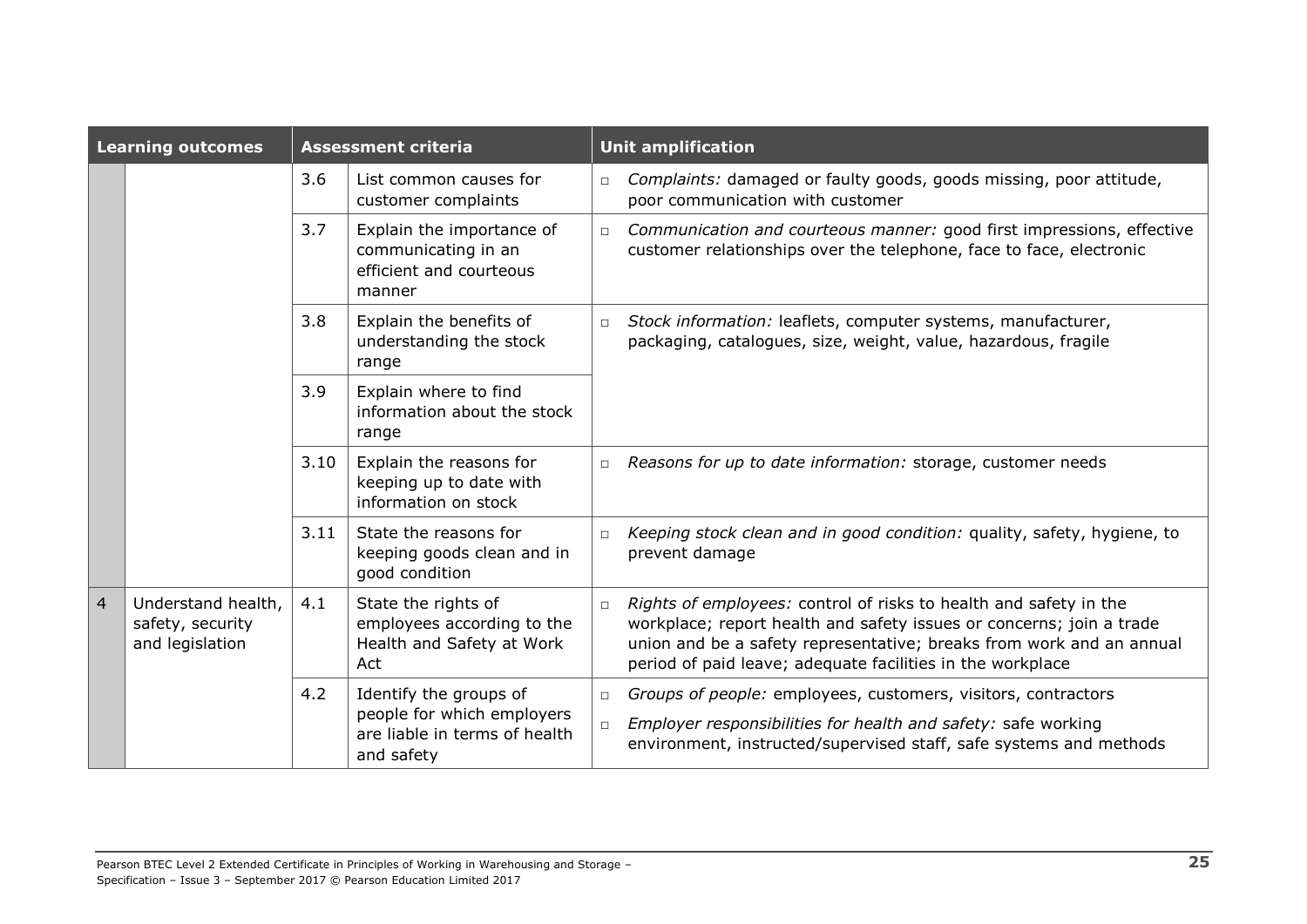| <b>Learning outcomes</b> | <b>Assessment criteria</b>                                           |                                                                                                               | <b>Unit amplification</b> |                                                                                                                                                                                      |  |  |
|--------------------------|----------------------------------------------------------------------|---------------------------------------------------------------------------------------------------------------|---------------------------|--------------------------------------------------------------------------------------------------------------------------------------------------------------------------------------|--|--|
|                          | 4.3<br>State employees'<br>responsibilities for health<br>and safety |                                                                                                               | $\Box$                    | Health and safety responsibilities: comply with organisational policies<br>and regulatory requirements for health and safety of self and others                                      |  |  |
|                          | 4.4                                                                  | State the employers'<br>responsibilities for providing<br>clearly defined procedures<br>for health and safety | $\Box$                    | Procedures for health and safety: monitored, compliant with<br>national/local regulations                                                                                            |  |  |
|                          | 4.5                                                                  | Identify sources of<br>information required for<br>maintaining legal<br>requirements                          | $\Box$                    | Sources of legal information: supervisors, operating manuals,<br>manufacturers' instructions, internet                                                                               |  |  |
|                          | 4.6                                                                  | Explain the importance of<br>risk assessment                                                                  | $\Box$                    | Risk assessment: legal requirements, controlling risks, record keeping                                                                                                               |  |  |
|                          | 4.7                                                                  | Explain the correct safety<br>procedures for lifting heavy<br>items                                           | $\Box$                    | Safety procedures: manual handling, mechanical lifting, team lifting,<br>assistance                                                                                                  |  |  |
|                          | 4.8                                                                  | Describe procedures for<br>dealing with emergencies                                                           | $\Box$                    | Procedures for dealing with emergencies: raise alarm, alarm types,<br>evacuation procedures, escape routes, assembly areas, use of fire-<br>fighting equipment, reporting procedures |  |  |
|                          |                                                                      |                                                                                                               | $\Box$                    | Types of emergencies: fire, flood, explosion, accidents                                                                                                                              |  |  |
|                          | 4.9                                                                  | Identify the essential<br>contents of an accident<br>report                                                   | $\Box$                    | Accident report contents: name, date, time, type, location,<br>environmental conditions, persons involved, injuries, actions, witnesses,<br>who to inform                            |  |  |
|                          | 4.10                                                                 | State the reasons for<br>carrying out good<br>housekeeping practices                                          | $\Box$<br>$\Box$          | Reasons for good housekeeping: safety, security, efficiency<br>Housekeeping practices: keep clean and tidy area, dispose of waste                                                    |  |  |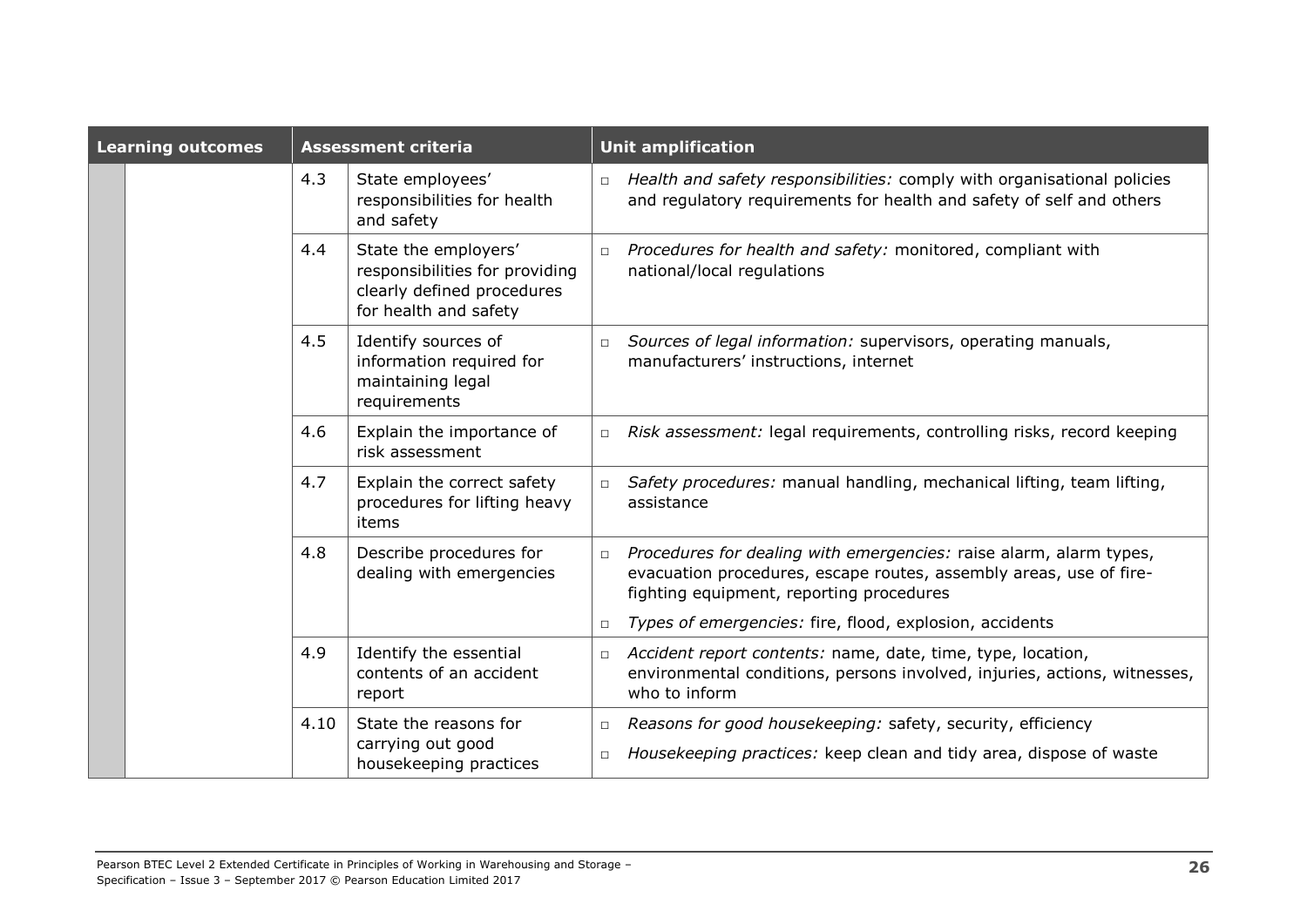| <b>Learning outcomes</b> |                                                     | <b>Assessment criteria</b>                                                              |                                                                                                                |                  | <b>Unit amplification</b>                                                                                                                                                         |
|--------------------------|-----------------------------------------------------|-----------------------------------------------------------------------------------------|----------------------------------------------------------------------------------------------------------------|------------------|-----------------------------------------------------------------------------------------------------------------------------------------------------------------------------------|
|                          |                                                     | 4.11<br>State the types of security<br>incidents and external<br>threats that may occur |                                                                                                                | $\Box$           | Security incidents: theft of stock or money related to staff/customers in<br>workplace, violence, harassment, break in, contamination of stock                                    |
|                          |                                                     | 4.12                                                                                    | Explain the importance of<br>monitoring unauthorised<br>access by staff and others                             | $\Box$           | Unauthorised access: awareness and procedures for reporting,<br>challenging staff and customers                                                                                   |
|                          |                                                     | 4.13                                                                                    | Explain ways of controlling<br>threatening and/or violent<br>behaviour from others                             | $\Box$           | Controlling threatening/violent behaviour: calm, keep distance, tone of<br>voice, no shouting                                                                                     |
| 5                        | Understand how to<br>be an effective<br>team worker | 5.1                                                                                     | Explain the importance of<br>working effectively in a team                                                     | $\Box$           | Working effectively in a team: improve performance, improve the<br>business, customer satisfaction, team spirit, understand each other's job<br>roles                             |
|                          |                                                     | 5.2                                                                                     | State the importance of<br>following organisational<br>quidelines for<br>communication                         | $\Box$<br>$\Box$ | Following organisational guidelines: comply with guidelines, effective<br>team work, customer satisfaction<br>Communication methods: telephone, face to face, written, electronic |
|                          |                                                     | 5.3                                                                                     | Explain the benefits to an<br>individual of knowing how<br>their role fits within the<br>team and organisation | $\Box$           | Benefits of understanding your job role: avoid duplication of work,<br>effective and efficient performance, job satisfaction                                                      |
|                          |                                                     | 5.4                                                                                     | Explain the importance of<br>feedback in personal<br>development                                               | $\Box$           | Importance of feedback: encourages staff, identifies strengths and<br>training needs                                                                                              |
|                          |                                                     | 5.5                                                                                     | State the resources<br>available for improving own<br>performance                                              | $\Box$           | Resources: training, internet, books, videos/DVD, intranet                                                                                                                        |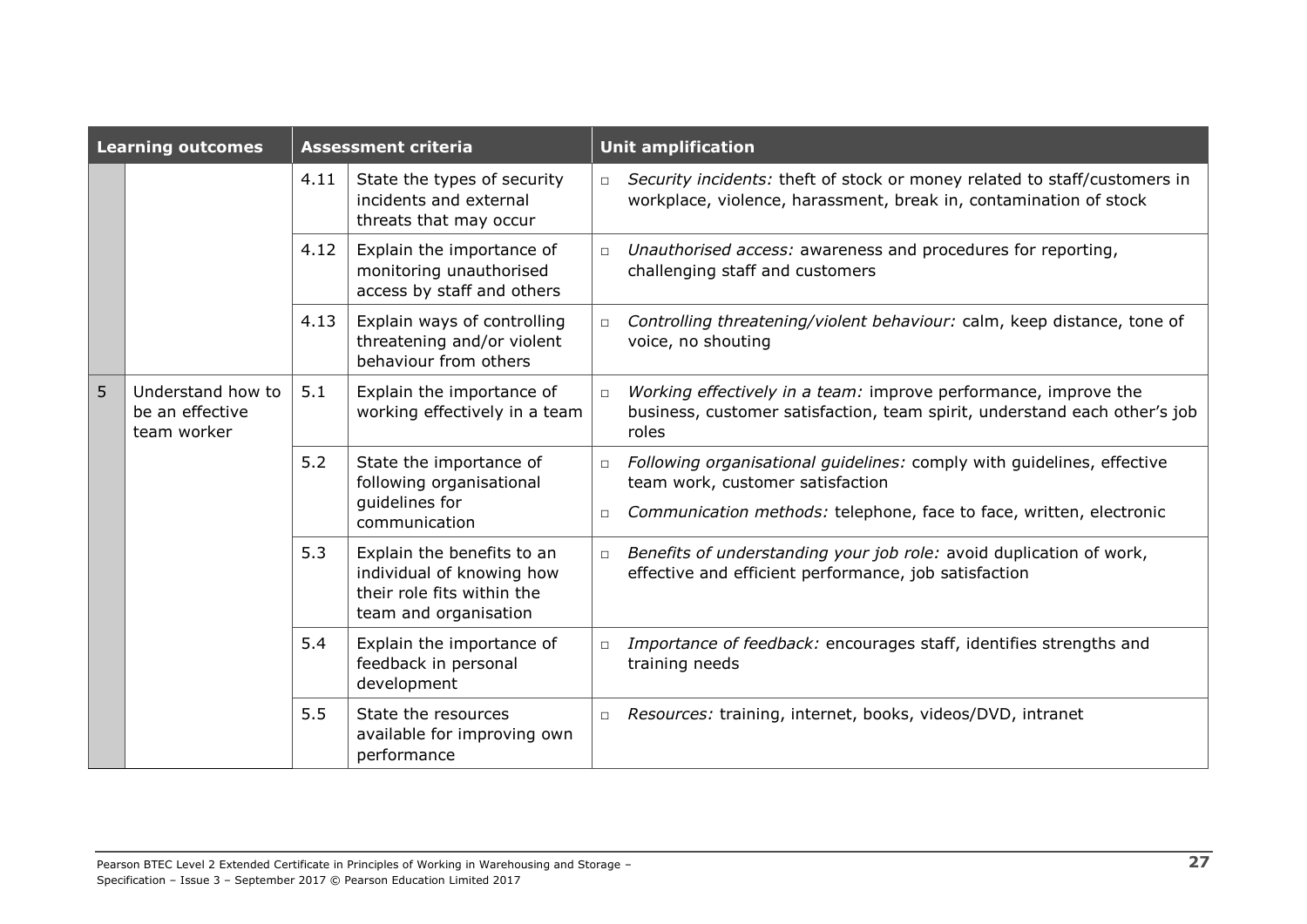| <b>Learning outcomes</b> |  | <b>Assessment criteria</b> |                                                                                             | <b>Unit amplification</b> |                                                                                                                                           |  |  |
|--------------------------|--|----------------------------|---------------------------------------------------------------------------------------------|---------------------------|-------------------------------------------------------------------------------------------------------------------------------------------|--|--|
|                          |  | 5.6                        | State the methods available<br>to identify own training<br>needs                            | $\Box$                    | Methods of identification: appraisal, one-to-ones, personal development<br>plan, training analysis                                        |  |  |
|                          |  | 5.7                        | Explain the benefits of a<br>personal development plan<br>to the individual and<br>business |                           | Benefits to individual and business: motivation, clear development, clear<br>objectives, improved performance, staff retention and morale |  |  |
|                          |  | 5.8                        | Explain how to recognise<br>and resolve conflict<br>situations within a team                |                           | Resolving conflict: promptly deal with issues, discussion, reporting,<br>guidance, disciplinary procedures                                |  |  |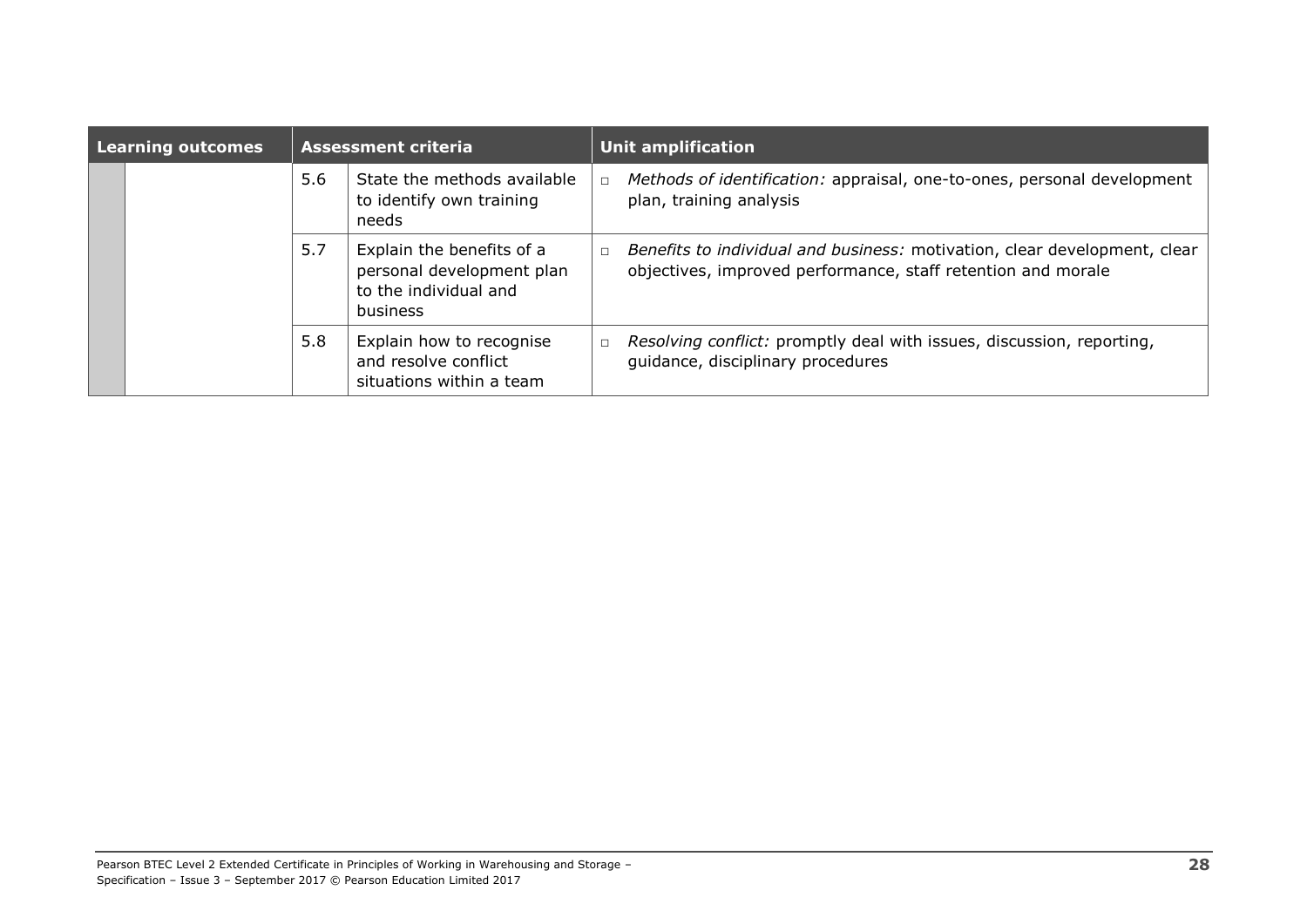## **Information for tutors**

#### **Delivery**

This unit gives learners the opportunity to understand and develop the skills needed to undertake a successful role in warehousing and storage.

Learners need to develop their knowledge of various principles of warehousing and storage and the impact this has on the business. This could be achieved through practical activities such as role play and simulations that will give learners the opportunity to practise the skills they have developed, alongside formal tutor input.

This unit should be delivered before Unit 2: *Planning and Participating in Work Experience* and, where appropriate, links should be made with the learning outcomes in that unit to help learners prepare for the work experience placement. For example, good links in delivery can be made in areas such as health and safety and working with others.

#### **Assessment**

The centre will devise and mark the assessment for this unit.

Learners must meet all assessment criteria to pass the unit.

Learners will be expected to produce evidence that shows their knowledge and understanding of the warehousing and storage principles.

To achieve the learning outcomes, learners must provide evidence that they are familiar with and understand the principles of receiving and storing goods, processing orders and dispatching goods, delivering effective customer service; that they understand health, safety, security and legislation related to warehousing and storage and that they understand how to be an effective team worker.

Evidence can be in the form of a scenario-based assessment giving learners a number of different examples of problems relating to receiving and storing goods, describing the different types of stock control systems and procedures that could be used and the types of PPE worn in a warehousing and storage environment. Learners must provide evidence that they are familiar with and understand the principles of processing orders and dispatching goods. This could be in the form of a written report describing the procedure for processing and dispatching orders, identifying the documents and systems used to check stock availability, identifying the process timelines, the packing requirements of goods and the health, safety, security and labelling requirements of different types of goods. Learners could also relate the Lifting Operations and Lifting Equipment Regulations 1998 (LOLER) to their loading and dispatch methods.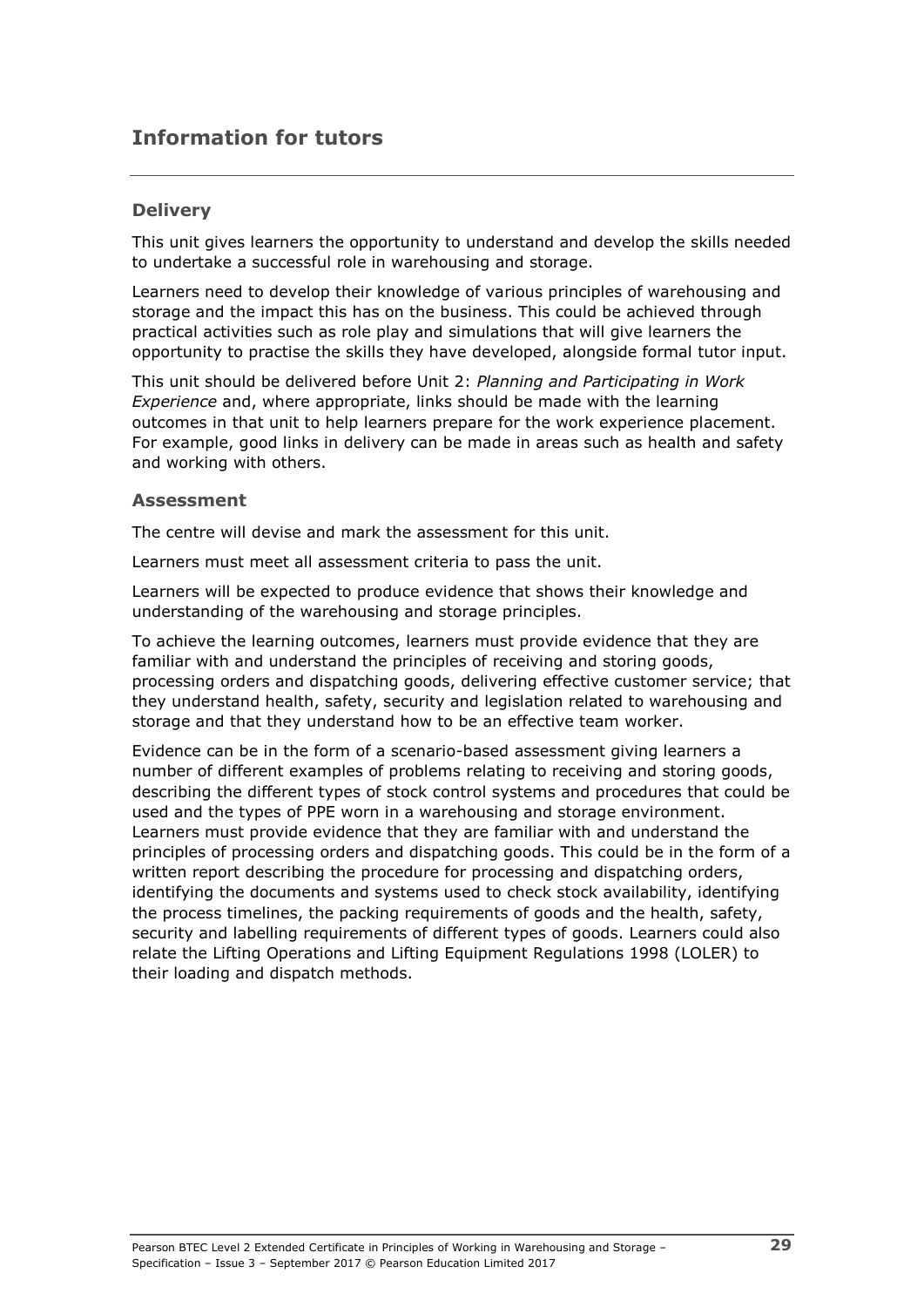<span id="page-35-0"></span>

| <b>Unit 2:</b>                    | <b>Planning and</b><br><b>Participating in Work</b><br><b>Experience</b> |
|-----------------------------------|--------------------------------------------------------------------------|
| Unit reference number: J/505/4015 |                                                                          |
| Level:                            | $\overline{\mathbf{2}}$                                                  |
| <b>Credit value:</b>              | 6                                                                        |
| <b>Guided learning hours:</b>     | 55                                                                       |

### **Unit aim**

In this unit learners will plan and undertake a work experience placement in the warehousing and storage sector. The unit aims to give learners the knowledge and skills needed for employment in the sector. Learners will prepare for the work placement by finding out information about the company or organisation where they will be working, and set skills and personal development goals from learning gained in the work experience placement.

#### **Essential resources**

For this unit, centres need to arrange work experience placements in a warehousing and storage work environment for their learners.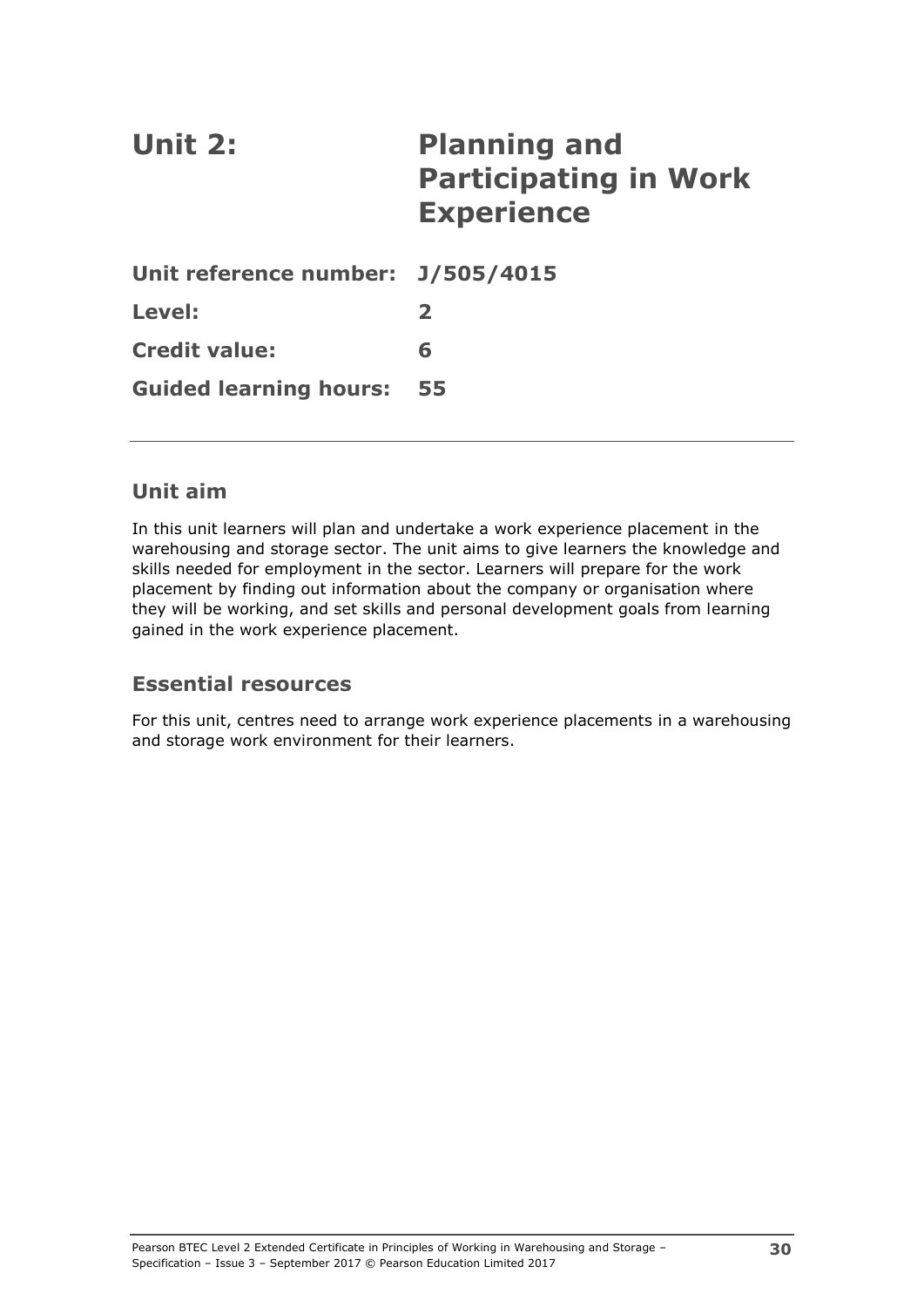## **Learning outcomes, assessment criteria and unit amplification**

To pass this unit, the learner needs to demonstrate that they can meet all the learning outcomes for the unit. The assessment criteria determine the standard required to achieve the unit.

| <b>Learning outcomes</b> |                                                | <b>Assessment criteria</b> |                                                                                    | <b>Unit amplification</b> |                                                                                                                                                                                                                                                                                          |  |
|--------------------------|------------------------------------------------|----------------------------|------------------------------------------------------------------------------------|---------------------------|------------------------------------------------------------------------------------------------------------------------------------------------------------------------------------------------------------------------------------------------------------------------------------------|--|
| $\mathbf{1}$             | Understand the<br>importance of                | 1.1                        | Explain how own interests<br>inform the selected work<br>experience placement      | $\Box$                    | Own interests: e.g. working with others, being creative, music,<br>technology, building, caring for animals                                                                                                                                                                              |  |
|                          | planning for a<br>work experience<br>placement |                            |                                                                                    |                           | Work experience placement within a warehousing and storage<br>environment                                                                                                                                                                                                                |  |
|                          |                                                |                            |                                                                                    |                           | Own expectations: job roles available; development of knowledge and<br>skills, e.g. self-management, team working, problem solving,<br>communication skills, communication, customer awareness                                                                                           |  |
|                          |                                                | 1.2                        | Explain the information<br>needed before starting the<br>work experience placement | $\Box$                    | Sources of information: e.g. company leaflets, brochures or website,<br>Jobcentre Plus, learners who have previously been on a work placement<br>at the same organisation, staff from the organisation, conversation or<br>correspondence with organisation providing the work placement |  |
|                          |                                                |                            |                                                                                    |                           | Information about the placement organisation: type of organisation;<br>ownership, e.g. public or private, sole trader, partnership; function, e.g.<br>warehouse, storage facility                                                                                                        |  |
|                          |                                                |                            |                                                                                    |                           | Structure of the organisation: e.g. organisation chart, number of<br>departments, internal and external customers, learner's place in the<br>structure                                                                                                                                   |  |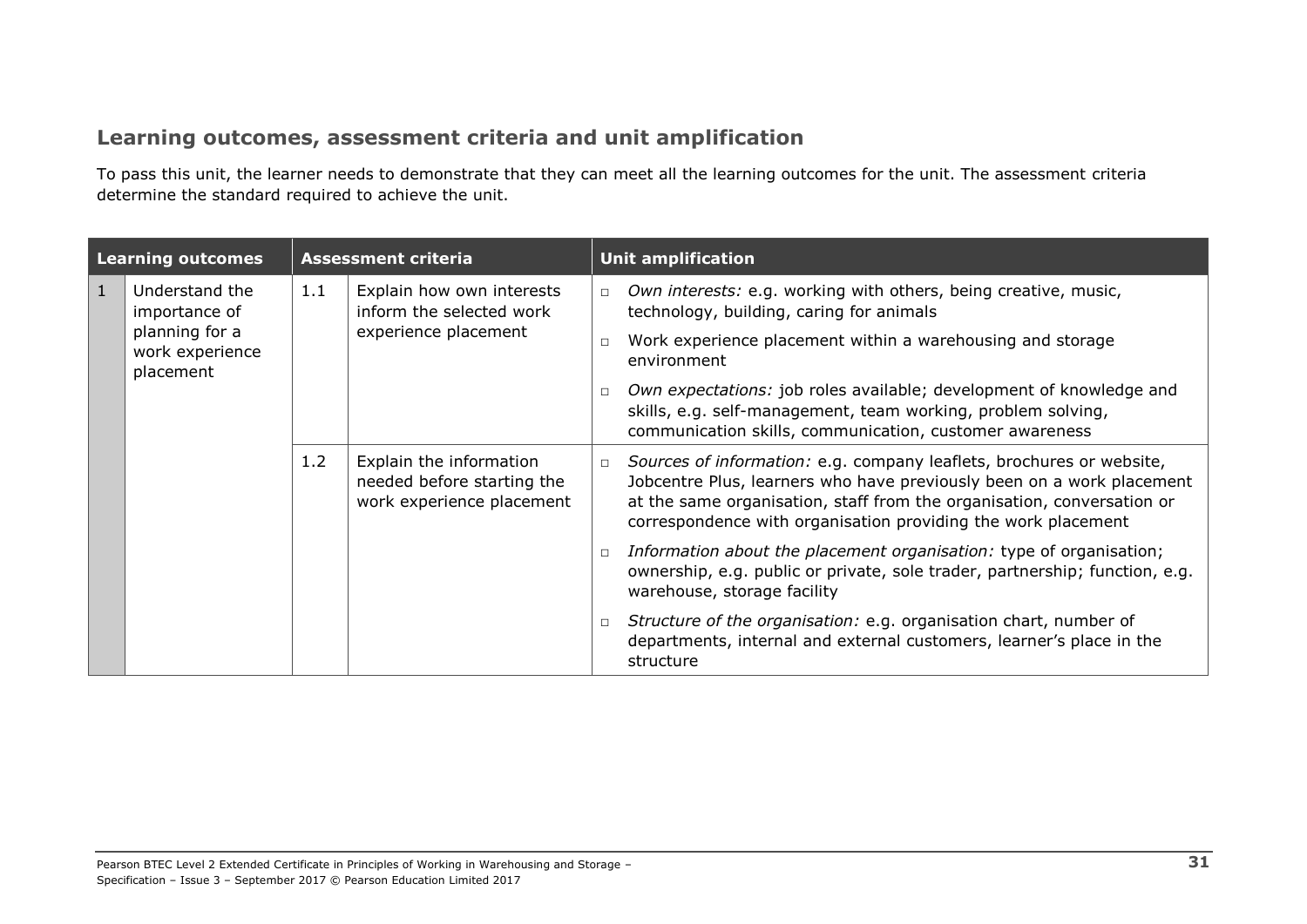| <b>Learning outcomes</b> |                                                         | <b>Assessment criteria</b> |                                                                                                |                                                                                                                                                                                            | <b>Unit amplification</b>                                                                                                                                                                                                                                                                                                                                                                                                                                                   |  |  |
|--------------------------|---------------------------------------------------------|----------------------------|------------------------------------------------------------------------------------------------|--------------------------------------------------------------------------------------------------------------------------------------------------------------------------------------------|-----------------------------------------------------------------------------------------------------------------------------------------------------------------------------------------------------------------------------------------------------------------------------------------------------------------------------------------------------------------------------------------------------------------------------------------------------------------------------|--|--|
|                          |                                                         | 1.3                        | Explain the importance of<br>finding key information<br>about the work placement               |                                                                                                                                                                                            | Key information: how to get to the placement; details about terms and<br>conditions of work, e.g. hours of work, absence procedures, dress code;<br>line manager or supervisor; seeking advice relating to work and/or<br>colleague relationships                                                                                                                                                                                                                           |  |  |
|                          |                                                         |                            |                                                                                                | Expectations of the employer: e.g. maintaining workplace values,<br>personal presentation and hygiene, attitudes and behaviours, skills<br>needed; allocated job role and responsibilities |                                                                                                                                                                                                                                                                                                                                                                                                                                                                             |  |  |
|                          |                                                         |                            |                                                                                                | $\Box$                                                                                                                                                                                     | Importance: e.g. to ensure arrival on time, arrive appropriately dressed,<br>who to seek advice from about allocated job role and tasks and skills<br>needed                                                                                                                                                                                                                                                                                                                |  |  |
| $\overline{2}$           | Be able to work<br>appropriately in a<br>work placement | 2.1                        | Use the information given at<br>induction correctly during<br>the work experience<br>placement | $\Box$                                                                                                                                                                                     | Induction: information about the organisation; work placement<br>colleagues and roles; health and safety responsibilities e.g. evacuation<br>procedures, first aid procedures, reporting hazards; refreshment<br>facilities; reporting absence and late arrival, confidentiality                                                                                                                                                                                            |  |  |
|                          |                                                         | 2.2                        | Explain own role within the<br>work experience placement                                       | $\Box$                                                                                                                                                                                     | Own role: overview of role within organisation, e.g. provide<br>administrative support, help colleagues, knowing extent of own<br>responsibilities, knowing the limitations of role and responsibilities,<br>using appropriate sources of support and guidance in difficult or<br>emotionally stressful situations; how the role will develop the key<br>competencies needed for employability e.g. self-management, team<br>working, problem solving, communication skills |  |  |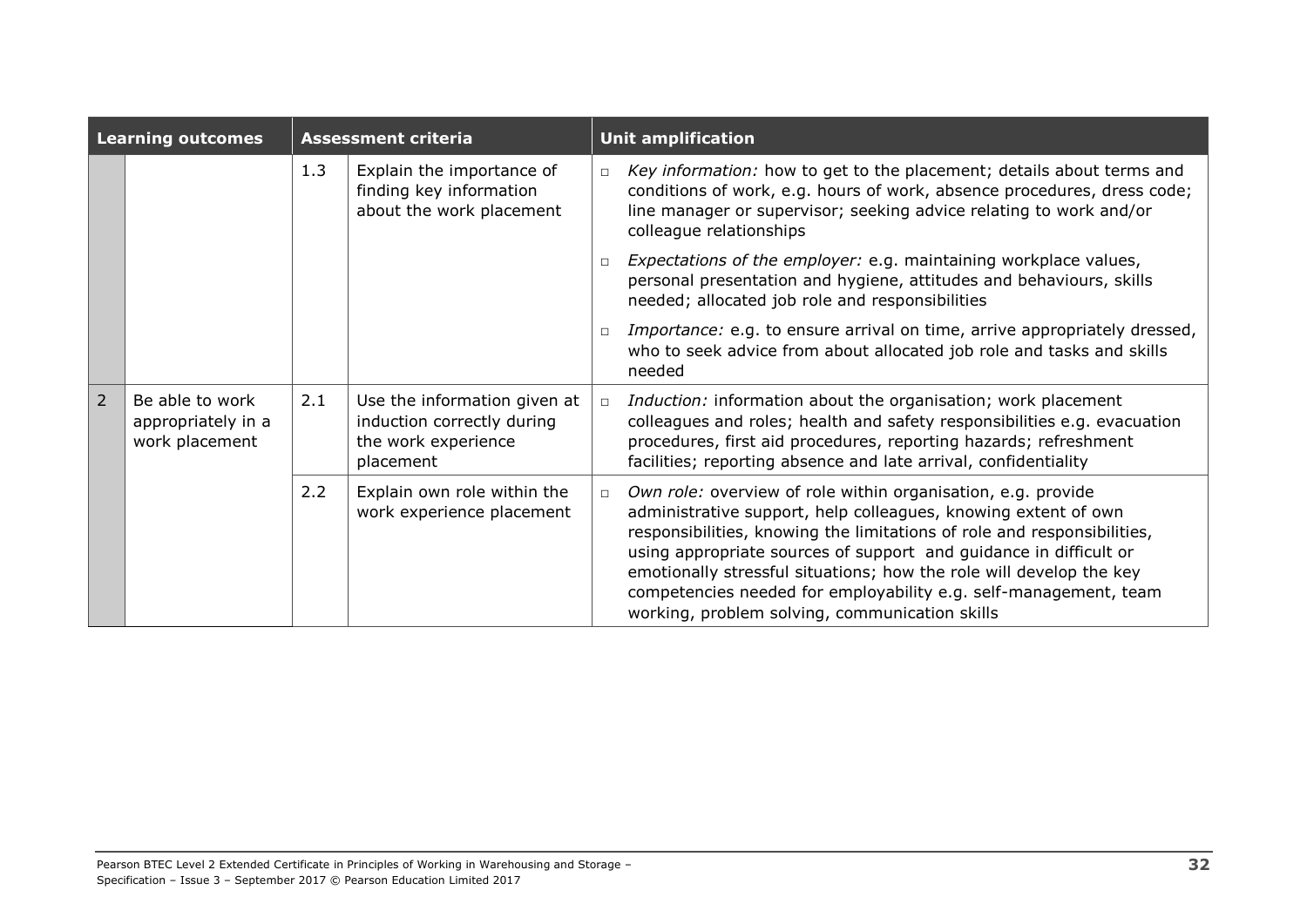| <b>Learning outcomes</b> |                                                                | <b>Assessment criteria</b> |                                                                                         |        | <b>Unit amplification</b>                                                                                                                                                                                                                                                                                                                                                                                                                                                                                                        |  |  |  |
|--------------------------|----------------------------------------------------------------|----------------------------|-----------------------------------------------------------------------------------------|--------|----------------------------------------------------------------------------------------------------------------------------------------------------------------------------------------------------------------------------------------------------------------------------------------------------------------------------------------------------------------------------------------------------------------------------------------------------------------------------------------------------------------------------------|--|--|--|
|                          |                                                                | 2.3                        | Perform a range of tasks<br>correctly during the work<br>experience placement           | $\Box$ | Tasks: daily routine tasks e.g. dealing with customers, receiving and<br>storing goods, checking equipment for health and safety purposes,<br>setting up equipment, liaising with line manager; project work                                                                                                                                                                                                                                                                                                                     |  |  |  |
|                          |                                                                |                            |                                                                                         | $\Box$ | Following instructions: asking questions or requesting clarification if<br>instructions or messages are unclear or confusing, consulting user<br>guides or requesting further assistance when using a new piece of<br>equipment                                                                                                                                                                                                                                                                                                  |  |  |  |
|                          |                                                                |                            |                                                                                         | $\Box$ | Self-management: e.g. accepting responsibility for own tasks, being<br>flexible, resilient, self-starting, managing time to complete tasks,<br>solving problems by analysing situations and developing solutions                                                                                                                                                                                                                                                                                                                 |  |  |  |
|                          |                                                                | 2.4                        | Interact appropriately with<br>others in the workplace                                  | $\Box$ | Interacting appropriately: e.g. paying attention to effective working<br>guidelines, codes of conduct and personal reviews/appraisals in the<br>place of work, behaving appropriately towards colleagues and<br>customers, interacting with customers, communicating with other<br>colleagues, being assertive, managing time and workload to complete<br>allocated tasks, seeking help and advice when needed from correct<br>person                                                                                            |  |  |  |
| 3                        | Be able to work<br>safely in a work<br>experience<br>placement | 3.1                        | Identify potential risks and<br>hazards in the work<br>experience placement             | $\Box$ | Risks: something that could cause an adverse effect, e.g. wet stairs or<br>floor, trailing wires, loud noise, breathing in toxic substance                                                                                                                                                                                                                                                                                                                                                                                       |  |  |  |
|                          |                                                                |                            |                                                                                         | $\Box$ | Hazards: the likelihood that the risk will result in the adverse effect, e.g.<br>slipping over on wet floor, tripping over trailing wires, loud noise<br>resulting in hearing loss, breathing in toxic substance resulting in illness                                                                                                                                                                                                                                                                                            |  |  |  |
|                          |                                                                | 3.2                        | Apply organisational codes<br>of practice, procedures and<br>safety rules appropriately | $\Box$ | Apply organisational procedures: applying procedures when carrying out<br>the job e.g. following health and safety rules for dealing with hazardous<br>substances; following the terms and conditions of the work placement;<br>following dress codes imposed by the work placement; ensuring<br>personal conduct follows organisational practice in upholding health and<br>safety; locating health and safety information, e.g. fire exit notices on<br>doors, sector-specific notices such as handling of hazardous materials |  |  |  |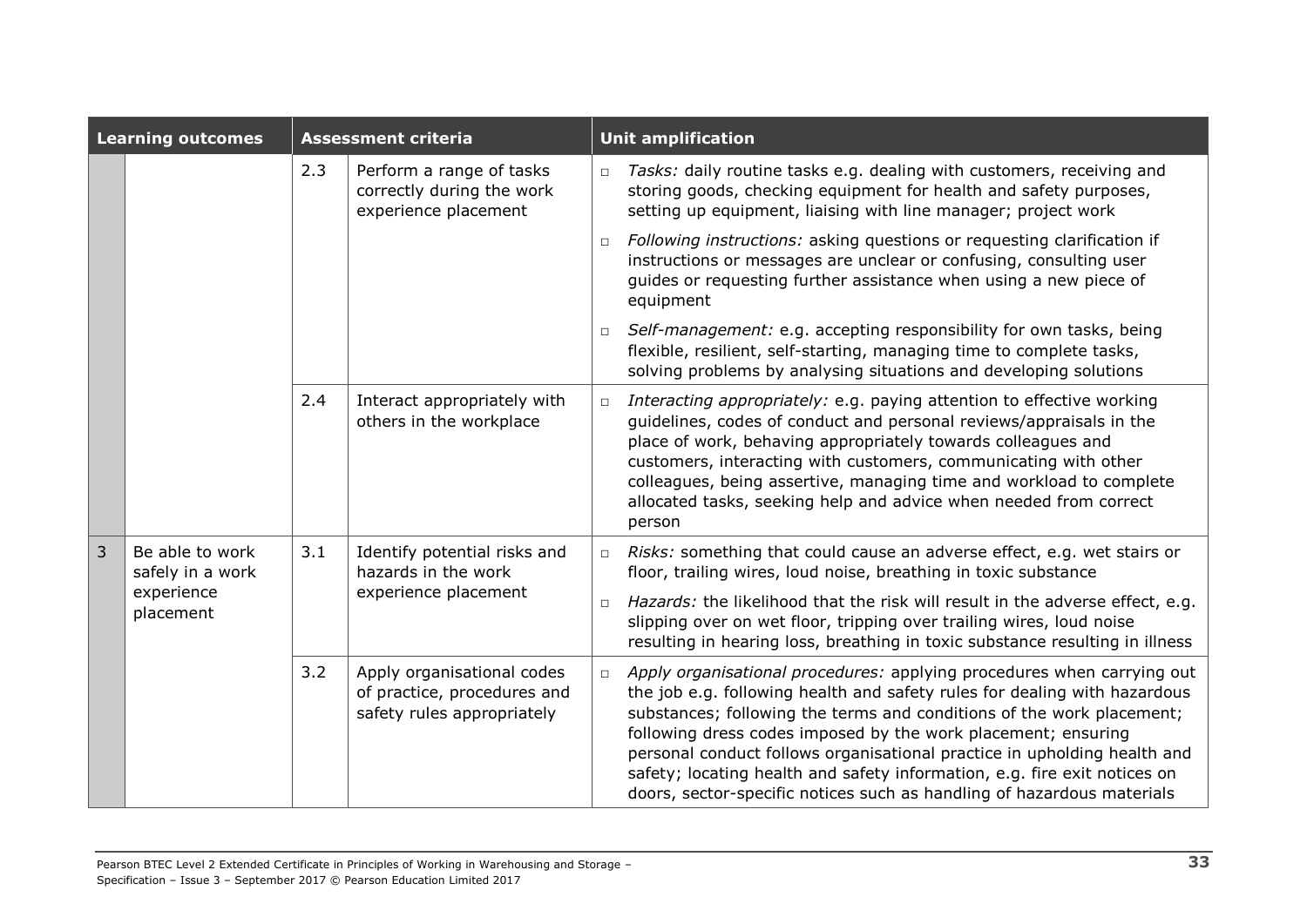| <b>Learning outcomes</b> |                                                                                      | <b>Assessment criteria</b> |                                                                                                                   |        | <b>Unit amplification</b>                                                                                                                                                                                                                                                                                                                                    |  |  |
|--------------------------|--------------------------------------------------------------------------------------|----------------------------|-------------------------------------------------------------------------------------------------------------------|--------|--------------------------------------------------------------------------------------------------------------------------------------------------------------------------------------------------------------------------------------------------------------------------------------------------------------------------------------------------------------|--|--|
| $\overline{4}$           | Be able to set<br>realistic goals<br>relating to the<br>work experience<br>placement | 4.1                        | Explain what has been<br>learned from the work<br>experience placement                                            | $\Box$ | Learning from the work placement: e.g. knowledge of new vocational<br>area or area of interest, confirming whether or not to work in a<br>particular sector or industry, awareness of personal skills and<br>knowledge, awareness of strengths and weaknesses, desire to find out<br>further information about a particular career, industry or organisation |  |  |
|                          |                                                                                      |                            |                                                                                                                   | $\Box$ | Personal skills used and gained: e.g. communication, problem solving,<br>self-confidence, assertiveness, flexibility, positive approach                                                                                                                                                                                                                      |  |  |
|                          |                                                                                      |                            |                                                                                                                   | $\Box$ | Work skills used and gained: e.g. IT, teamwork, note taking, meeting<br>attendance, punctuality, telephone manner, business and customer<br>awareness, following instructions                                                                                                                                                                                |  |  |
|                          |                                                                                      |                            |                                                                                                                   | $\Box$ | Reflecting on experiences gained: being ready to improve own<br>performance based on feedback, reflective learning, e.g. reflecting on<br>new knowledge and skills gained, identifying what went well and what<br>could be improved; challenges faced; problems arising and how these<br>were overcome or resolved                                           |  |  |
|                          |                                                                                      | 4.2                        | Use feedback on the work<br>placement experience to<br>assist in making choices<br>about a future career          | $\Box$ | Consider personal and work skills: methods, e.g. use strengths and<br>weaknesses analysis tool, SWOT analysis, reflect on past performances<br>and achievements                                                                                                                                                                                              |  |  |
|                          |                                                                                      |                            |                                                                                                                   | $\Box$ | Feedback from others: tutors, supervisors, mentors, peers                                                                                                                                                                                                                                                                                                    |  |  |
|                          |                                                                                      | 4.3                        | Set goals for skills and<br>personal development which<br>build on learning from the<br>work experience placement | $\Box$ | Goal setting: goals should be realistic to placement expectation and<br>responsibilities, SMART (specific, measurable, achievable, realistic, time-<br>based), related to career aims                                                                                                                                                                        |  |  |
|                          |                                                                                      |                            |                                                                                                                   | $\Box$ | Types of goals: short-term, long-term, personal, work-related goals,<br>skills development, qualifications targeted                                                                                                                                                                                                                                          |  |  |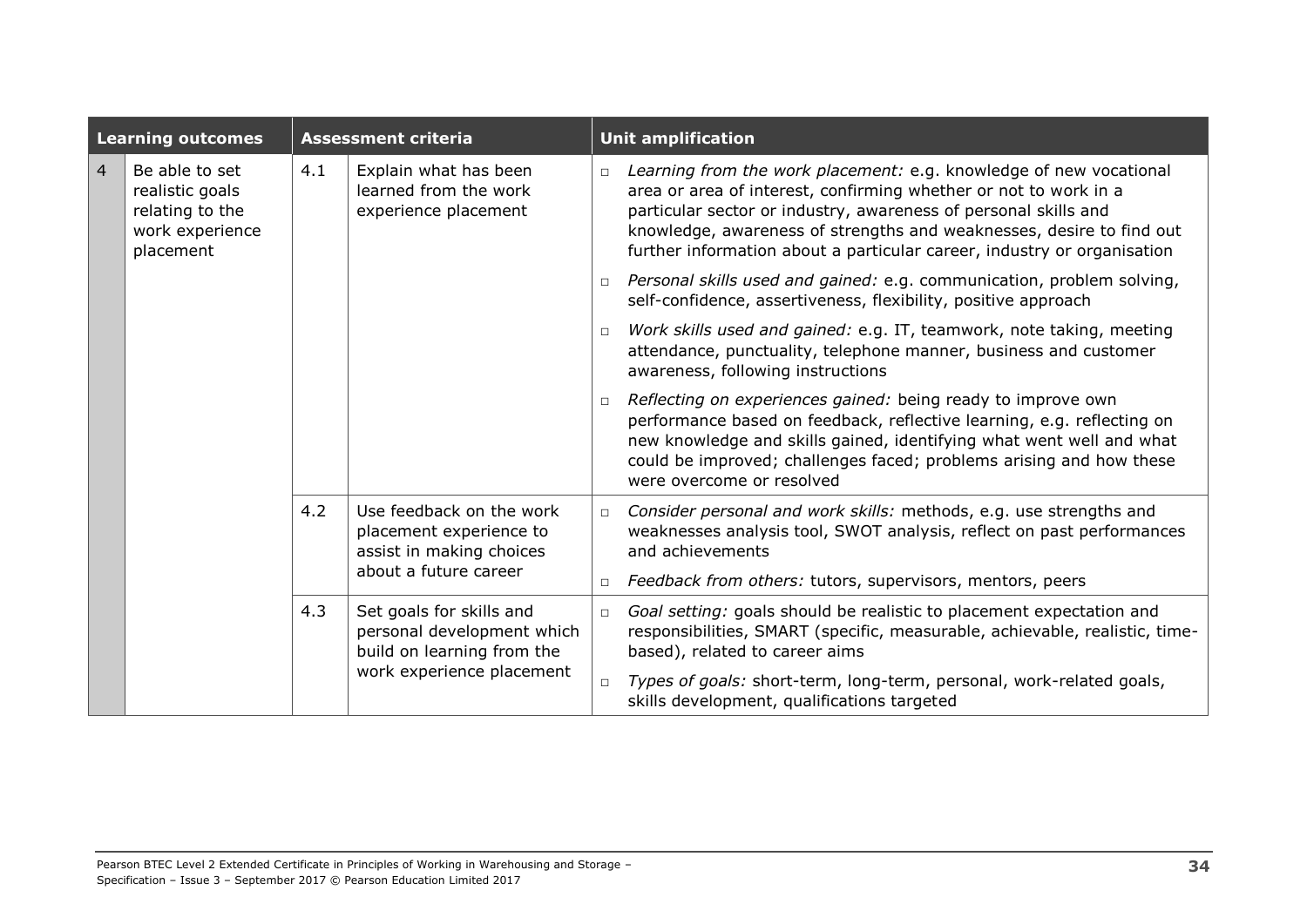## **Information for tutors**

#### **Delivery**

All aspects of the delivery of this unit should be linked to the delivery of Unit 1: *Warehousing and Storage Principles*, to enable learners to put their understanding of this unit into practice within the placement.

For learning outcome 1, learners will plan for their work experience placement by understanding how their interests and expectations relate to their work experience placement. They will learn what information they need before starting the placement and its importance.

For learning outcome 2, learners will carry out a period of work experience, using the information provided at the induction to the organisation where they will carry out their placement. They will develop an understanding of their role in the placement. They will carry out a range of tasks and interact with others.

For learning outcome 3, learners will need to work safely, identifying potential risks and hazards, exploring organisational procedures and codes of practice.

For learning outcome 4, learners will review their placement, using feedback received. They will use this feedback to set goals for their personal development.

Learners will be attending different work settings for their placement experience and developing their own personal and professional work skills. This unit gives them the opportunity to learn about the structure and functions of organisations operating in the warehousing and storage sector, and to gain general employability skills that can be applied to any work situation, such as teamwork and communicating effectively. The delivery of this unit allows learners to undertake independent research, give presentations and participate in discussions. Guest speakers will help learners relate the content of the unit to the workplace.

Centres are expected to offer learners a meaningful work placement as part of their programme of learning. The DfE definition of meaningful work experience is:

- 'Purposeful, substantial, offers challenge and is relevant to the young person's study programme and/or career aspirations.
- It is managed well under the direction of a supervisor in order to ensure that the student obtains a genuine learning experience suited to their needs.
- It ensures that time is well spent: the employer has prepared a structured plan for the duration of the work placement that provides tangible outcomes of the student and employer.
- It provides up-front clarity about the roles, responsibilities and the expectations of the student and employer.
- It is reviewed at the end: the employer provides some form of reference or feedback based on the young person's performance during their time on the work placement.'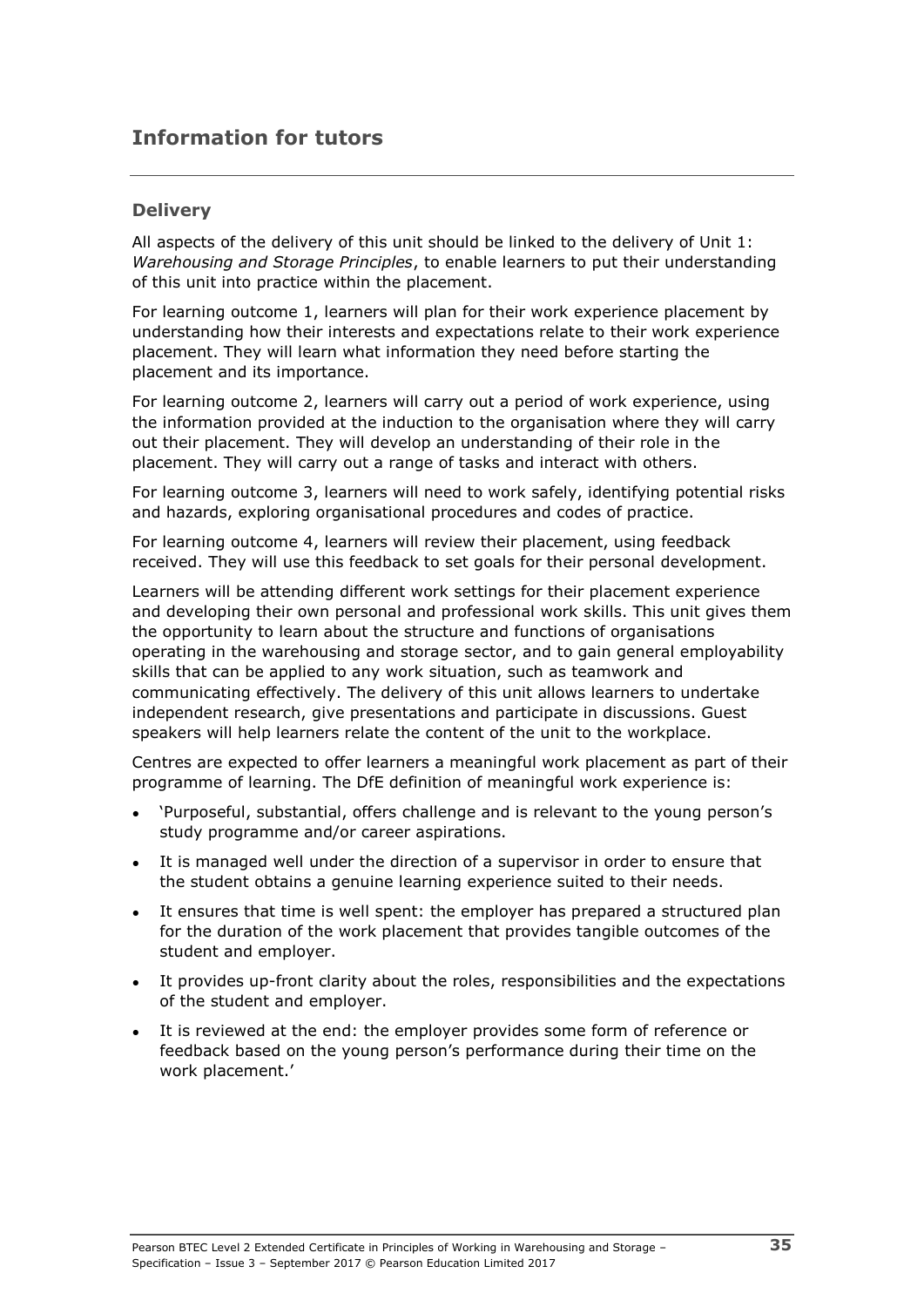The work placement may be experiential, i.e. based on one or two short periods of work experience or work-related learning that tests the warehousing and storage sector with a view to progressing to study or employment in that sector; developing employability skills such as self-management, team working, problem solving, and communication. It is considered to be good practice for a work experience placement to last for at least two weeks.

Centres and learners should work with employers in planning the work placement, including the learner's role, the tasks to be carried out and the skills that learners hope to develop.

Work placements must be flexible to accommodate the needs of young people. They must be matched to learners' interests and aspirations, with learners undertaking high-quality work rather than simply observing employees or carrying out mundane tasks.

A written agreement must be made between the centre and employer and the work placement must be planned in advance with clear objectives. Learners on work placement must receive a structured induction at the start of the placement, which provides them with clear objectives.

Learners must have the opportunity to receive clear feedback at key stages of the placement with their employer and centre.

As an introduction to learning outcome 1, learners could discuss and then complete an analysis of their own interests, knowledge and skills and match them against their preferred organisation. They could include the types of roles that they hope to carry out and the knowledge and skills they aim to develop while on the placement. The tutor could then discuss the importance of knowing about the structure and function of the organisation, including the 'big picture', before focusing on individual roles and responsibilities. Learners could carry out individual research about their organisation. Information about the type of organisation, its structure and function, could be gathered from the internet, marketing brochures for the organisation, the careers office or from the employer during a pre-placement interview. Learners could then present their research to the group. This would help them appreciate the range of organisational types, structures and functions.

For learning outcome 2, a guest speaker could be invited to speak about the responsibilities of the employer and employee with regard to work experience. Learners could work in groups to analyse policies and procedures from a range of different departments and organisations. Learners need to understand the importance of workplace values and rules and before they go should have the opportunity to deal with any feelings of stress or confusion about what is expected of them at the work placement. This can be done through watching video clips of stressful workplace situations and discussing possible solutions, carrying out role play of potentially difficult situations, and talking to tutors and other learners who have been on similar work placements. This will help learners gain confidence in getting support and guidance when faced with the new experiences they encounter on work experience.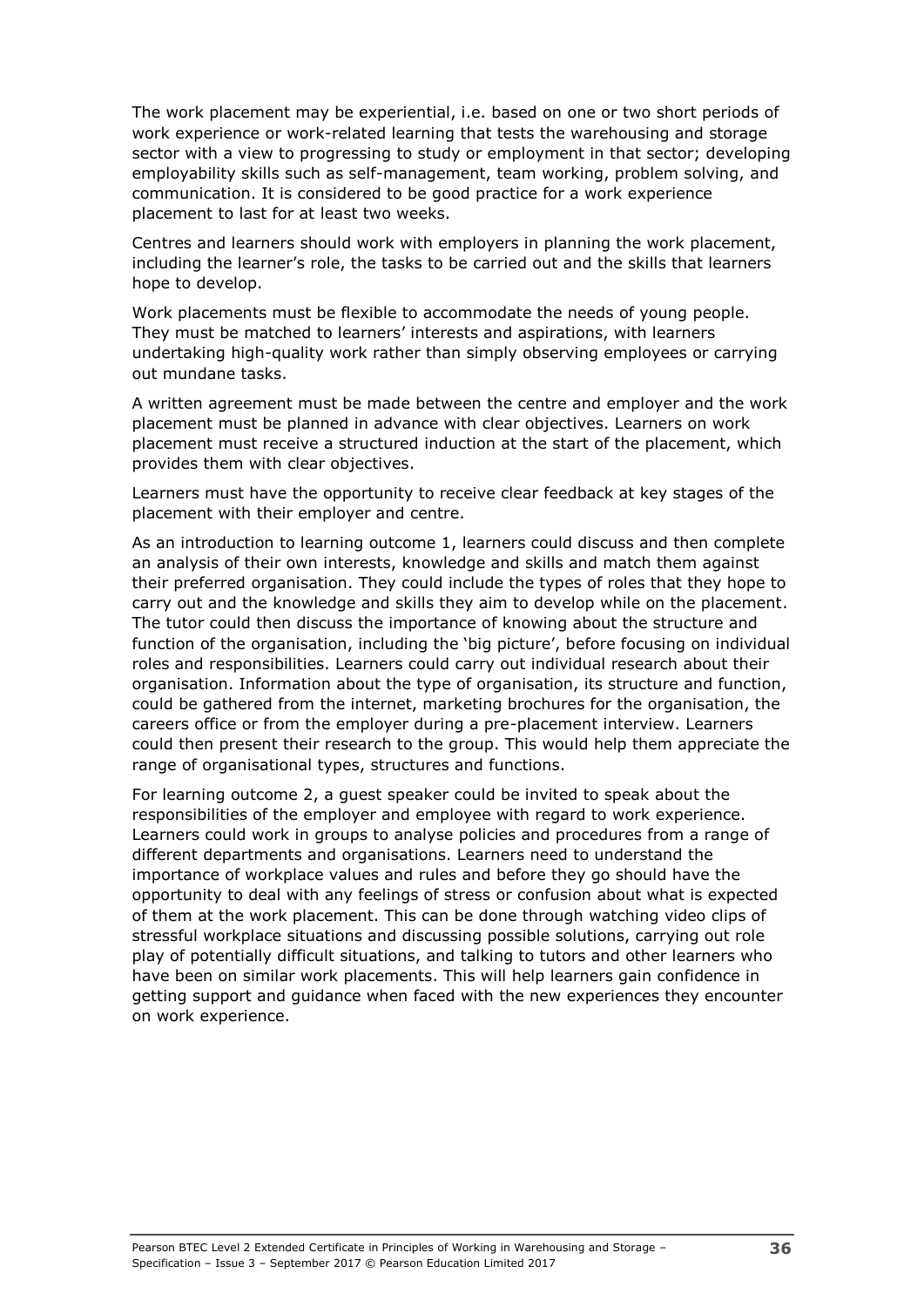For learning outcome 3, learners could find information on health and safety and other aspects of work that apply to them. Information on health and safety can be found on the Health and Safety Executive website – www.hse.gov.uk. Tutors should demonstrate the safe use of equipment. Video clips from the web or YouTube on health and safety issues could be shown to stimulate discussion of the consequences of non-compliance. Learners could create a simple health and safety at work risk assessment, then carry out a risk assessment of the classroom. This could be followed with discussion on the rights and responsibilities of both employers and employees.

For learning outcome 4, learners will need to know and understand what SMART objectives are and be able to practise setting them for their anticipated work placement. Learners can review their objectives once they have completed their work placement and reflect on whether they achieved them. Learners can develop checklists that allow them to say when they demonstrated their skills during their work placement. Checklists could also be used to describe those aspects of the work placement experience that could have been improved.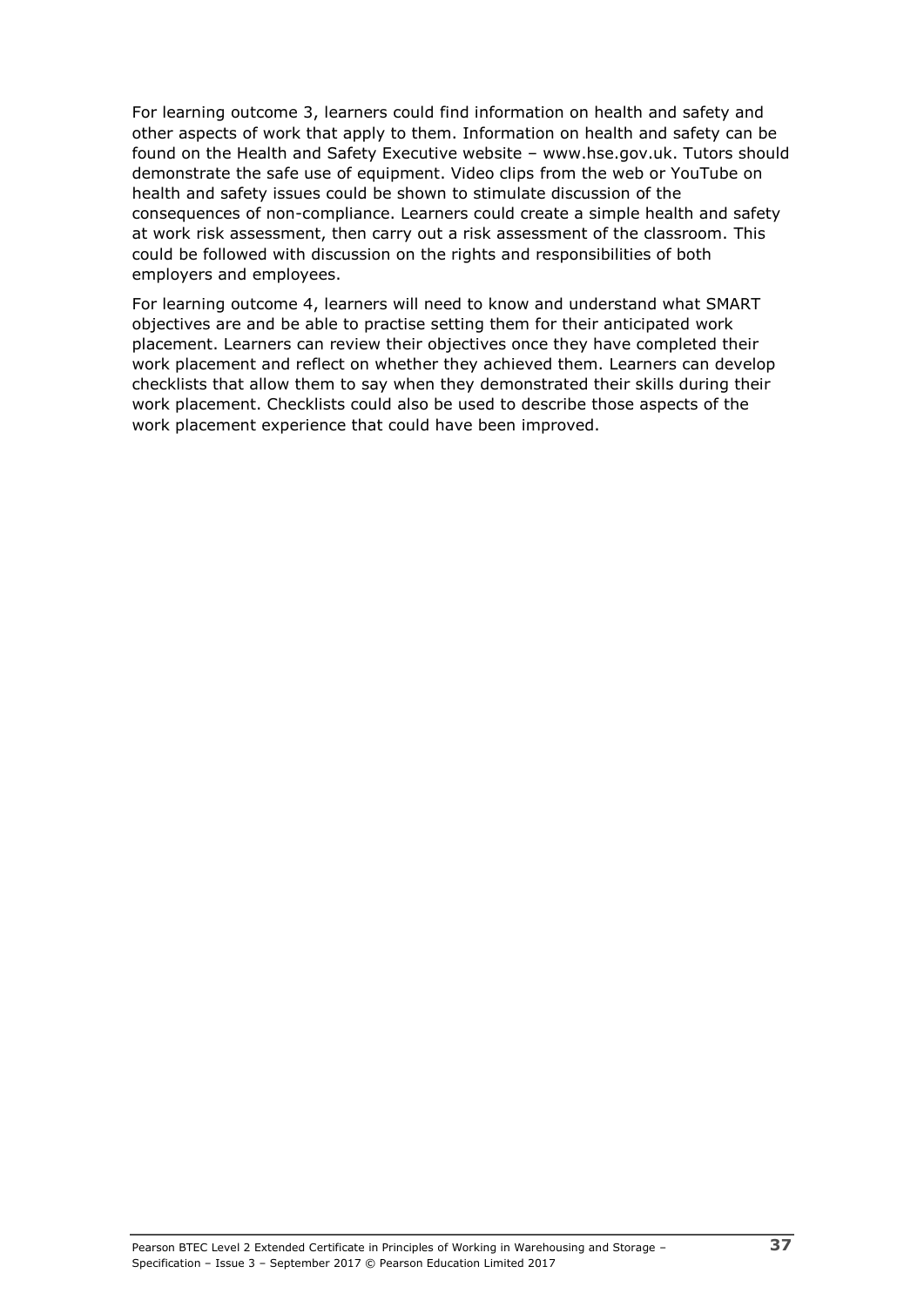#### **Assessment**

The centre will devise and mark the assessment for this unit.

Learners must meet all assessment criteria to pass the unit.

For assessment criterion 1.1, learners should give at least two examples of their own interests and explain how they have helped inform the choice of work placement.

For 1.2, learners could complete a table which gives key information about their selected work placement and stating where they obtained this information. Learners should give details on the type, size and purpose of the organisation, the organisational structure and its internal and external customers (if relevant).

Assessment criterion 1.3 requires learners to explain the terms and conditions of work relevant to their work placement, and the expectations of the employer. Information could include, for example, details such as hours of work, dress code, number of days attending work placement, breaks, absence procedures. Learners should give two reasons for the importance of finding this information before starting the placement.

For assessment criterion 2.1, learners need to demonstrate that they have used the information given at induction correctly. This could be by answering questions, by taking part in various procedures, for example evacuation, and reporting any absences correctly. Supervisors could complete a witness statement when learners have demonstrated actions related to knowledge given at induction.

Assessment criteria 2.2, 2.3 and 2.4 require learners to keep a portfolio of evidence to show the activities carried out and to demonstrate effective working practice by interacting with others. The portfolio could contain a log or diary, observation reports, witness testimonials, a reflective account of activities completed, skills learned etc. Details could cover procedures to be followed, health and safety issues, quality checking processes, for example checking work has been completed to a satisfactory standard by the line manager, timescales (if relevant). It is important that learners are able to interact positively with colleagues from a range of levels and familiarity.

To achieve assessment criterion 3.1, learners should identify at least two potential risks and two potential hazards with reasons, within their work placement.

For assessment criterion 3.2, learners must be able to apply at least two organisational procedures appropriately, with supporting evidence from an observation report or witness testimonial. For example, completing forms accurately, answering telephone calls to deal with enquiries or taking messages efficiently.

For learning outcome 4, learners must present evidence of tasks undertaken during the work placement and what was learned from these tasks. For 4.1, an appraisalstyle interview could be used for the assessment, supported with evidence showing that the learner has learned something new. It is not sufficient for the learner to simply write a description of an activity or task undertaken. Learners must also be able to explain how they have evidenced that they have learned something new, for example a checklist completed by the work placement supervisor, a witness statement, the practical demonstration of a new skill.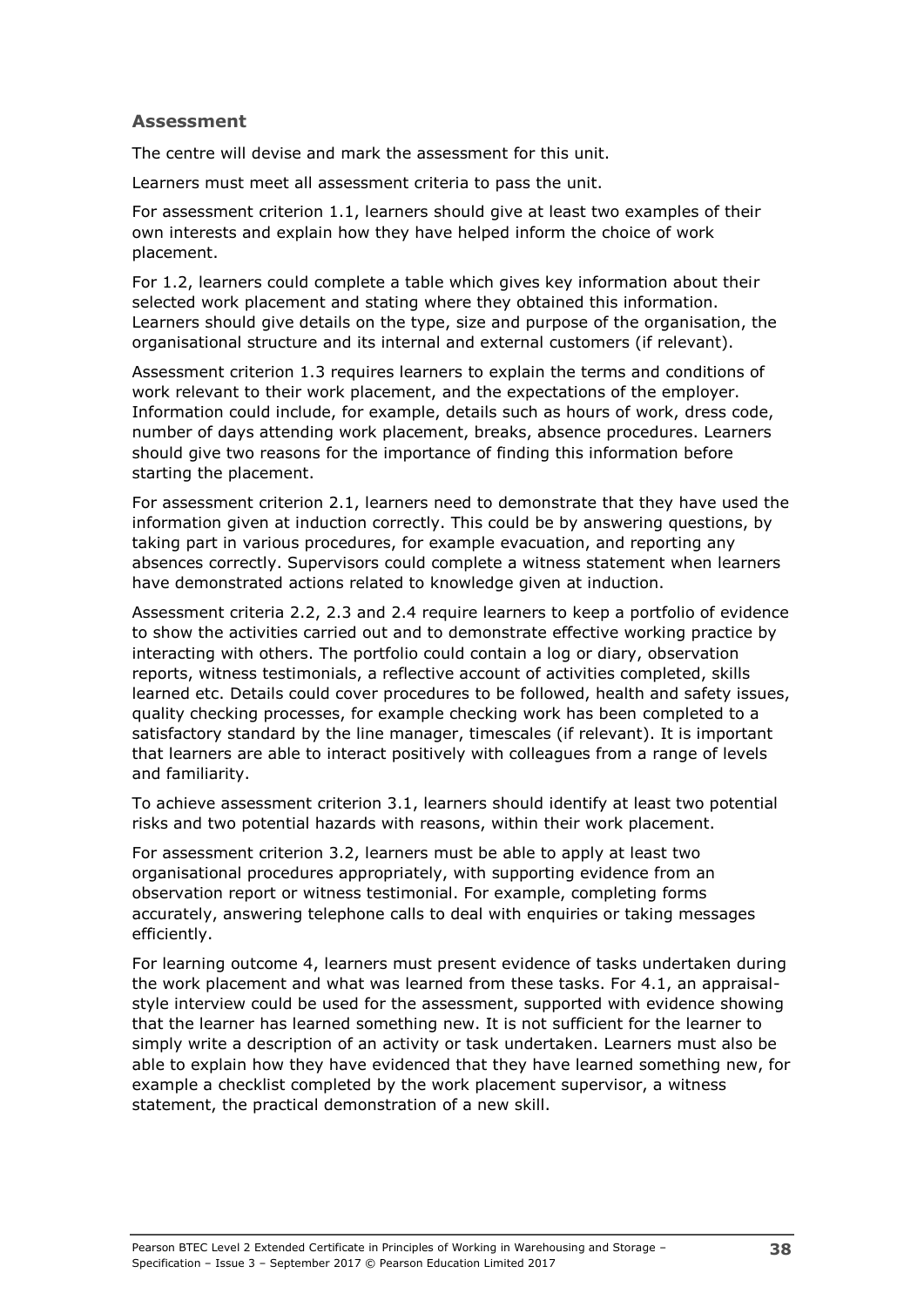For 4.2, learners need to receive feedback from at least two appropriate people on their work experience placement. Feedback can be in written form or in the form of a discussion. Learners need to show that they are able to make a formal assessment of the value of the work they have carried out. Recorded evidence must be available for external standards verification.

For 4.3, learners must demonstrate the ability to set specific, realistic goals for skills and personal development. They need to provide four goals – two short-term and two long-term SMART goals – as a result of what they have learned from their work placement. Any potential objectives written before the work placement could be reviewed and developed.

#### **Suggested resources**

#### **Websites**

www.hse.gov.uk www.projectsmart.co.uk www.work-experience.org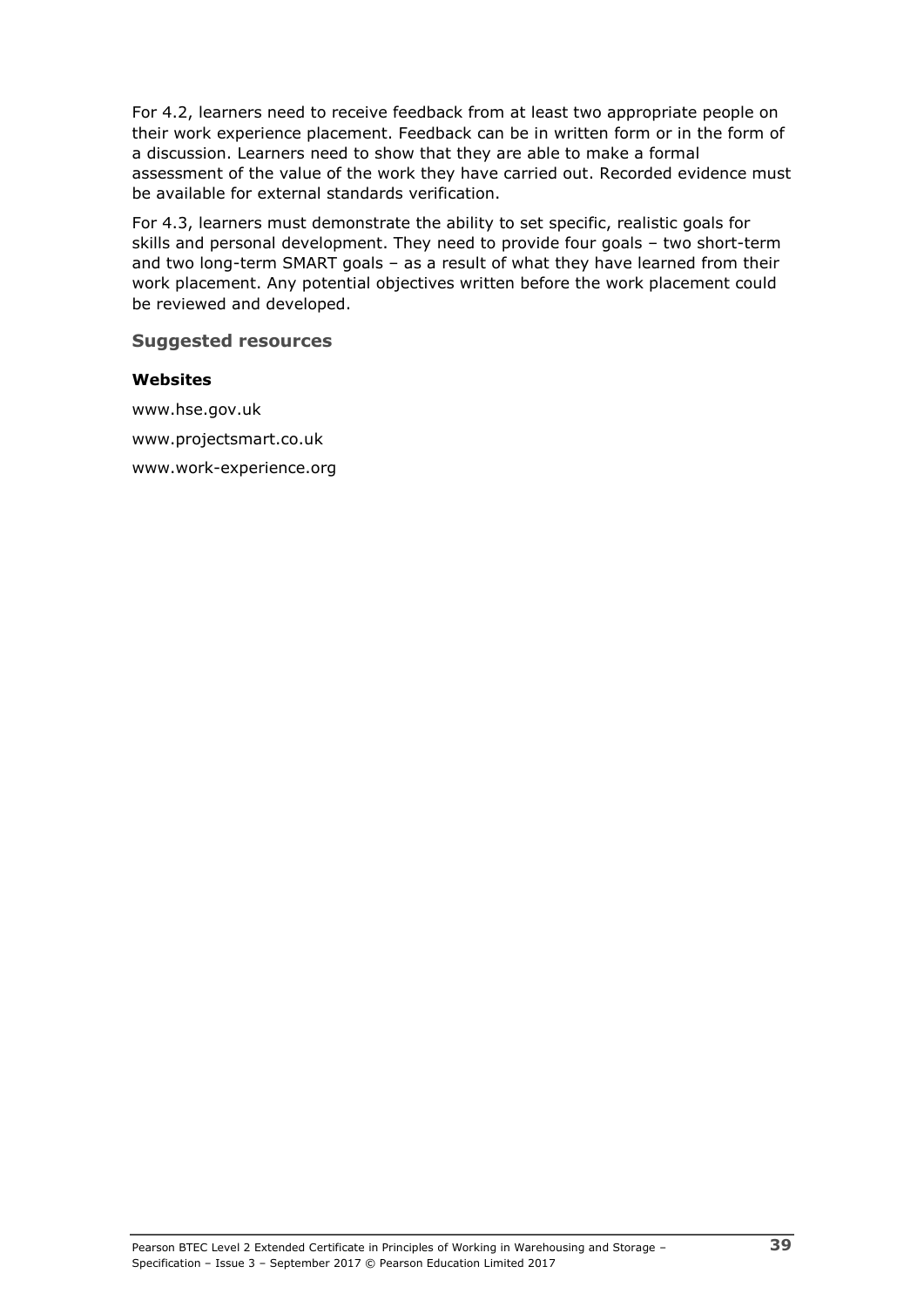## <span id="page-45-0"></span>**13 Further information and useful publications**

To get in touch with us visit our 'Contact us' pages:

- Edexcel, BTEC and Pearson Work Based Learning contact details: qualifications.pearson.com/en/support/contact-us.html
- books, software and online resources for UK schools and colleges: www.pearsonschoolsandfecolleges.co.uk

Key publications:

- *Adjustments for candidates with disabilities and learning difficulties, Access and Arrangements and Reasonable Adjustments, General and Vocational qualifications* (Joint Council for Qualifications (JCQ))
- *Supplementary guidance for reasonable adjustments and special consideration in vocational internally assessed units* (Pearson)
- *General and Vocational qualifications, Suspected Malpractice in Examination and Assessments: Policies and Procedures* (JCQ)
- *Equality Policy* (Pearson)
- *Recognition of Prior Learning Policy and Process* (Pearson)
- *UK Information Manual* (Pearson)
- **BTEC UK Quality Assurance Centre Handbook**

All of these publications are available on our website.

Publications on the quality assurance of BTEC qualifications are also available on our website.

Our publications catalogue lists all the material available to support our qualifications. To access the catalogue and order publications, please visit our website.

#### **Additional resources**

If you need further learning and teaching materials to support planning and delivery for your learners, there is a wide range of BTEC resources available.

Any publisher can seek endorsement for their resources and, if they are successful, we will list their BTEC resources on our website.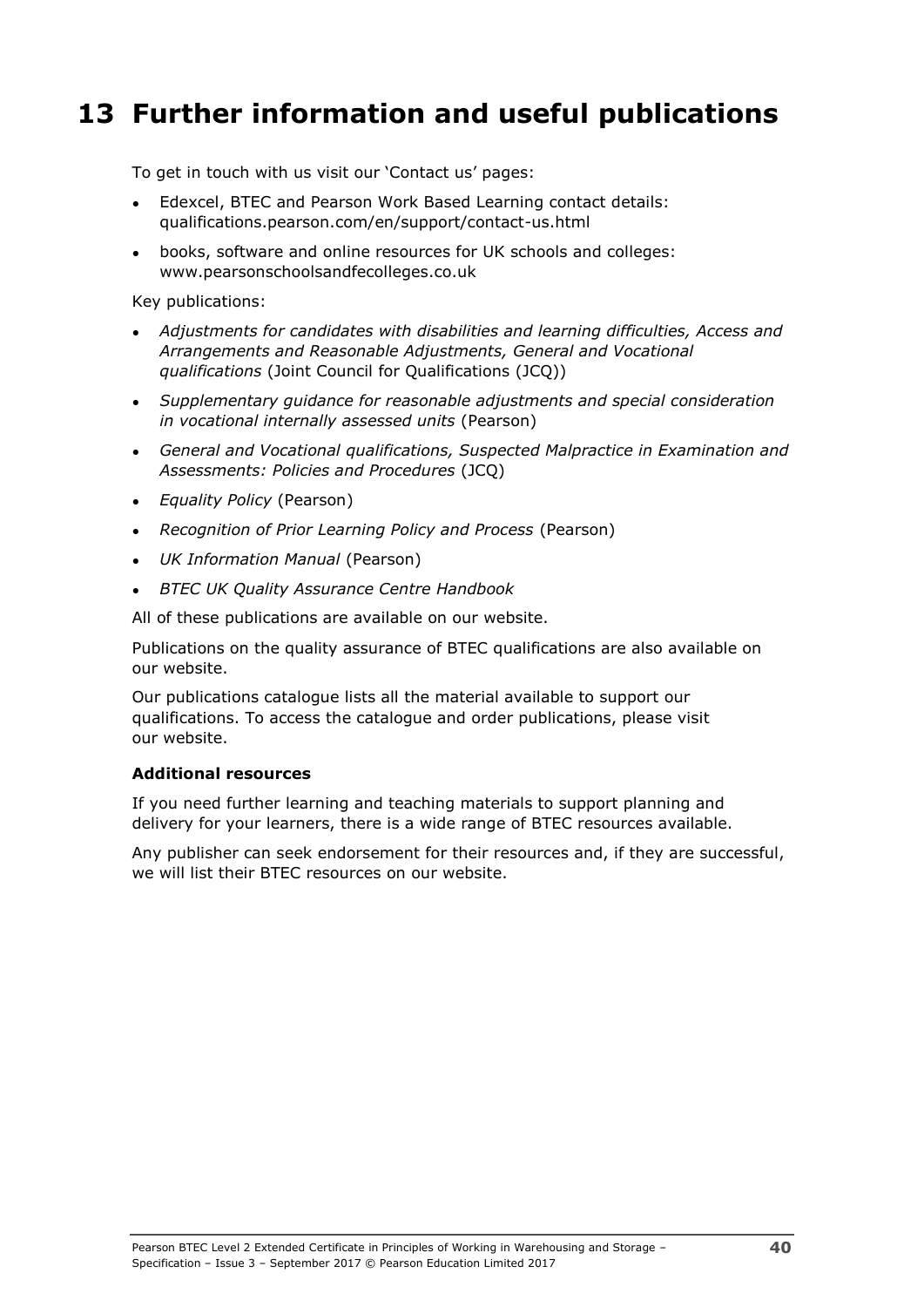## <span id="page-46-0"></span>**14 Professional development and training**

Pearson supports UK and international customers with training related to BTEC qualifications. This support is available through a choice of training options offered on our website: qualifications.pearson.com

The support we offer focuses on a range of issues, such as:

- planning for the delivery of a new programme
- planning for assessment and grading
- developing effective assignments
- building your team and teamwork skills
- developing learner-centred learning and teaching approaches
- building in effective and efficient quality assurance systems.

The national programme of training we offer is on our website at: qualifications.pearson.com. You can request centre-based training through the website or you can contact one of our advisers in the Training from Pearson UK team via Customer Services to discuss your training needs.

#### **BTEC training and support for the lifetime of the qualifications**

**Training and networks**: our training programme ranges from free introductory events through sector-specific opportunities to detailed training on all aspects of delivery, assignments and assessment. We also host some regional network events to allow you to share your experiences, ideas and best practice with other BTEC colleagues in your region.

**Regional support**: our team of Curriculum Development Managers and Curriculum Support Consultants, based around the country, are responsible for providing advice and support in centres. They can help you with planning and curriculum developments.

To get in touch with our dedicated support teams please visit: qualifications.pearson.com

#### **Your Pearson support team**

Whether you want to talk to a sector specialist, browse online or submit your query for an individual response, there's someone in our Pearson support team to help you whenever – and however – you need:

- Subject Advisors: find out more about our subject advisor team immediate, reliable support from a fellow subject expert
- Ask the Expert: submit your question online to our Ask the Expert online service and we will make sure your query is handled by a subject specialist.

Please visit, qualifications.pearson.com/en/support/contact-us.html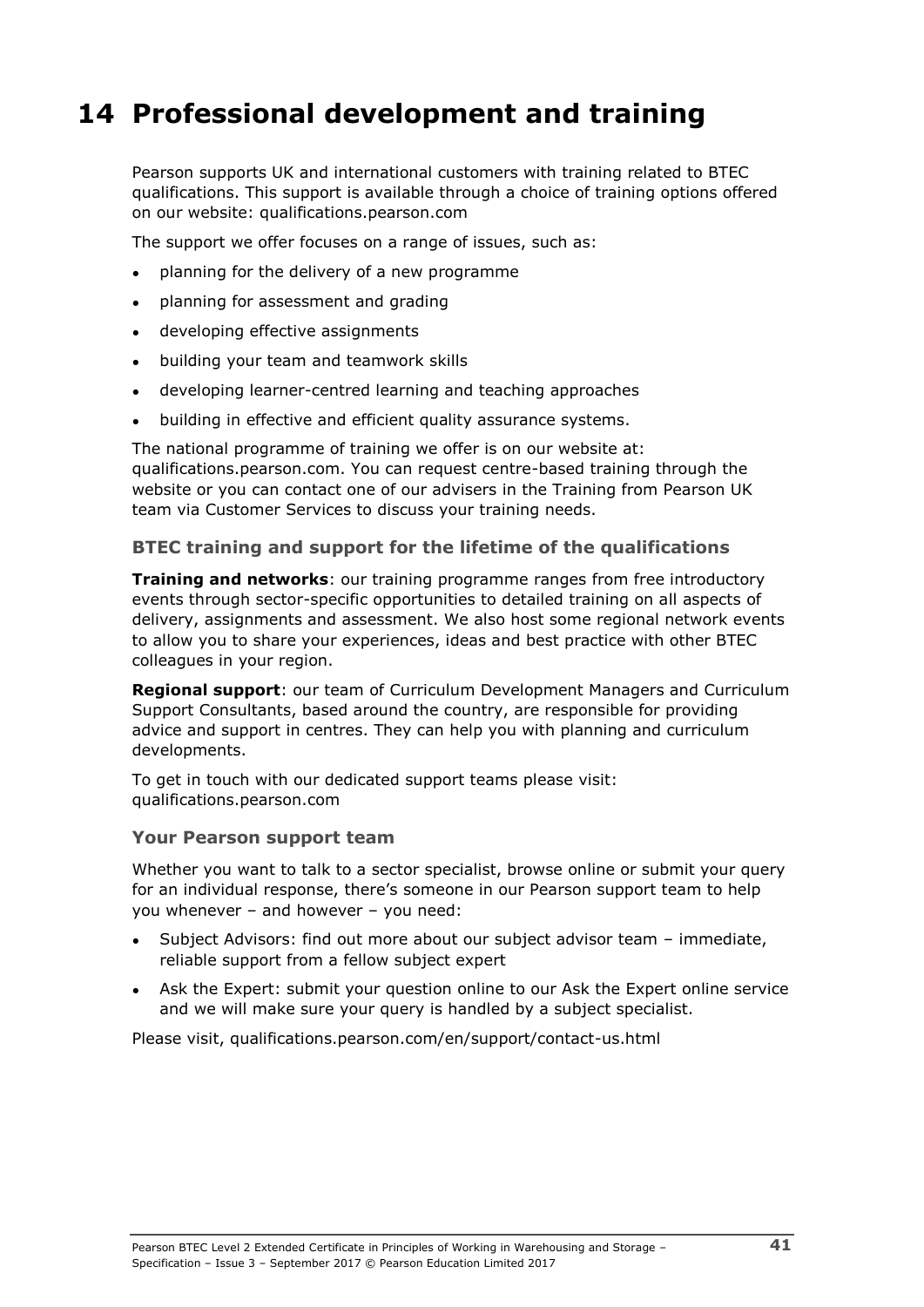### <span id="page-47-1"></span><span id="page-47-0"></span>**Mapping with National Occupational Standards**

The grid below maps the knowledge covered in Unit 1 of the Pearson BTEC Level 2 Extended Certificate in Principles of Working in Warehousing and Storage against the underpinning knowledge of the Warehousing and Storage National Occupational Standards. Centres can use this mapping when planning holistic delivery and assessment activities.

#### **KEY**

# indicates partial coverage of knowledge in the NOS unit

A blank space indicates no coverage of the knowledge

- O Occupational standards
- K&U Knowledge and understanding
- L&R Legal and regulations
- OP Organisational procedures

| <b>NOS title</b>                                                      | <b>Learning outcome</b>                                                                          |                |   |   |   |  |  |  |  |
|-----------------------------------------------------------------------|--------------------------------------------------------------------------------------------------|----------------|---|---|---|--|--|--|--|
|                                                                       | 1                                                                                                | $\overline{2}$ | 3 | 4 | 5 |  |  |  |  |
| LOG 1 - Maintain health, safety, and security in logistics operations |                                                                                                  |                |   |   |   |  |  |  |  |
| $0 - 1, 3$                                                            |                                                                                                  |                |   |   |   |  |  |  |  |
| $K&U - a, d$                                                          | #                                                                                                |                |   |   |   |  |  |  |  |
| $L&R - k, l, m$                                                       |                                                                                                  |                |   |   |   |  |  |  |  |
| $OP - O$                                                              |                                                                                                  |                |   |   |   |  |  |  |  |
| $0 - 1$                                                               |                                                                                                  |                |   |   |   |  |  |  |  |
| $K8U - a$                                                             |                                                                                                  | #              |   |   |   |  |  |  |  |
| $L&R - k, I$                                                          |                                                                                                  |                |   |   |   |  |  |  |  |
| $OP - O$                                                              |                                                                                                  |                |   |   |   |  |  |  |  |
| $O - 8$                                                               |                                                                                                  |                |   |   |   |  |  |  |  |
| $K&U - a, b, e, j$                                                    |                                                                                                  |                |   | # |   |  |  |  |  |
| $L&R - k, l$                                                          |                                                                                                  |                |   |   |   |  |  |  |  |
| $OP - n$ , o, p                                                       |                                                                                                  |                |   |   |   |  |  |  |  |
|                                                                       | LOG 3 - Contribute to effective working relationships with colleagues in<br>logistics operations |                |   |   |   |  |  |  |  |
| $0 - 2, 3$                                                            |                                                                                                  |                |   |   |   |  |  |  |  |
| $K&U - a, b, c$                                                       | #                                                                                                |                |   |   |   |  |  |  |  |
| $L&R - i, j, k$                                                       |                                                                                                  |                |   |   |   |  |  |  |  |
| $OP - m$                                                              |                                                                                                  |                |   |   |   |  |  |  |  |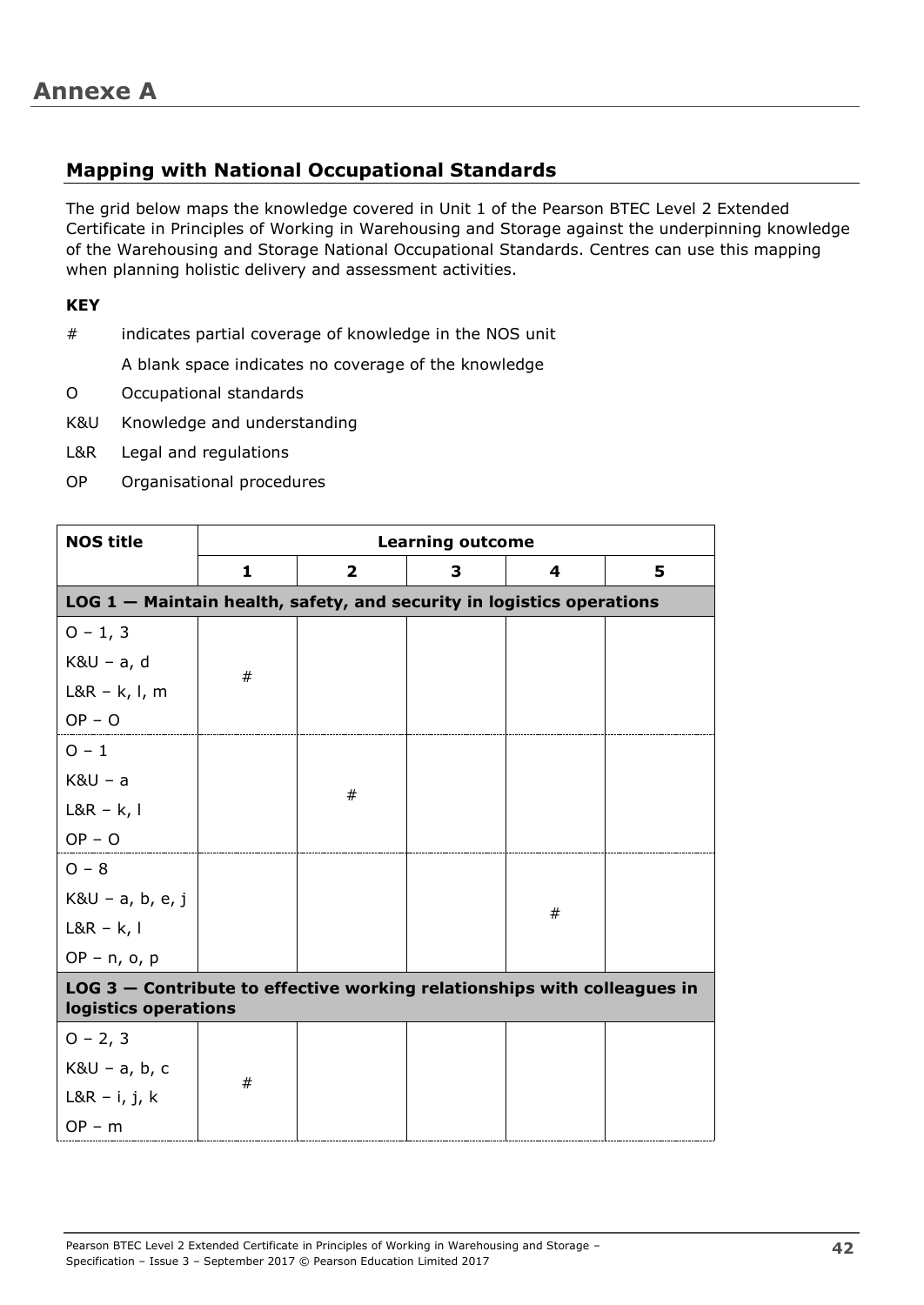| <b>NOS title</b>                                                                                             |   | <b>Learning outcome</b> |         |         |   |  |  |  |  |  |
|--------------------------------------------------------------------------------------------------------------|---|-------------------------|---------|---------|---|--|--|--|--|--|
|                                                                                                              | 1 | $\overline{\mathbf{2}}$ | 3       | 4       | 5 |  |  |  |  |  |
| $0 - 2, 3$                                                                                                   |   |                         |         |         |   |  |  |  |  |  |
| $K&U - a, b, c$                                                                                              |   | $\#$                    |         |         |   |  |  |  |  |  |
| $L&R - i, j$                                                                                                 |   |                         |         |         |   |  |  |  |  |  |
| $0 - 2, 3$                                                                                                   |   |                         |         |         |   |  |  |  |  |  |
| $K&U - a, b, c$                                                                                              |   |                         |         |         |   |  |  |  |  |  |
| $L&R - j$                                                                                                    |   |                         | $\#$    |         |   |  |  |  |  |  |
| $OP - m$                                                                                                     |   |                         |         |         |   |  |  |  |  |  |
| LOG $3$ – Contribute to effective working relationships with colleagues in<br>logistics operations continued |   |                         |         |         |   |  |  |  |  |  |
| $O - 2$                                                                                                      |   |                         |         | #       |   |  |  |  |  |  |
| $K&U - a, c$                                                                                                 |   |                         |         |         |   |  |  |  |  |  |
| $0 - 1, 2, 4, 5,$<br>7,8                                                                                     |   |                         |         |         |   |  |  |  |  |  |
| $K&U - a, b, c,$<br>d, e, f                                                                                  |   |                         |         |         | # |  |  |  |  |  |
| $OP - m$                                                                                                     |   |                         |         |         |   |  |  |  |  |  |
| WS1 - Keep equipment in good working order                                                                   |   |                         |         |         |   |  |  |  |  |  |
| $0 - 2, 10$                                                                                                  |   |                         |         |         |   |  |  |  |  |  |
| $K8U - b$                                                                                                    | # |                         |         |         |   |  |  |  |  |  |
| $L&R - j, k$                                                                                                 |   |                         |         |         |   |  |  |  |  |  |
| $OP - n$                                                                                                     |   |                         |         |         |   |  |  |  |  |  |
| $L&R - j, k$                                                                                                 |   | #                       |         |         |   |  |  |  |  |  |
| $OP - n$                                                                                                     |   |                         |         |         |   |  |  |  |  |  |
| $L&R - k$                                                                                                    |   |                         | $^{\#}$ |         |   |  |  |  |  |  |
| $OP - n$                                                                                                     |   |                         |         |         |   |  |  |  |  |  |
| $0 - 1, 2, 3, 10$                                                                                            |   |                         |         |         |   |  |  |  |  |  |
| $K&U - b, c$                                                                                                 |   |                         |         | $^{\#}$ |   |  |  |  |  |  |
| $L&R - i, j, k$                                                                                              |   |                         |         |         |   |  |  |  |  |  |
| $OP - n$                                                                                                     |   |                         |         |         |   |  |  |  |  |  |
| WS2 - Keep stock at required levels                                                                          |   |                         |         |         |   |  |  |  |  |  |
| $0 - 3, 7, 10,$<br>11                                                                                        |   |                         |         |         |   |  |  |  |  |  |
| $K8U - c$                                                                                                    | # |                         |         |         |   |  |  |  |  |  |
| $L&R - k, l, m$                                                                                              |   |                         |         |         |   |  |  |  |  |  |
| $OP - n$ , o                                                                                                 |   |                         |         |         |   |  |  |  |  |  |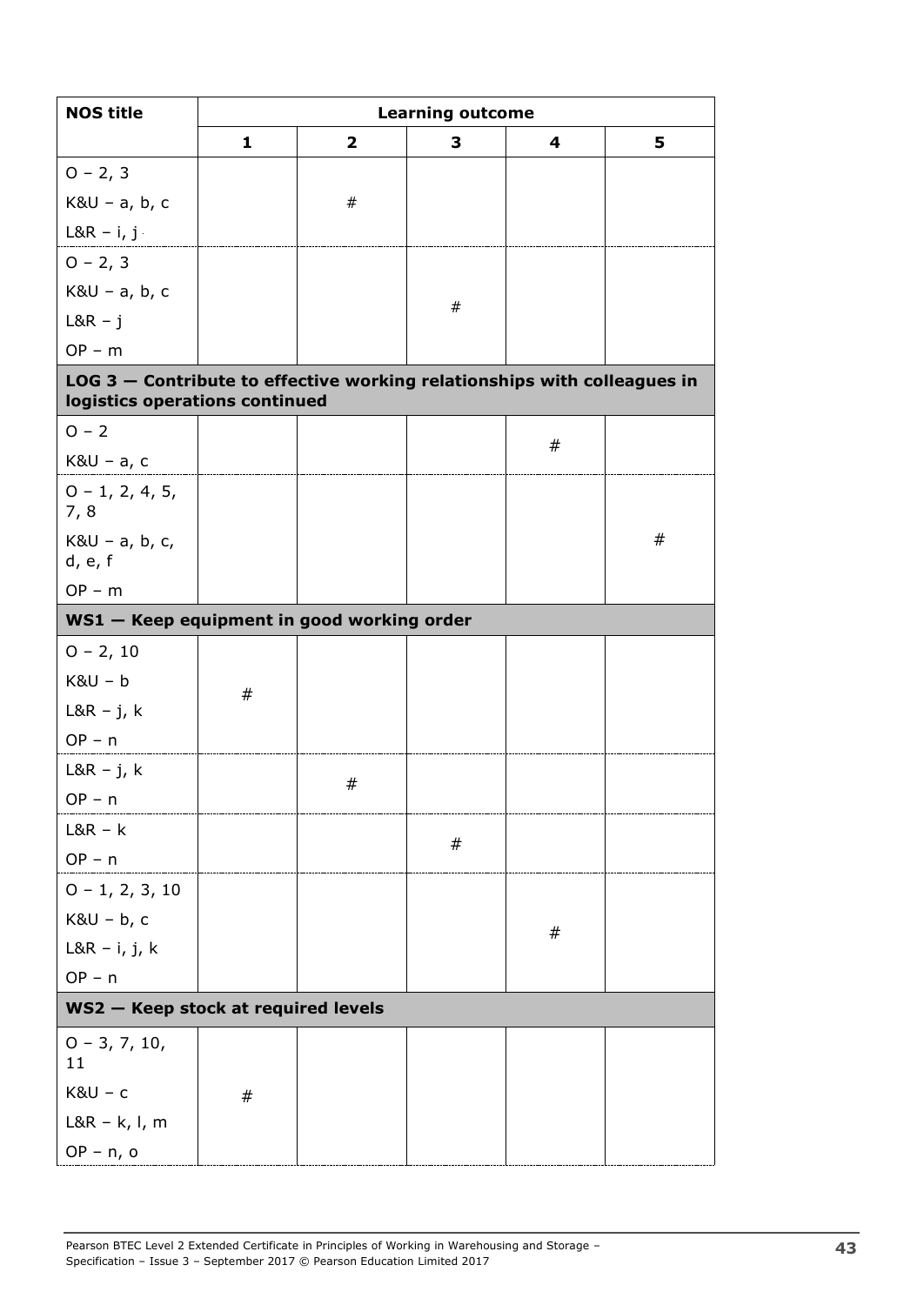| <b>NOS title</b>                                    | <b>Learning outcome</b>                       |              |   |         |   |  |  |  |  |  |  |  |
|-----------------------------------------------------|-----------------------------------------------|--------------|---|---------|---|--|--|--|--|--|--|--|
|                                                     | 1                                             | $\mathbf{2}$ | 3 | 4       | 5 |  |  |  |  |  |  |  |
| $0 - 11$                                            |                                               |              |   |         |   |  |  |  |  |  |  |  |
| $L&R - k, l$                                        |                                               | $^{\#}$      |   |         |   |  |  |  |  |  |  |  |
| $OP - o$                                            |                                               |              |   |         |   |  |  |  |  |  |  |  |
|                                                     | WS2 - Keep stock at required levels continued |              |   |         |   |  |  |  |  |  |  |  |
| $0 - 11$                                            |                                               |              |   |         |   |  |  |  |  |  |  |  |
| $L&R - I$                                           |                                               |              | # |         |   |  |  |  |  |  |  |  |
| $OP - 0$                                            |                                               |              |   |         |   |  |  |  |  |  |  |  |
| $0 - 5, 11$                                         |                                               |              |   |         |   |  |  |  |  |  |  |  |
| $L&R - j, k, l$                                     |                                               |              |   | $^{\#}$ |   |  |  |  |  |  |  |  |
| $OP - o$                                            |                                               |              |   |         |   |  |  |  |  |  |  |  |
| WS3 - Keep work areas clean                         |                                               |              |   |         |   |  |  |  |  |  |  |  |
| $0 - 2, 12$                                         |                                               |              |   |         |   |  |  |  |  |  |  |  |
| $L&R - I$ , m                                       | $^{\#}$                                       |              |   |         |   |  |  |  |  |  |  |  |
| $OP - p$                                            |                                               |              |   |         |   |  |  |  |  |  |  |  |
| $0 - 12$                                            |                                               |              |   |         |   |  |  |  |  |  |  |  |
| $K&U - a$                                           |                                               | $\#$         |   |         |   |  |  |  |  |  |  |  |
| $L&R - I$ , m                                       |                                               |              |   |         |   |  |  |  |  |  |  |  |
| $OP - p$                                            |                                               |              |   |         |   |  |  |  |  |  |  |  |
| $0 - 4, 5, 7, 12$                                   |                                               |              |   |         |   |  |  |  |  |  |  |  |
| $K8U - a$                                           |                                               |              |   | $^{\#}$ |   |  |  |  |  |  |  |  |
| $L&R - k, l, m$                                     |                                               |              |   |         |   |  |  |  |  |  |  |  |
| $OP - p$                                            |                                               |              |   |         |   |  |  |  |  |  |  |  |
| WS4 - Handle goods manually in logistics facilities |                                               |              |   |         |   |  |  |  |  |  |  |  |
| $0 - 2, 7, 9$                                       |                                               |              |   |         |   |  |  |  |  |  |  |  |
| $K&U - 9$                                           | $^{\#}$                                       |              |   |         |   |  |  |  |  |  |  |  |
| $L&R - i, j$                                        |                                               |              |   |         |   |  |  |  |  |  |  |  |
| $OP - I$ , m                                        |                                               |              |   |         |   |  |  |  |  |  |  |  |
| $0 - 1, 2, 3, 9$                                    |                                               |              |   |         |   |  |  |  |  |  |  |  |
| $K&U - b, c$                                        |                                               | $\#$         |   |         |   |  |  |  |  |  |  |  |
| $L&R - i, j$                                        |                                               |              |   |         |   |  |  |  |  |  |  |  |
| $OP - m$                                            |                                               |              |   |         |   |  |  |  |  |  |  |  |
| $0 - 2, 3, 9$                                       |                                               |              |   |         |   |  |  |  |  |  |  |  |
| $K&U - b, c$                                        |                                               |              |   | $^{\#}$ |   |  |  |  |  |  |  |  |
| $L&R - h, i, j$                                     |                                               |              |   |         |   |  |  |  |  |  |  |  |
| $OP - m$                                            |                                               |              |   |         |   |  |  |  |  |  |  |  |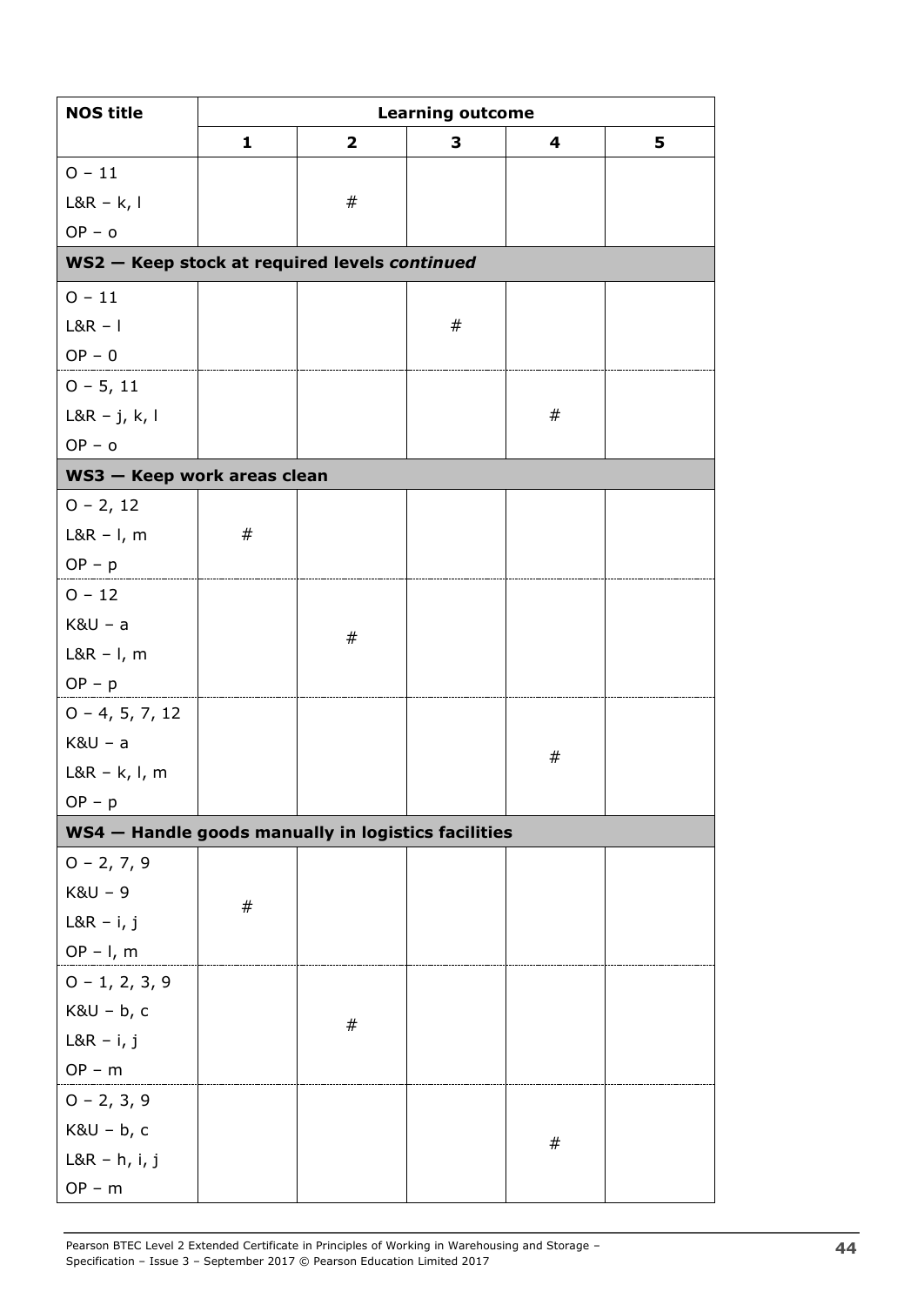| <b>NOS title</b>                                                                          | <b>Learning outcome</b> |                         |         |   |   |  |  |  |
|-------------------------------------------------------------------------------------------|-------------------------|-------------------------|---------|---|---|--|--|--|
|                                                                                           | $\mathbf{1}$            | $\overline{\mathbf{2}}$ | 3       | 4 | 5 |  |  |  |
| WS5 - Pick goods to assemble orders for dispatch                                          |                         |                         |         |   |   |  |  |  |
| $0 - 3, 4, 5, 6,$<br>7, 10                                                                |                         |                         |         |   |   |  |  |  |
| $K&U - c, d, e$                                                                           |                         | $\#$                    |         |   |   |  |  |  |
| $L&R - h, i$                                                                              |                         |                         |         |   |   |  |  |  |
| $OP - I$                                                                                  |                         |                         |         |   |   |  |  |  |
| $0 - 5, 10$                                                                               |                         |                         |         |   |   |  |  |  |
| $K8U - e$                                                                                 |                         |                         |         | # |   |  |  |  |
| $L&R-g,h,i$                                                                               |                         |                         |         |   |   |  |  |  |
| $OP - I$                                                                                  |                         |                         |         |   |   |  |  |  |
| WS6 - Wrap and pack goods                                                                 |                         |                         |         |   |   |  |  |  |
| $0 - 2, 6, 7, 8,$<br>10, 13                                                               |                         |                         |         |   |   |  |  |  |
| $K&U - a, b, c$                                                                           |                         | #                       |         |   |   |  |  |  |
| $L&R - h, i$                                                                              |                         |                         |         |   |   |  |  |  |
| $OP - I$                                                                                  |                         |                         |         |   |   |  |  |  |
| $0 - 10, 13$                                                                              |                         |                         |         |   |   |  |  |  |
| $L&R - h$                                                                                 |                         |                         |         | # |   |  |  |  |
| $OP - I$                                                                                  |                         |                         |         |   |   |  |  |  |
| LOG4 - Develop effective working relationships with colleagues in<br>logistics operations |                         |                         |         |   |   |  |  |  |
| $K8U - b$                                                                                 |                         |                         |         |   |   |  |  |  |
| $L&R - k, l$                                                                              | $\#$                    |                         |         |   |   |  |  |  |
| $OP - o$                                                                                  |                         |                         |         |   |   |  |  |  |
| $K&U - b$                                                                                 |                         |                         |         |   |   |  |  |  |
| $L&R - k, l$                                                                              |                         | $\#$                    |         |   |   |  |  |  |
| $OP - o$                                                                                  |                         |                         |         |   |   |  |  |  |
| $O - i$                                                                                   |                         |                         |         |   |   |  |  |  |
| $K&U-b$                                                                                   |                         |                         | $^{\#}$ |   |   |  |  |  |
| $L&R - k, l$                                                                              |                         |                         |         |   |   |  |  |  |
| $OP - o$                                                                                  |                         |                         |         |   |   |  |  |  |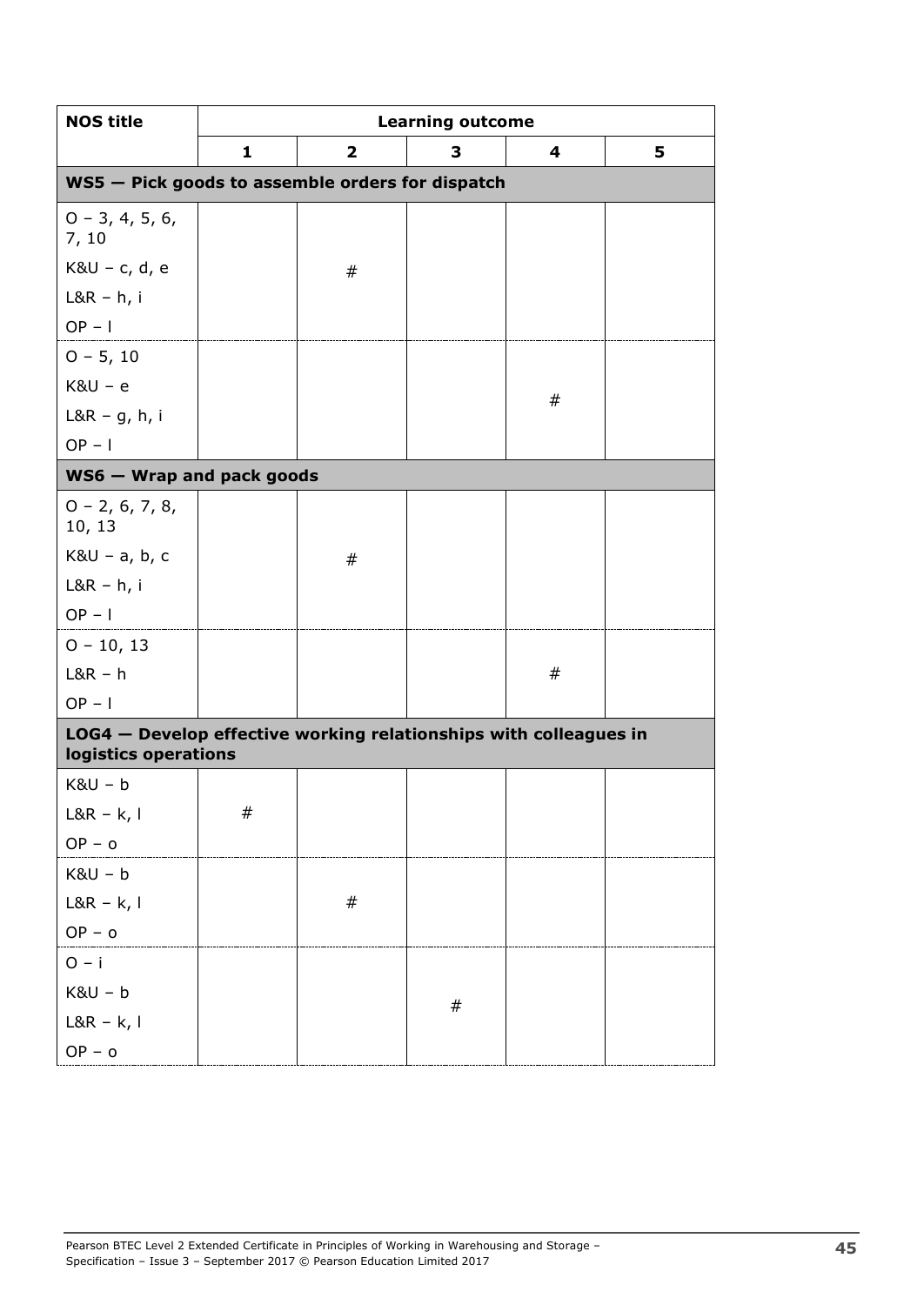| <b>NOS title</b>                                                                                    | <b>Learning outcome</b> |                         |   |      |   |  |
|-----------------------------------------------------------------------------------------------------|-------------------------|-------------------------|---|------|---|--|
|                                                                                                     | 1                       | $\overline{\mathbf{2}}$ | 3 | 4    | 5 |  |
| LOG4 - Develop effective working relationships with colleagues in<br>logistics operations continued |                         |                         |   |      |   |  |
| $L&R - j, k$                                                                                        |                         |                         |   | #    |   |  |
| $OP - o$                                                                                            |                         |                         |   |      |   |  |
| $0 - 1, 8, 9, 10$                                                                                   |                         |                         |   |      |   |  |
| $K&U - a, b, f, h$                                                                                  |                         |                         |   |      | # |  |
| $L&R - 1$                                                                                           |                         |                         |   |      |   |  |
| $OP - o$                                                                                            |                         |                         |   |      |   |  |
| WS7 - Provide customers with information and advice on goods and                                    |                         |                         |   |      |   |  |
| services                                                                                            |                         |                         |   |      |   |  |
| $O - 10$                                                                                            |                         |                         |   |      |   |  |
| $L&R - j, k$                                                                                        | #                       |                         |   |      |   |  |
| $OP - n$                                                                                            |                         |                         |   |      |   |  |
| $0 - 1, 2, 3, 8$                                                                                    |                         |                         |   |      |   |  |
| $K&U - a, e, f$                                                                                     |                         |                         | # |      |   |  |
| $OP - n$                                                                                            |                         |                         |   |      |   |  |
| $0 - 10$                                                                                            |                         |                         |   |      |   |  |
| $L&R - j$                                                                                           |                         |                         |   | #    |   |  |
| $OP - n$                                                                                            |                         |                         |   |      |   |  |
| WS8 - Operate equipment to perform work requirements                                                |                         |                         |   |      |   |  |
| $O - 8$                                                                                             |                         |                         |   |      |   |  |
| $L&R - a, b$                                                                                        | #                       |                         |   |      |   |  |
| $OP - p$                                                                                            |                         |                         |   |      |   |  |
| $0 - 1$                                                                                             |                         |                         |   |      |   |  |
| K&U - a, b                                                                                          |                         |                         |   |      |   |  |
| $L&R - m$                                                                                           |                         | #                       |   |      |   |  |
| $OP - p$                                                                                            |                         |                         |   |      |   |  |
| $O - 8$                                                                                             |                         |                         |   |      |   |  |
| $L&R - I$ , m                                                                                       |                         |                         |   | $\#$ |   |  |
| $OP - p$                                                                                            |                         |                         |   |      |   |  |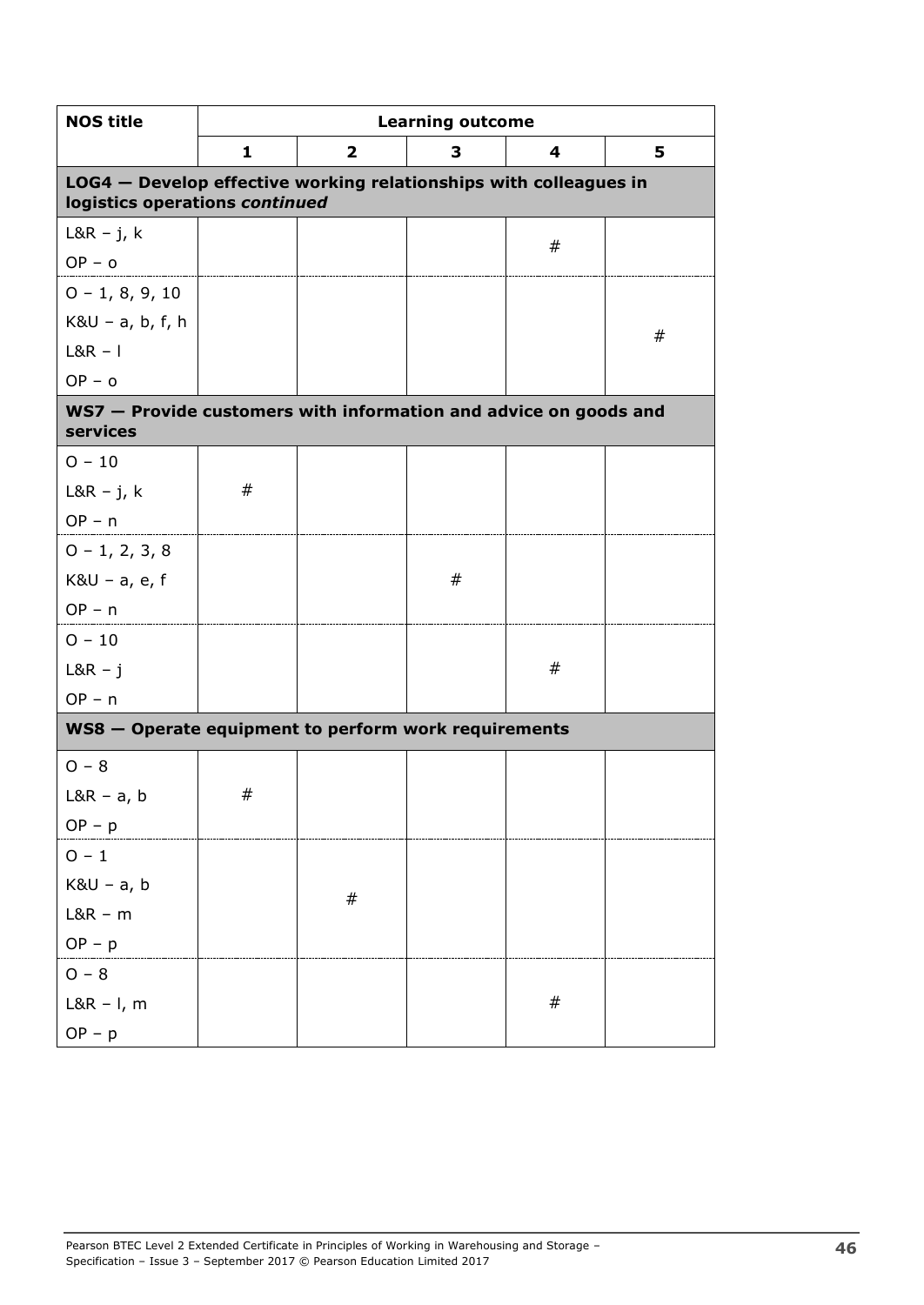| <b>NOS title</b>                         | <b>Learning outcome</b> |                         |         |   |   |  |
|------------------------------------------|-------------------------|-------------------------|---------|---|---|--|
|                                          | 1                       | $\overline{\mathbf{2}}$ | 3       | 4 | 5 |  |
| WS9 - Move goods in logistics facilities |                         |                         |         |   |   |  |
| $0 - 2, 9, 11$                           |                         |                         |         |   |   |  |
| $L&R - h, i$                             | #                       |                         |         |   |   |  |
| $OP - I$                                 |                         |                         |         |   |   |  |
| $0 - 11$                                 |                         |                         |         |   |   |  |
| $K&U - c, d$                             |                         | $\#$                    |         |   |   |  |
| $OP - p$                                 |                         |                         |         |   |   |  |
| $L&R - h, i$                             |                         |                         |         |   |   |  |
| $0 - 11$                                 |                         |                         |         |   |   |  |
| K7U - b, c, d                            |                         |                         |         | # |   |  |
| $L&R-g,h,i$                              |                         |                         |         |   |   |  |
| $OP - I$                                 |                         |                         |         |   |   |  |
| WS10 - Receive goods from deliveries     |                         |                         |         |   |   |  |
| $0 - 1, 2, 3, 9,$<br>11                  |                         |                         |         |   |   |  |
| K&U - a, h, i                            | #                       |                         |         |   |   |  |
| $L&R - I$ , m                            |                         |                         |         |   |   |  |
| $OP - p$                                 |                         |                         |         |   |   |  |
| $0 - 5, 11$                              |                         |                         |         |   |   |  |
| $K&U - f$                                |                         | $\#$                    |         |   |   |  |
| $L&R - I$ , m                            |                         |                         |         |   |   |  |
| $OP - p$                                 |                         |                         |         |   |   |  |
| $0 - 5, 11$                              |                         |                         |         |   |   |  |
| $L&R - I$ , m                            |                         |                         | $^{\#}$ |   |   |  |
| $OP - p$                                 |                         |                         |         |   |   |  |
| WS11 - Place goods in storage            |                         |                         |         |   |   |  |
| $0 - 1, 2, 4, 10$                        |                         |                         |         |   |   |  |
| $K&U-d, i$                               | $^{\#}$                 |                         |         |   |   |  |
| L&R - m, n, o                            |                         |                         |         |   |   |  |
| $OP - q$                                 |                         |                         |         |   |   |  |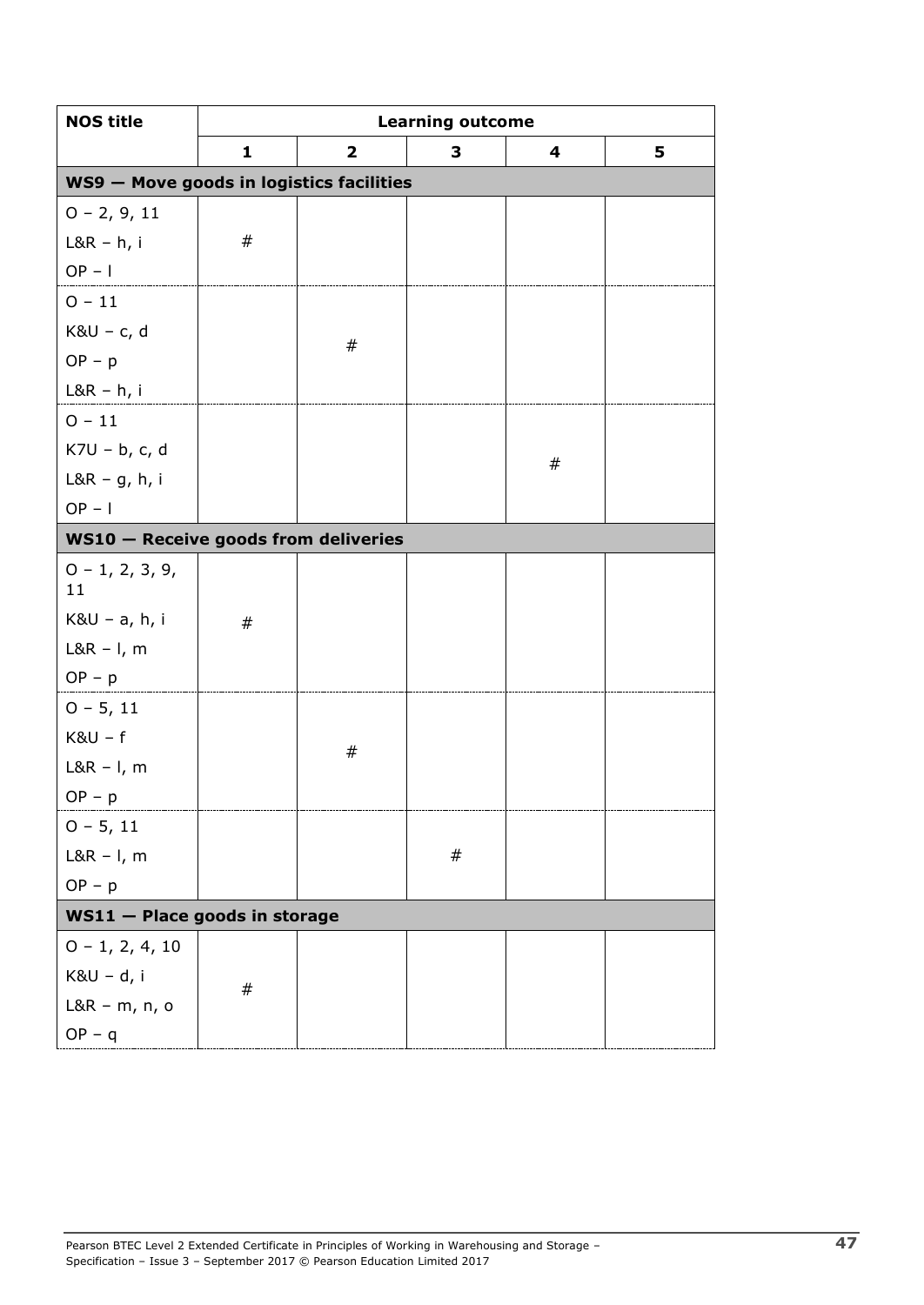| <b>NOS title</b>                                            | <b>Learning outcome</b>                 |                         |   |      |   |  |  |
|-------------------------------------------------------------|-----------------------------------------|-------------------------|---|------|---|--|--|
|                                                             | 1                                       | $\overline{\mathbf{2}}$ | 3 | 4    | 5 |  |  |
|                                                             | WS11 - Place goods in storage continued |                         |   |      |   |  |  |
| $0 - 5, 10$                                                 |                                         |                         |   |      |   |  |  |
| $K&U-g$                                                     |                                         | #                       |   |      |   |  |  |
| $L&R - m, n$                                                |                                         |                         |   |      |   |  |  |
| $OP - q$                                                    |                                         |                         |   |      |   |  |  |
| $0 - 3, 5, 6, 10$                                           |                                         |                         |   |      |   |  |  |
| $K8U - 1$                                                   |                                         |                         |   | #    |   |  |  |
| $L&R - I$ , m                                               |                                         |                         |   |      |   |  |  |
| $OP - q$                                                    |                                         |                         |   |      |   |  |  |
| WS12 - Maintain the safety and quality of goods             |                                         |                         |   |      |   |  |  |
| $0 - 1, 4, 9$                                               |                                         |                         |   |      |   |  |  |
| $K&U - c, e$                                                | #                                       |                         |   |      |   |  |  |
| $L&R-h, i$                                                  |                                         |                         |   |      |   |  |  |
| $OP - I$                                                    |                                         |                         |   |      |   |  |  |
| $0 - 5, 9$                                                  |                                         |                         |   |      |   |  |  |
| $K8U - e$                                                   |                                         | $\#$                    |   |      |   |  |  |
| $L&R - h, i$                                                |                                         |                         |   |      |   |  |  |
| $OP - I$                                                    |                                         |                         |   |      |   |  |  |
| $0 - 5, 9$                                                  |                                         |                         |   |      |   |  |  |
| $L&R - h, i$                                                |                                         |                         | # |      |   |  |  |
| $OP - I$                                                    |                                         |                         |   |      |   |  |  |
| $0 - 2, 9$                                                  |                                         |                         |   |      |   |  |  |
| $K&U - e$                                                   |                                         |                         |   | $\#$ |   |  |  |
| $L&R - h, i$                                                |                                         |                         |   |      |   |  |  |
| $OP - I$                                                    |                                         |                         |   |      |   |  |  |
| WS13 - Maintain the safety of hazardous goods and materials |                                         |                         |   |      |   |  |  |
| $O - 10$                                                    |                                         |                         |   |      |   |  |  |
| $K8U - e$                                                   |                                         |                         |   | #    |   |  |  |
| $L&R - k, l$                                                |                                         |                         |   |      |   |  |  |
| $OP - p$                                                    |                                         |                         |   |      |   |  |  |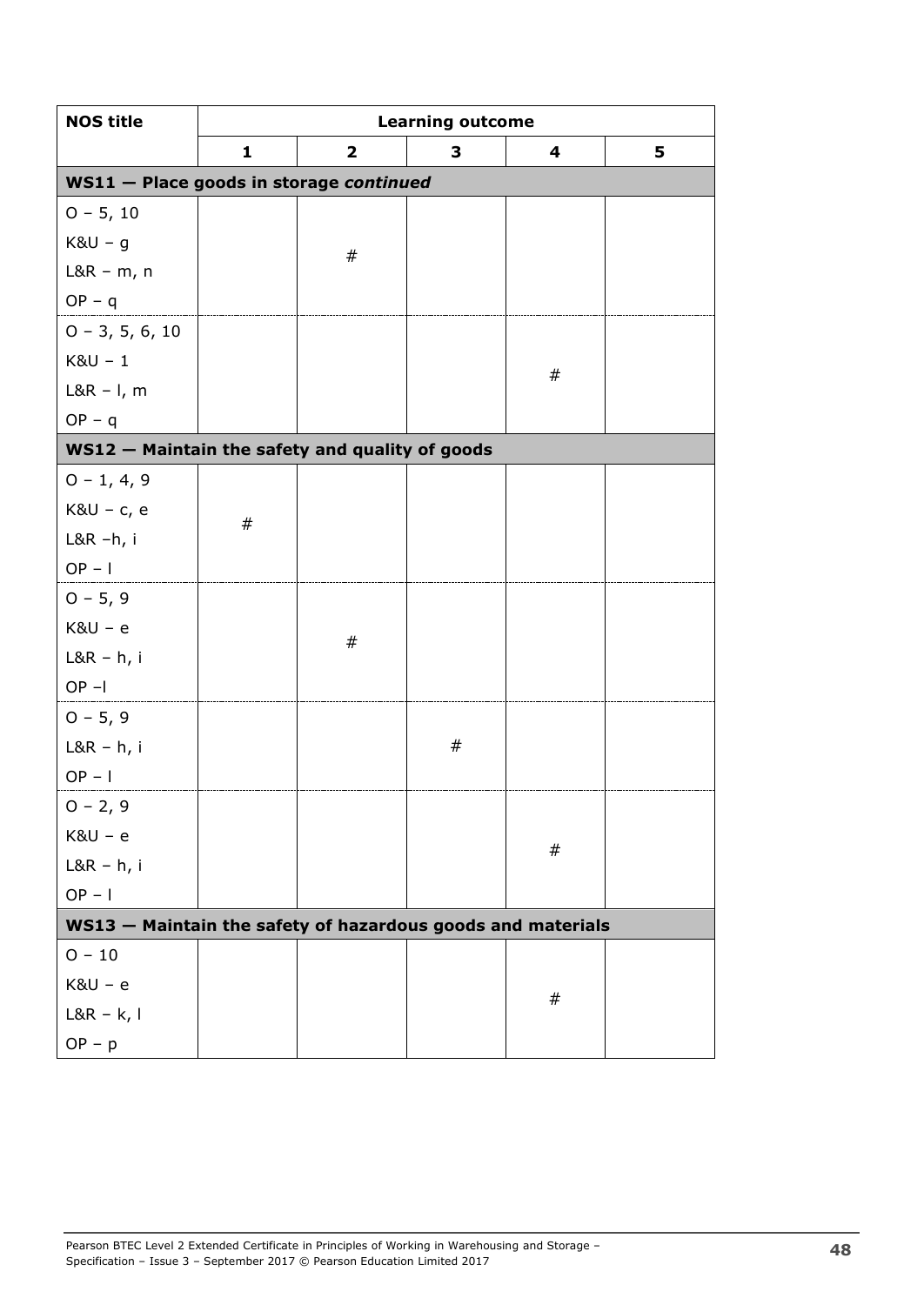| <b>NOS title</b>                                                | <b>Learning outcome</b> |                         |   |         |   |  |
|-----------------------------------------------------------------|-------------------------|-------------------------|---|---------|---|--|
|                                                                 | 1                       | $\overline{\mathbf{2}}$ | 3 | 4       | 5 |  |
| WS14 - Maintain hygiene standards in handling and storing goods |                         |                         |   |         |   |  |
| $0 - 1, 3, 9$                                                   |                         |                         |   |         |   |  |
| K&U - a, d, e                                                   | #                       |                         |   |         |   |  |
| $L&R - i, j$                                                    |                         |                         |   |         |   |  |
| $OP - m$                                                        |                         |                         |   |         |   |  |
| $0 - 5, 9$                                                      |                         |                         |   |         |   |  |
| L&R $-$ i, j, k                                                 |                         | #                       |   |         |   |  |
| $OP - m$                                                        |                         |                         |   |         |   |  |
| $0 - 5, 9$                                                      |                         |                         |   |         |   |  |
| $L&R - h, i$                                                    |                         |                         |   | #       |   |  |
| $OP - m$                                                        |                         |                         |   |         |   |  |
| WS15 - Process orders for dispatch to customers                 |                         |                         |   |         |   |  |
| $O - 10$                                                        |                         |                         |   |         |   |  |
| $K8U - b$                                                       |                         | #                       |   |         |   |  |
| $L&R - h, i$                                                    |                         |                         |   |         |   |  |
| $OP - I$                                                        |                         |                         |   |         |   |  |
| $O - 10$                                                        |                         |                         |   |         |   |  |
| $L&R - g$ , h, i                                                |                         |                         |   | $^{\#}$ |   |  |
| $OP - I$                                                        |                         |                         |   |         |   |  |
| WS16 - Assemble orders for dispatch                             |                         |                         |   |         |   |  |
| $0 - 5, 11$                                                     |                         |                         |   |         |   |  |
| $K&U - e, f$                                                    |                         | #                       |   |         |   |  |
| $L&R - j, k$                                                    |                         |                         |   |         |   |  |
| $OP - m$                                                        |                         |                         |   |         |   |  |
| $0 - 5, 11$                                                     |                         |                         |   |         |   |  |
| $K&U - e, f$                                                    |                         |                         |   | $^{\#}$ |   |  |
| $L&R - h, i, j$                                                 |                         |                         |   |         |   |  |
| $OP - m$                                                        |                         |                         |   |         |   |  |
| WS17 - Dispatch goods for delivery                              |                         |                         |   |         |   |  |
| $0 - 4, 6, 11$                                                  |                         |                         |   |         |   |  |
| K&U - b, c, d,<br>e                                             |                         | #                       |   |         |   |  |
| $L&R - i, j$                                                    |                         |                         |   |         |   |  |
| $OP - m$                                                        |                         |                         |   |         |   |  |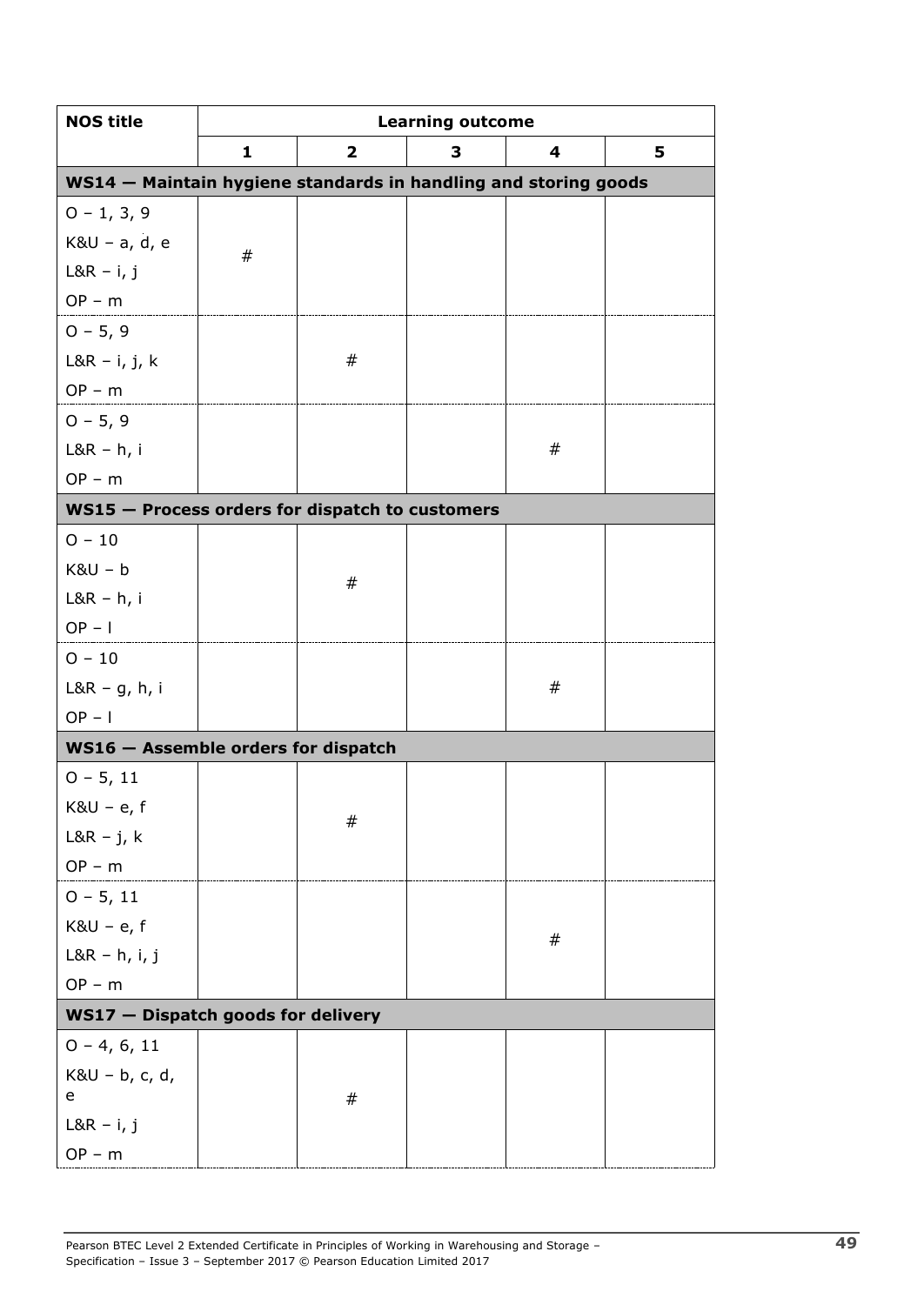| <b>NOS title</b>                            | <b>Learning outcome</b> |              |   |   |   |  |
|---------------------------------------------|-------------------------|--------------|---|---|---|--|
|                                             | 1                       | $\mathbf{2}$ | 3 | 4 | 5 |  |
| $0 - 6, 7, 11$                              |                         |              |   |   |   |  |
| $K&U - c, f$                                |                         |              |   | # |   |  |
| $L&R - h, i, j$                             |                         |              |   |   |   |  |
| $OP - m$                                    |                         |              |   |   |   |  |
| WS21 - Audit stock levels and stock records |                         |              |   |   |   |  |
| $O - 12$                                    |                         |              |   |   |   |  |
| $L&R - i, j, k$                             |                         |              |   | # |   |  |
| $OP - n$                                    |                         |              |   |   |   |  |